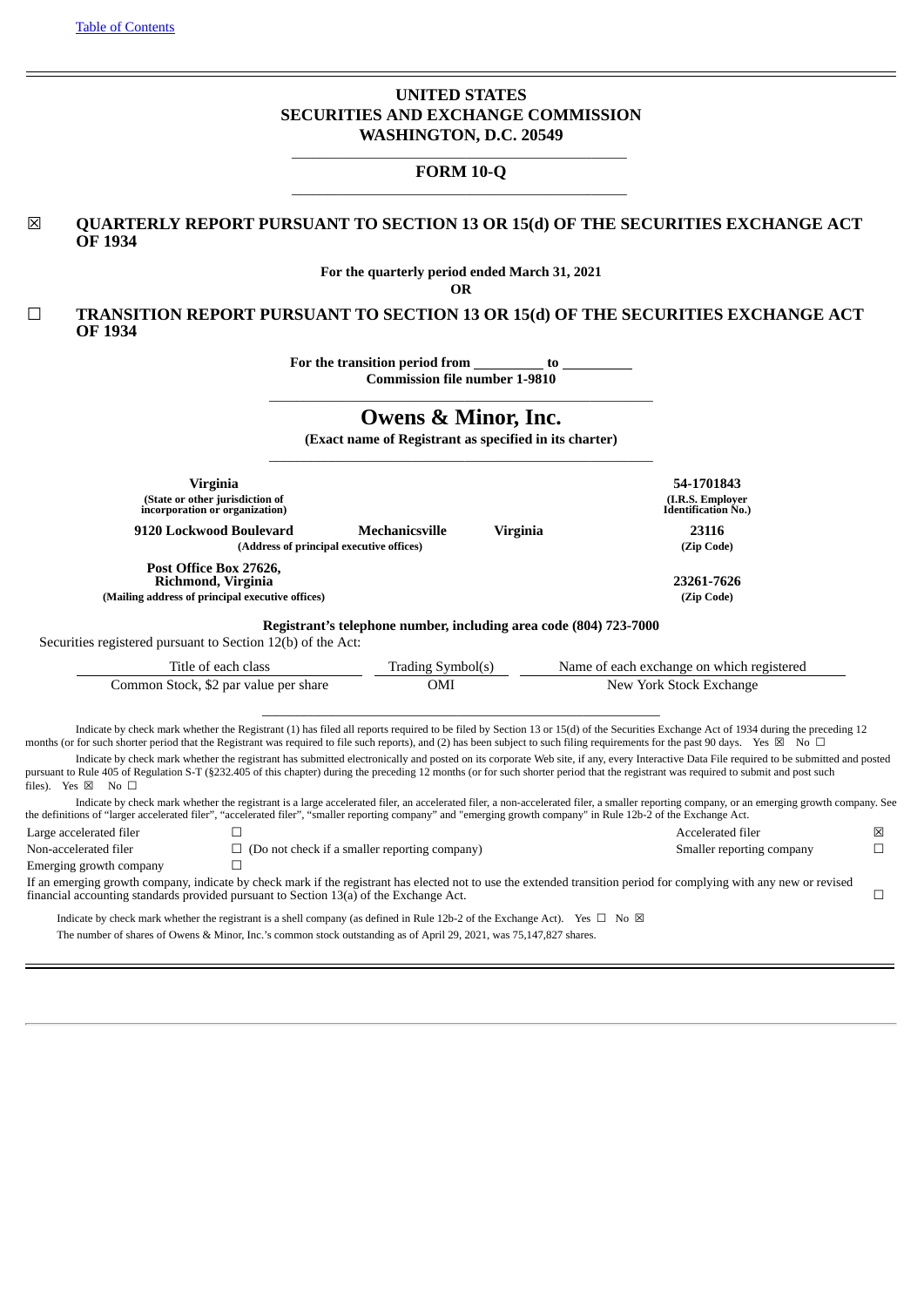# **Owens & Minor, Inc. and Subsidiaries Index**

# **Part I. Financial [Information](#page-1-0) Page**

<span id="page-1-0"></span>

| Item 1.                           | <b>Financial Statements</b>                                                                               | <u>3</u>  |
|-----------------------------------|-----------------------------------------------------------------------------------------------------------|-----------|
|                                   | Consolidated Statements of Operations—Three Months Ended March 31, 2021 and 2020                          |           |
|                                   | <b>Consolidated Statements of Comprehensive Income (Loss)—Three Months Ended March 31, 2021 and 2020</b>  | 4         |
|                                   | Consolidated Balance Sheets-March 31, 2021 and December 31, 2020                                          |           |
|                                   | <b>Consolidated Statements of Cash Flows—Three Months Ended March 31, 2021 and 2020</b>                   | 6         |
|                                   | Consolidated Statements of Changes in Equity-Three Months Ended March 31, 2021 and 2020                   |           |
|                                   | <b>Notes to Consolidated Financial Statements</b>                                                         | 8         |
| Item 2.                           | <b>Management's Discussion and Analysis of Financial Condition and Results of Operations</b>              | <u>18</u> |
| Item 3.                           | <b>Quantitative and Qualitative Disclosures About Market Risk</b>                                         | 26        |
| Item 4.                           | <b>Controls and Procedures</b>                                                                            | 27        |
| <b>Part II. Other Information</b> |                                                                                                           |           |
|                                   |                                                                                                           |           |
| Item 1.                           | <b>Legal Proceedings</b>                                                                                  | 27        |
| Item 1A.                          | <b>Risk Factors</b>                                                                                       | 27        |
| Item 2.                           | <b>Unregistered Sales of Equity Securities, Use of Proceeds and Issuer Purchases of Equity Securities</b> | 27        |
| Item 6.                           | <b>Exhibits</b>                                                                                           | 27        |
|                                   |                                                                                                           |           |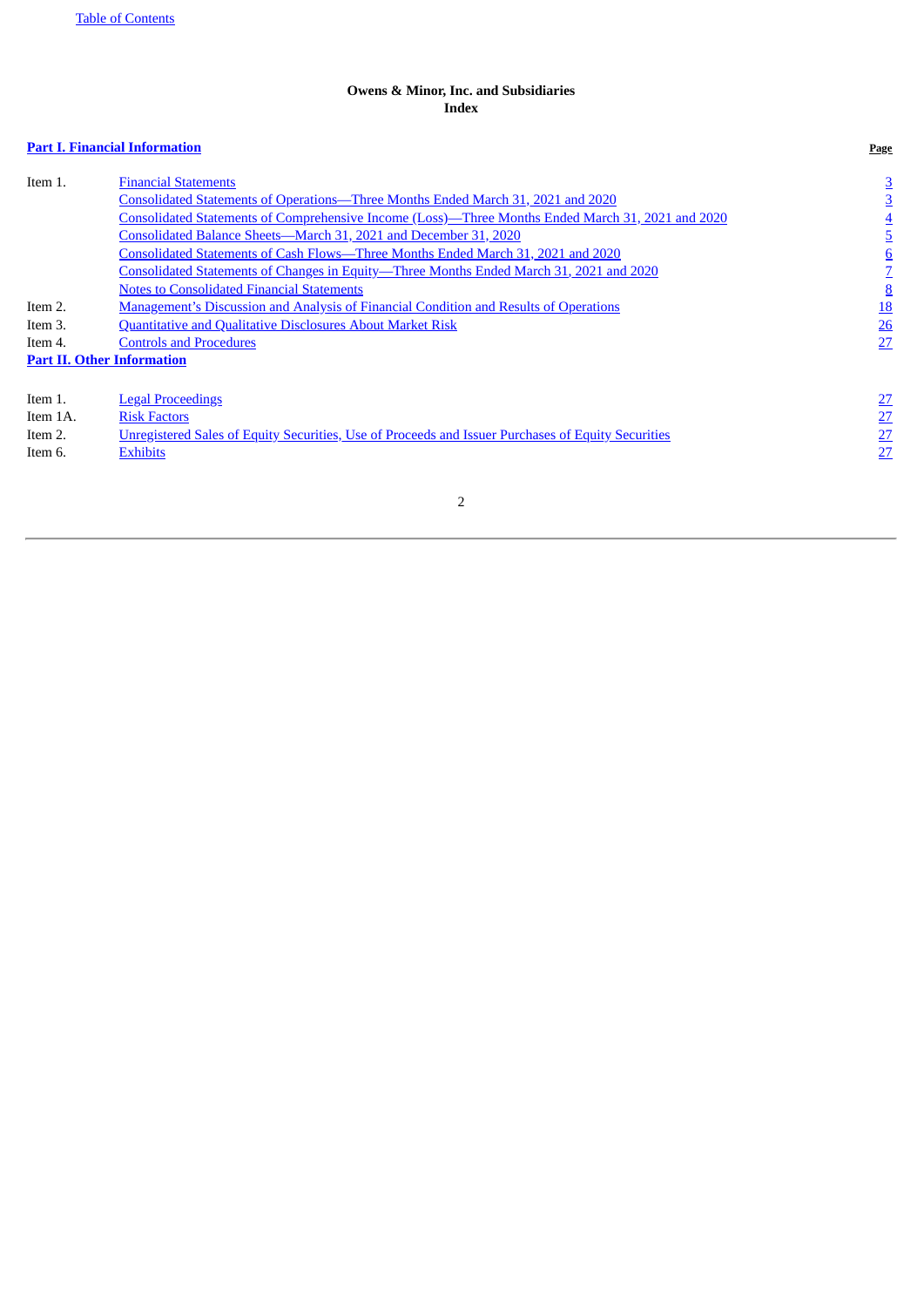# **Part I. Financial Information**

# <span id="page-2-1"></span><span id="page-2-0"></span>**Item 1. Financial Statements**

# **Owens & Minor, Inc. and Subsidiaries Consolidated Statements of Operations** *(unaudited)*

|                                                                              |              | <b>Three Months Ended</b><br>March 31, |              |           |  |
|------------------------------------------------------------------------------|--------------|----------------------------------------|--------------|-----------|--|
| (in thousands, except per share data)                                        |              | 2021                                   |              | 2020      |  |
| Net revenue                                                                  | $\mathbf{s}$ | 2,326,534                              | $\mathbb{S}$ | 2,122,693 |  |
| Cost of goods sold                                                           |              | 1,883,783                              |              | 1,854,134 |  |
| Gross margin                                                                 |              | 442,751                                |              | 268,559   |  |
| Distribution, selling and administrative expenses                            |              | 292,701                                |              | 254,048   |  |
| Acquisition-related and exit and realignment charges                         |              | 5,963                                  |              | 6,064     |  |
| Other operating income, net                                                  |              | (2,605)                                |              | (2,309)   |  |
| Operating income                                                             |              | 146,692                                |              | 10,756    |  |
| Interest expense, net                                                        |              | 13,672                                 |              | 23,342    |  |
| Loss on extinguishment of debt                                               |              | 40,433                                 |              | 4,127     |  |
| Other expense, net                                                           |              | 569                                    |              | 719       |  |
| Income (loss) from continuing operations before income taxes                 |              | 92,018                                 |              | (17, 432) |  |
| Income tax provision (benefit)                                               |              | 22,429                                 |              | (8,523)   |  |
| Income (loss) from continuing operations, net of tax                         |              | 69,589                                 |              | (8,909)   |  |
| Loss from discontinued operations, net of tax                                |              |                                        |              | (2, 415)  |  |
| Net income (loss)                                                            | \$           | 69,589                                 | \$.          | (11, 324) |  |
|                                                                              |              |                                        |              |           |  |
| Income (loss) from continuing operations per common share: basic and diluted | \$           | 0.98 <sup>5</sup>                      |              | (0.15)    |  |
| Loss from discontinued operations per common share: basic and diluted        |              |                                        |              | (0.04)    |  |
| Net income (loss) per common share: basic and diluted                        | \$           | 0.98                                   | S            | (0.19)    |  |

<span id="page-2-2"></span>See accompanying notes to consolidated financial statements.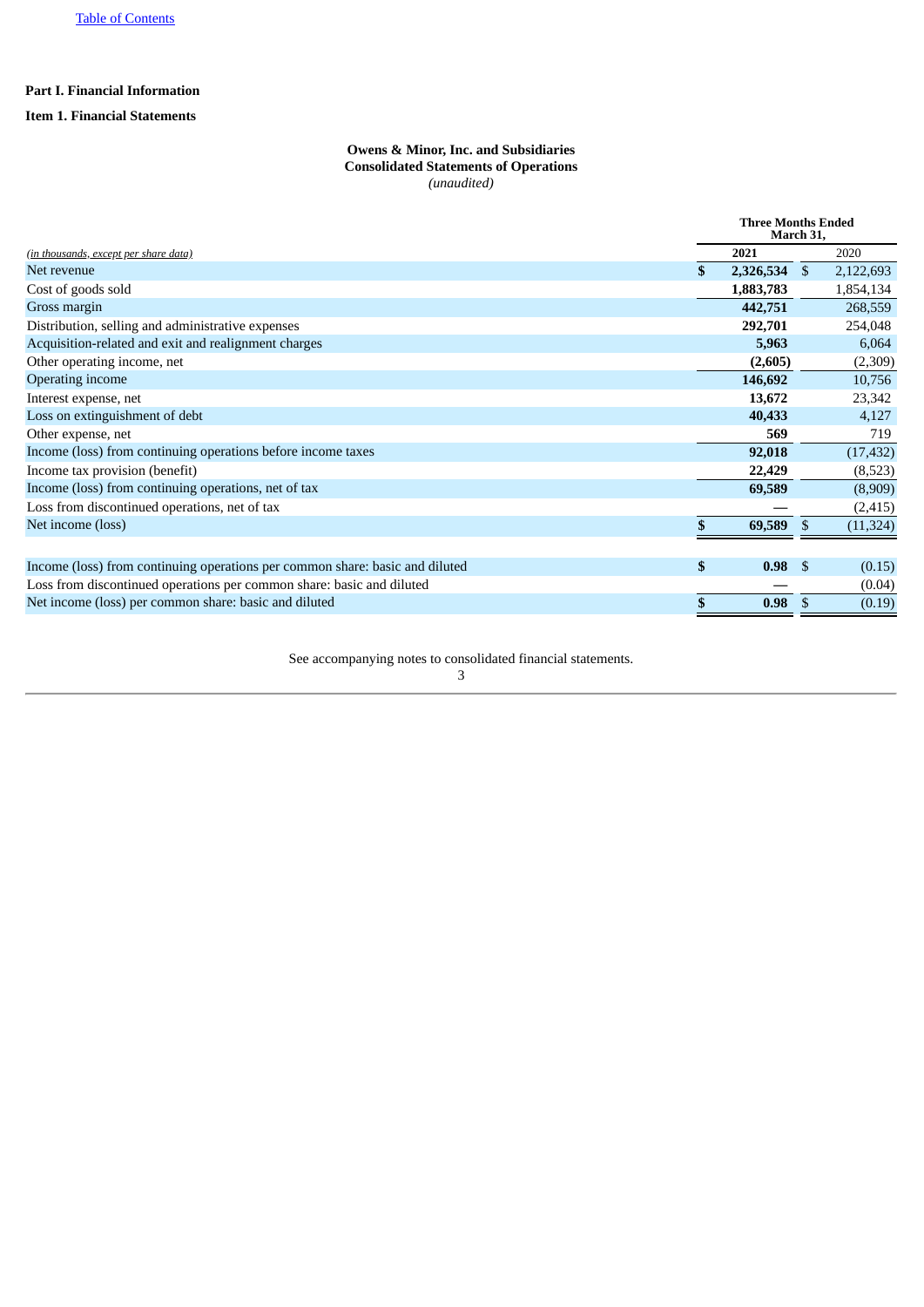# **Owens & Minor, Inc. and Subsidiaries Consolidated Statements of Comprehensive Income (Loss)** *(unaudited)*

<span id="page-3-0"></span>

|                                                     | <b>Three Months Ended</b><br>March 31. |          |  |           |
|-----------------------------------------------------|----------------------------------------|----------|--|-----------|
| (in thousands)                                      |                                        | 2021     |  | 2020      |
| Net income (loss)                                   |                                        | 69,589   |  | (11, 324) |
| Other comprehensive income (loss), net of tax:      |                                        |          |  |           |
| Currency translation adjustments                    |                                        | (12,262) |  | (28, 178) |
| Change in unrecognized net periodic pension costs   |                                        | 121      |  | 170       |
| Net gain (loss) on derivative instruments           |                                        | 20,044   |  | (11, 397) |
| Total other comprehensive income (loss), net of tax |                                        | 7,903    |  | (39, 405) |
| Comprehensive income (loss)                         |                                        | 77,492   |  | (50, 729) |

See accompanying notes to consolidated financial statements.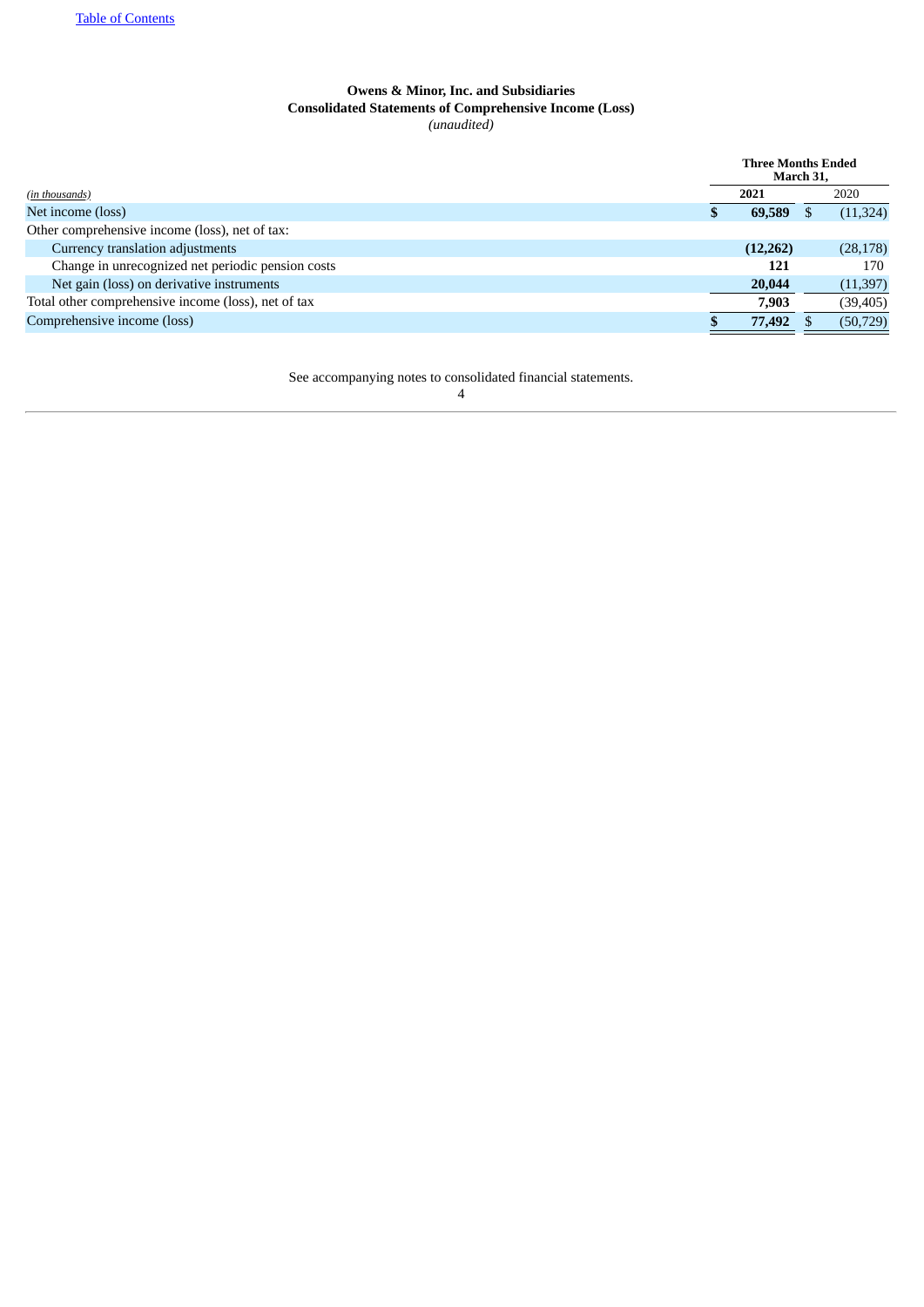# **Owens & Minor, Inc. and Subsidiaries Consolidated Balance Sheets** *(unaudited)*

|                                                                                                                                   | March 31,       |      | December 31, |
|-----------------------------------------------------------------------------------------------------------------------------------|-----------------|------|--------------|
| (in thousands, except per share data)                                                                                             | 2021            |      | 2020         |
| <b>Assets</b>                                                                                                                     |                 |      |              |
| <b>Current assets</b>                                                                                                             |                 |      |              |
| Cash and cash equivalents                                                                                                         | \$<br>54,455    | \$   | 83,058       |
| Accounts receivable, net of allowances of \$21,231 and \$19,087                                                                   | 736,176         |      | 700,792      |
| Merchandise inventories                                                                                                           | 1,322,897       |      | 1,233,751    |
| Other current assets                                                                                                              | 93,208          |      | 118,264      |
| <b>Total current assets</b>                                                                                                       | 2,206,736       |      | 2,135,865    |
| Property and equipment, net of accumulated depreciation of \$292,568 and \$284,126                                                | 307,852         |      | 315,662      |
| <b>Operating lease assets</b>                                                                                                     | 155,152         |      | 144,755      |
| Goodwill                                                                                                                          | 391,349         |      | 394,086      |
| Intangible assets, net                                                                                                            | 232,009         |      | 243,351      |
| Other assets, net                                                                                                                 | 97,723          |      | 101,920      |
| <b>Total assets</b>                                                                                                               | \$<br>3,390,821 | \$   | 3,335,639    |
| <b>Liabilities and equity</b>                                                                                                     |                 |      |              |
| <b>Current liabilities</b>                                                                                                        |                 |      |              |
| Accounts payable                                                                                                                  | \$<br>1,021,761 | - \$ | 1,000,186    |
| Accrued payroll and related liabilities                                                                                           | 64,661          |      | 109,447      |
| Other current liabilities                                                                                                         | 250,875         |      | 236,094      |
| <b>Total current liabilities</b>                                                                                                  | 1,337,297       |      | 1,345,727    |
| Long-term debt, excluding current portion                                                                                         | 981,342         |      | 986,018      |
| Operating lease liabilities, excluding current portion                                                                            | 130,565         |      | 119,932      |
| Deferred income taxes                                                                                                             | 51,476          |      | 50,641       |
| Other liabilities                                                                                                                 | 103,880         |      | 121,267      |
| <b>Total liabilities</b>                                                                                                          | 2,604,560       |      | 2,623,585    |
| <b>Commitments and contingencies</b>                                                                                              |                 |      |              |
| <b>Equity</b>                                                                                                                     |                 |      |              |
| Common stock, par value \$2 per share; authorized - 200,000 shares; issued and outstanding - 75,100<br>shares and $73,472$ shares | 150,200         |      | 146,944      |
| Paid-in capital                                                                                                                   | 430,490         |      | 436,597      |
| Retained earnings                                                                                                                 | 236,177         |      | 167,022      |
| Accumulated other comprehensive loss                                                                                              | (30,606)        |      | (38,509)     |
| <b>Total equity</b>                                                                                                               | 786,261         |      | 712,054      |
| <b>Total liabilities and equity</b>                                                                                               | \$<br>3,390,821 | \$   | 3,335,639    |

<span id="page-4-0"></span>See accompanying notes to consolidated financial statements.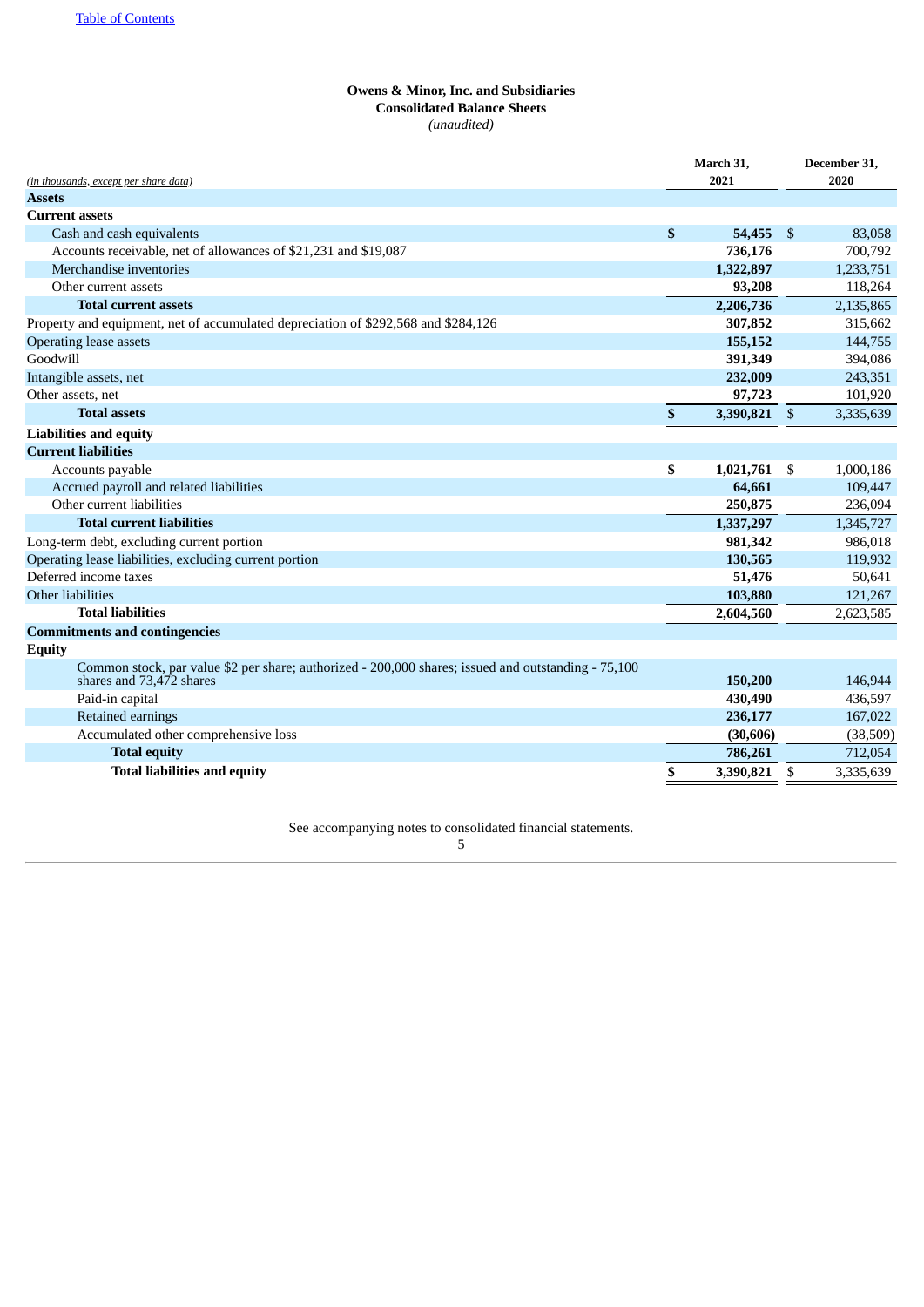# **Owens & Minor, Inc. and Subsidiaries Consolidated Statements of Cash Flows** *(unaudited)*

| 2021<br>2020<br>(in thousands)<br><b>Operating activities:</b><br>Net income (loss)<br>\$<br>69,589<br>\$<br>(11, 324)<br>Adjustments to reconcile net income (loss) to cash provided by operating activities:<br>Depreciation and amortization<br>22,900<br>23,913<br>Share-based compensation expense<br>5,182<br>3,941<br>Impairment charges<br>9,080<br>Loss on extinguishment of debt<br>40,433<br>4,127<br>Provision for losses on accounts receivable<br>8,462<br>5,213<br>Deferred income tax (benefit) expense<br>(5,865)<br>6,348<br>Changes in operating lease right-of-use assets and lease liabilities<br>448<br>(714)<br>Changes in operating assets and liabilities:<br>Accounts receivable<br>(45, 919)<br>(7, 942)<br>39,340<br>Merchandise inventories<br>(89, 393)<br>98,743<br>Accounts payable<br>18,742<br>(77, 178)<br>Net change in other assets and liabilities<br>(1,666)<br>2,510<br>Other, net<br>(93)<br><b>Cash provided by operating activities</b><br>25,423<br>93,454<br><b>Investing activities:</b><br>Additions to property and equipment<br>(5,048)<br>(4,771)<br>Additions to computer software<br>(1, 575)<br>(942)<br>Proceeds from sale of property and equipment<br>$\overline{\mathbf{4}}$<br>33<br><b>Cash used for investing activities</b><br>(5,680)<br>(6,619)<br><b>Financing activities:</b><br>Proceeds from issuance of debt<br>574,900<br>150,000<br>(96,500)<br>(6,200)<br>Repayments under revolving credit facility<br>Repayments of debt<br>(166, 798)<br>(523, 140)<br>Financing costs paid<br>(11,700)<br>(5,785)<br>Cash dividends paid<br>(155)<br>(181)<br>Payment for termination of interest rate swaps<br>(15, 434)<br>Other, net<br>(8, 339)<br>(2,468)<br><b>Cash used for financing activities</b><br>(31, 406)<br>(80, 394)<br>Effect of exchange rate changes on cash and cash equivalents<br>(2, 139)<br>(62)<br>Net (decrease) increase in cash, cash equivalents and restricted cash<br>(63, 729)<br>56,306<br>Cash, cash equivalents and restricted cash at beginning of period<br>134,506<br>84,687<br>Cash, cash equivalents and restricted cash at end of period<br>\$<br>\$<br>140,993<br>70,777<br>Supplemental disclosure of cash flow information:<br>Income taxes paid, net of refunds<br>\$<br>898<br>\$<br>2,695<br>\$<br>\$<br>10,255<br>Interest paid<br>21,431 | <b>Three Months Ended March 31,</b> |  |  |  |  |  |  |  |
|-------------------------------------------------------------------------------------------------------------------------------------------------------------------------------------------------------------------------------------------------------------------------------------------------------------------------------------------------------------------------------------------------------------------------------------------------------------------------------------------------------------------------------------------------------------------------------------------------------------------------------------------------------------------------------------------------------------------------------------------------------------------------------------------------------------------------------------------------------------------------------------------------------------------------------------------------------------------------------------------------------------------------------------------------------------------------------------------------------------------------------------------------------------------------------------------------------------------------------------------------------------------------------------------------------------------------------------------------------------------------------------------------------------------------------------------------------------------------------------------------------------------------------------------------------------------------------------------------------------------------------------------------------------------------------------------------------------------------------------------------------------------------------------------------------------------------------------------------------------------------------------------------------------------------------------------------------------------------------------------------------------------------------------------------------------------------------------------------------------------------------------------------------------------------------------------------------------------------------------------------------------------------------------------------------------------------------------------------------|-------------------------------------|--|--|--|--|--|--|--|
|                                                                                                                                                                                                                                                                                                                                                                                                                                                                                                                                                                                                                                                                                                                                                                                                                                                                                                                                                                                                                                                                                                                                                                                                                                                                                                                                                                                                                                                                                                                                                                                                                                                                                                                                                                                                                                                                                                                                                                                                                                                                                                                                                                                                                                                                                                                                                       |                                     |  |  |  |  |  |  |  |
|                                                                                                                                                                                                                                                                                                                                                                                                                                                                                                                                                                                                                                                                                                                                                                                                                                                                                                                                                                                                                                                                                                                                                                                                                                                                                                                                                                                                                                                                                                                                                                                                                                                                                                                                                                                                                                                                                                                                                                                                                                                                                                                                                                                                                                                                                                                                                       |                                     |  |  |  |  |  |  |  |
|                                                                                                                                                                                                                                                                                                                                                                                                                                                                                                                                                                                                                                                                                                                                                                                                                                                                                                                                                                                                                                                                                                                                                                                                                                                                                                                                                                                                                                                                                                                                                                                                                                                                                                                                                                                                                                                                                                                                                                                                                                                                                                                                                                                                                                                                                                                                                       |                                     |  |  |  |  |  |  |  |
|                                                                                                                                                                                                                                                                                                                                                                                                                                                                                                                                                                                                                                                                                                                                                                                                                                                                                                                                                                                                                                                                                                                                                                                                                                                                                                                                                                                                                                                                                                                                                                                                                                                                                                                                                                                                                                                                                                                                                                                                                                                                                                                                                                                                                                                                                                                                                       |                                     |  |  |  |  |  |  |  |
|                                                                                                                                                                                                                                                                                                                                                                                                                                                                                                                                                                                                                                                                                                                                                                                                                                                                                                                                                                                                                                                                                                                                                                                                                                                                                                                                                                                                                                                                                                                                                                                                                                                                                                                                                                                                                                                                                                                                                                                                                                                                                                                                                                                                                                                                                                                                                       |                                     |  |  |  |  |  |  |  |
|                                                                                                                                                                                                                                                                                                                                                                                                                                                                                                                                                                                                                                                                                                                                                                                                                                                                                                                                                                                                                                                                                                                                                                                                                                                                                                                                                                                                                                                                                                                                                                                                                                                                                                                                                                                                                                                                                                                                                                                                                                                                                                                                                                                                                                                                                                                                                       |                                     |  |  |  |  |  |  |  |
|                                                                                                                                                                                                                                                                                                                                                                                                                                                                                                                                                                                                                                                                                                                                                                                                                                                                                                                                                                                                                                                                                                                                                                                                                                                                                                                                                                                                                                                                                                                                                                                                                                                                                                                                                                                                                                                                                                                                                                                                                                                                                                                                                                                                                                                                                                                                                       |                                     |  |  |  |  |  |  |  |
|                                                                                                                                                                                                                                                                                                                                                                                                                                                                                                                                                                                                                                                                                                                                                                                                                                                                                                                                                                                                                                                                                                                                                                                                                                                                                                                                                                                                                                                                                                                                                                                                                                                                                                                                                                                                                                                                                                                                                                                                                                                                                                                                                                                                                                                                                                                                                       |                                     |  |  |  |  |  |  |  |
|                                                                                                                                                                                                                                                                                                                                                                                                                                                                                                                                                                                                                                                                                                                                                                                                                                                                                                                                                                                                                                                                                                                                                                                                                                                                                                                                                                                                                                                                                                                                                                                                                                                                                                                                                                                                                                                                                                                                                                                                                                                                                                                                                                                                                                                                                                                                                       |                                     |  |  |  |  |  |  |  |
|                                                                                                                                                                                                                                                                                                                                                                                                                                                                                                                                                                                                                                                                                                                                                                                                                                                                                                                                                                                                                                                                                                                                                                                                                                                                                                                                                                                                                                                                                                                                                                                                                                                                                                                                                                                                                                                                                                                                                                                                                                                                                                                                                                                                                                                                                                                                                       |                                     |  |  |  |  |  |  |  |
|                                                                                                                                                                                                                                                                                                                                                                                                                                                                                                                                                                                                                                                                                                                                                                                                                                                                                                                                                                                                                                                                                                                                                                                                                                                                                                                                                                                                                                                                                                                                                                                                                                                                                                                                                                                                                                                                                                                                                                                                                                                                                                                                                                                                                                                                                                                                                       |                                     |  |  |  |  |  |  |  |
|                                                                                                                                                                                                                                                                                                                                                                                                                                                                                                                                                                                                                                                                                                                                                                                                                                                                                                                                                                                                                                                                                                                                                                                                                                                                                                                                                                                                                                                                                                                                                                                                                                                                                                                                                                                                                                                                                                                                                                                                                                                                                                                                                                                                                                                                                                                                                       |                                     |  |  |  |  |  |  |  |
|                                                                                                                                                                                                                                                                                                                                                                                                                                                                                                                                                                                                                                                                                                                                                                                                                                                                                                                                                                                                                                                                                                                                                                                                                                                                                                                                                                                                                                                                                                                                                                                                                                                                                                                                                                                                                                                                                                                                                                                                                                                                                                                                                                                                                                                                                                                                                       |                                     |  |  |  |  |  |  |  |
|                                                                                                                                                                                                                                                                                                                                                                                                                                                                                                                                                                                                                                                                                                                                                                                                                                                                                                                                                                                                                                                                                                                                                                                                                                                                                                                                                                                                                                                                                                                                                                                                                                                                                                                                                                                                                                                                                                                                                                                                                                                                                                                                                                                                                                                                                                                                                       |                                     |  |  |  |  |  |  |  |
|                                                                                                                                                                                                                                                                                                                                                                                                                                                                                                                                                                                                                                                                                                                                                                                                                                                                                                                                                                                                                                                                                                                                                                                                                                                                                                                                                                                                                                                                                                                                                                                                                                                                                                                                                                                                                                                                                                                                                                                                                                                                                                                                                                                                                                                                                                                                                       |                                     |  |  |  |  |  |  |  |
|                                                                                                                                                                                                                                                                                                                                                                                                                                                                                                                                                                                                                                                                                                                                                                                                                                                                                                                                                                                                                                                                                                                                                                                                                                                                                                                                                                                                                                                                                                                                                                                                                                                                                                                                                                                                                                                                                                                                                                                                                                                                                                                                                                                                                                                                                                                                                       |                                     |  |  |  |  |  |  |  |
|                                                                                                                                                                                                                                                                                                                                                                                                                                                                                                                                                                                                                                                                                                                                                                                                                                                                                                                                                                                                                                                                                                                                                                                                                                                                                                                                                                                                                                                                                                                                                                                                                                                                                                                                                                                                                                                                                                                                                                                                                                                                                                                                                                                                                                                                                                                                                       |                                     |  |  |  |  |  |  |  |
|                                                                                                                                                                                                                                                                                                                                                                                                                                                                                                                                                                                                                                                                                                                                                                                                                                                                                                                                                                                                                                                                                                                                                                                                                                                                                                                                                                                                                                                                                                                                                                                                                                                                                                                                                                                                                                                                                                                                                                                                                                                                                                                                                                                                                                                                                                                                                       |                                     |  |  |  |  |  |  |  |
|                                                                                                                                                                                                                                                                                                                                                                                                                                                                                                                                                                                                                                                                                                                                                                                                                                                                                                                                                                                                                                                                                                                                                                                                                                                                                                                                                                                                                                                                                                                                                                                                                                                                                                                                                                                                                                                                                                                                                                                                                                                                                                                                                                                                                                                                                                                                                       |                                     |  |  |  |  |  |  |  |
|                                                                                                                                                                                                                                                                                                                                                                                                                                                                                                                                                                                                                                                                                                                                                                                                                                                                                                                                                                                                                                                                                                                                                                                                                                                                                                                                                                                                                                                                                                                                                                                                                                                                                                                                                                                                                                                                                                                                                                                                                                                                                                                                                                                                                                                                                                                                                       |                                     |  |  |  |  |  |  |  |
|                                                                                                                                                                                                                                                                                                                                                                                                                                                                                                                                                                                                                                                                                                                                                                                                                                                                                                                                                                                                                                                                                                                                                                                                                                                                                                                                                                                                                                                                                                                                                                                                                                                                                                                                                                                                                                                                                                                                                                                                                                                                                                                                                                                                                                                                                                                                                       |                                     |  |  |  |  |  |  |  |
|                                                                                                                                                                                                                                                                                                                                                                                                                                                                                                                                                                                                                                                                                                                                                                                                                                                                                                                                                                                                                                                                                                                                                                                                                                                                                                                                                                                                                                                                                                                                                                                                                                                                                                                                                                                                                                                                                                                                                                                                                                                                                                                                                                                                                                                                                                                                                       |                                     |  |  |  |  |  |  |  |
|                                                                                                                                                                                                                                                                                                                                                                                                                                                                                                                                                                                                                                                                                                                                                                                                                                                                                                                                                                                                                                                                                                                                                                                                                                                                                                                                                                                                                                                                                                                                                                                                                                                                                                                                                                                                                                                                                                                                                                                                                                                                                                                                                                                                                                                                                                                                                       |                                     |  |  |  |  |  |  |  |
|                                                                                                                                                                                                                                                                                                                                                                                                                                                                                                                                                                                                                                                                                                                                                                                                                                                                                                                                                                                                                                                                                                                                                                                                                                                                                                                                                                                                                                                                                                                                                                                                                                                                                                                                                                                                                                                                                                                                                                                                                                                                                                                                                                                                                                                                                                                                                       |                                     |  |  |  |  |  |  |  |
|                                                                                                                                                                                                                                                                                                                                                                                                                                                                                                                                                                                                                                                                                                                                                                                                                                                                                                                                                                                                                                                                                                                                                                                                                                                                                                                                                                                                                                                                                                                                                                                                                                                                                                                                                                                                                                                                                                                                                                                                                                                                                                                                                                                                                                                                                                                                                       |                                     |  |  |  |  |  |  |  |
|                                                                                                                                                                                                                                                                                                                                                                                                                                                                                                                                                                                                                                                                                                                                                                                                                                                                                                                                                                                                                                                                                                                                                                                                                                                                                                                                                                                                                                                                                                                                                                                                                                                                                                                                                                                                                                                                                                                                                                                                                                                                                                                                                                                                                                                                                                                                                       |                                     |  |  |  |  |  |  |  |
|                                                                                                                                                                                                                                                                                                                                                                                                                                                                                                                                                                                                                                                                                                                                                                                                                                                                                                                                                                                                                                                                                                                                                                                                                                                                                                                                                                                                                                                                                                                                                                                                                                                                                                                                                                                                                                                                                                                                                                                                                                                                                                                                                                                                                                                                                                                                                       |                                     |  |  |  |  |  |  |  |
|                                                                                                                                                                                                                                                                                                                                                                                                                                                                                                                                                                                                                                                                                                                                                                                                                                                                                                                                                                                                                                                                                                                                                                                                                                                                                                                                                                                                                                                                                                                                                                                                                                                                                                                                                                                                                                                                                                                                                                                                                                                                                                                                                                                                                                                                                                                                                       |                                     |  |  |  |  |  |  |  |
|                                                                                                                                                                                                                                                                                                                                                                                                                                                                                                                                                                                                                                                                                                                                                                                                                                                                                                                                                                                                                                                                                                                                                                                                                                                                                                                                                                                                                                                                                                                                                                                                                                                                                                                                                                                                                                                                                                                                                                                                                                                                                                                                                                                                                                                                                                                                                       |                                     |  |  |  |  |  |  |  |
|                                                                                                                                                                                                                                                                                                                                                                                                                                                                                                                                                                                                                                                                                                                                                                                                                                                                                                                                                                                                                                                                                                                                                                                                                                                                                                                                                                                                                                                                                                                                                                                                                                                                                                                                                                                                                                                                                                                                                                                                                                                                                                                                                                                                                                                                                                                                                       |                                     |  |  |  |  |  |  |  |
|                                                                                                                                                                                                                                                                                                                                                                                                                                                                                                                                                                                                                                                                                                                                                                                                                                                                                                                                                                                                                                                                                                                                                                                                                                                                                                                                                                                                                                                                                                                                                                                                                                                                                                                                                                                                                                                                                                                                                                                                                                                                                                                                                                                                                                                                                                                                                       |                                     |  |  |  |  |  |  |  |
|                                                                                                                                                                                                                                                                                                                                                                                                                                                                                                                                                                                                                                                                                                                                                                                                                                                                                                                                                                                                                                                                                                                                                                                                                                                                                                                                                                                                                                                                                                                                                                                                                                                                                                                                                                                                                                                                                                                                                                                                                                                                                                                                                                                                                                                                                                                                                       |                                     |  |  |  |  |  |  |  |
|                                                                                                                                                                                                                                                                                                                                                                                                                                                                                                                                                                                                                                                                                                                                                                                                                                                                                                                                                                                                                                                                                                                                                                                                                                                                                                                                                                                                                                                                                                                                                                                                                                                                                                                                                                                                                                                                                                                                                                                                                                                                                                                                                                                                                                                                                                                                                       |                                     |  |  |  |  |  |  |  |
|                                                                                                                                                                                                                                                                                                                                                                                                                                                                                                                                                                                                                                                                                                                                                                                                                                                                                                                                                                                                                                                                                                                                                                                                                                                                                                                                                                                                                                                                                                                                                                                                                                                                                                                                                                                                                                                                                                                                                                                                                                                                                                                                                                                                                                                                                                                                                       |                                     |  |  |  |  |  |  |  |
|                                                                                                                                                                                                                                                                                                                                                                                                                                                                                                                                                                                                                                                                                                                                                                                                                                                                                                                                                                                                                                                                                                                                                                                                                                                                                                                                                                                                                                                                                                                                                                                                                                                                                                                                                                                                                                                                                                                                                                                                                                                                                                                                                                                                                                                                                                                                                       |                                     |  |  |  |  |  |  |  |
|                                                                                                                                                                                                                                                                                                                                                                                                                                                                                                                                                                                                                                                                                                                                                                                                                                                                                                                                                                                                                                                                                                                                                                                                                                                                                                                                                                                                                                                                                                                                                                                                                                                                                                                                                                                                                                                                                                                                                                                                                                                                                                                                                                                                                                                                                                                                                       |                                     |  |  |  |  |  |  |  |
|                                                                                                                                                                                                                                                                                                                                                                                                                                                                                                                                                                                                                                                                                                                                                                                                                                                                                                                                                                                                                                                                                                                                                                                                                                                                                                                                                                                                                                                                                                                                                                                                                                                                                                                                                                                                                                                                                                                                                                                                                                                                                                                                                                                                                                                                                                                                                       |                                     |  |  |  |  |  |  |  |
|                                                                                                                                                                                                                                                                                                                                                                                                                                                                                                                                                                                                                                                                                                                                                                                                                                                                                                                                                                                                                                                                                                                                                                                                                                                                                                                                                                                                                                                                                                                                                                                                                                                                                                                                                                                                                                                                                                                                                                                                                                                                                                                                                                                                                                                                                                                                                       |                                     |  |  |  |  |  |  |  |
|                                                                                                                                                                                                                                                                                                                                                                                                                                                                                                                                                                                                                                                                                                                                                                                                                                                                                                                                                                                                                                                                                                                                                                                                                                                                                                                                                                                                                                                                                                                                                                                                                                                                                                                                                                                                                                                                                                                                                                                                                                                                                                                                                                                                                                                                                                                                                       |                                     |  |  |  |  |  |  |  |

<span id="page-5-0"></span>See accompanying notes to consolidated financial statements.

 $-6$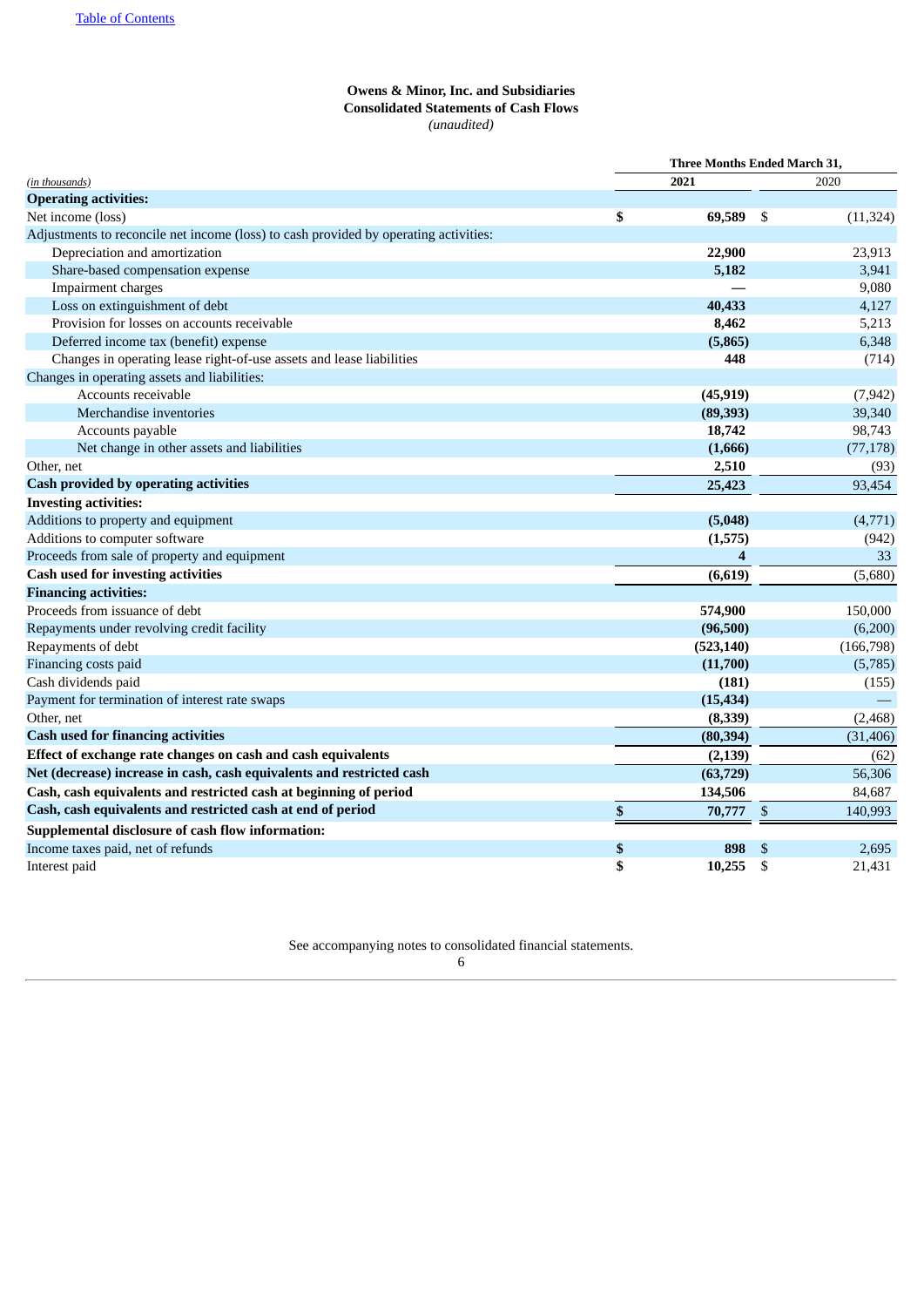# **Owens & Minor, Inc. and Subsidiaries Consolidated Statements of Changes in Equity** *(unaudited)*

| (in thousands, except per share data)                 | Common<br><b>Shares</b><br>Outstanding |    | Common<br><b>Stock</b><br>(\$2 par value) |     | Paid-In<br>Capital |               | <b>Retained</b><br><b>Earnings</b> |      | Accumulated<br>Other<br><b>Comprehensive Loss</b> |      | Total<br>Equity |
|-------------------------------------------------------|----------------------------------------|----|-------------------------------------------|-----|--------------------|---------------|------------------------------------|------|---------------------------------------------------|------|-----------------|
| Balance, December 31, 2019                            | 62,843                                 | л  | 125,686                                   | \$. | 251,401            | \$.           | 137,774                            |      | $(52,707)$ \$                                     |      | 462,154         |
| Net loss                                              |                                        |    |                                           |     |                    |               | (11, 324)                          |      |                                                   |      | (11, 324)       |
| Other comprehensive loss                              |                                        |    |                                           |     |                    |               |                                    |      | (39, 405)                                         |      | (39, 405)       |
| Dividends declared (\$0.0025 per share)               |                                        |    |                                           |     |                    |               | (127)                              |      |                                                   |      | (127)           |
| Share-based compensation expense, exercises and other | 42                                     |    | 84                                        |     | 4,956              |               |                                    |      |                                                   |      | 5,040           |
| Balance, March 31, 2020                               | 62,885                                 |    | 125,770                                   |     | 256,357            | $\mathcal{P}$ | 126,323                            |      | (92, 112)                                         |      | 416,338         |
|                                                       |                                        |    |                                           |     |                    |               |                                    |      |                                                   |      |                 |
| Balance, December 31, 2020                            | 73,472                                 | £. | 146,944                                   | \$. | 436,597            | ÷\$           | 167,022                            | - \$ | (38,509)                                          | - \$ | 712,054         |
| Net income                                            |                                        |    |                                           |     |                    |               | 69,589                             |      |                                                   |      | 69,589          |
| Other comprehensive income                            |                                        |    |                                           |     |                    |               |                                    |      | 7,903                                             |      | 7,903           |
| Dividends declared (\$0.0025 per share)               |                                        |    |                                           |     |                    |               | (434)                              |      |                                                   |      | (434)           |
| Share-based compensation expense, exercises and other | 1,628                                  |    | 3,256                                     |     | (6, 107)           |               |                                    |      |                                                   |      | (2, 851)        |
| Balance, March 31, 2021                               | 75,100                                 |    | 150,200                                   |     | 430,490            |               | 236,177                            |      | (30,606)                                          |      | 786,261         |

<span id="page-6-0"></span>See accompanying notes to consolidated financial statements. 7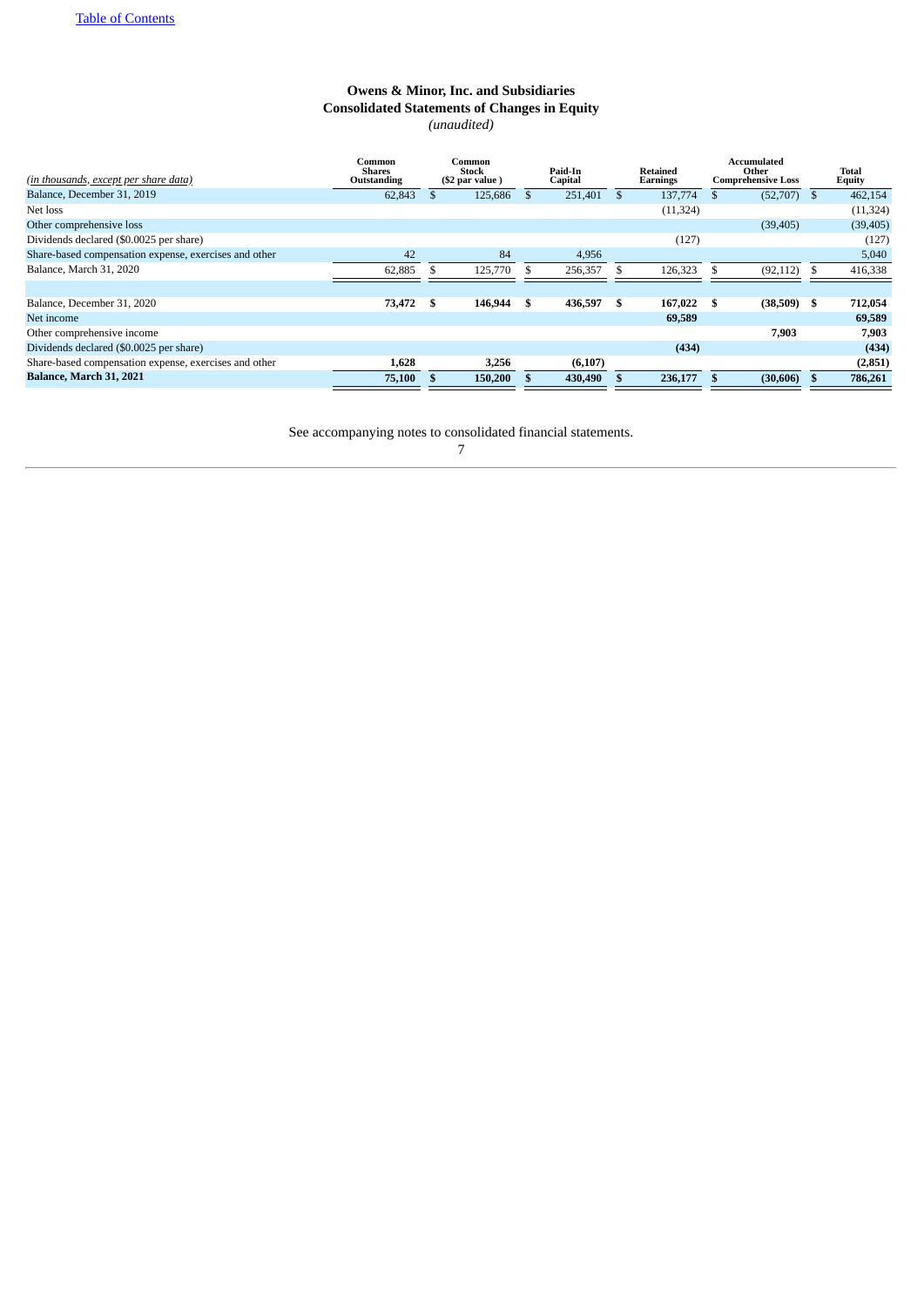**Owens & Minor, Inc. and Subsidiaries Notes to Consolidated Financial Statements** *(unaudited) (in thousands, unless otherwise indicated)*

#### **Note 1—Summary of Significant Accounting Policies**

#### *Basis of Presentation*

The accompanying unaudited consolidated financial statements include the accounts of Owens & Minor, Inc. and the subsidiaries it controls (we, us, or our) and contain all adjustments (which are comprised only of normal recurring accruals and use of estimates) necessary to conform with U.S. generally accepted accounting principles (GAAP). All significant intercompany accounts and transactions have been eliminated. The Movianto business represented a component that met accounting requirements to be classified as discontinued operations for the three months ended March 31, 2020. In accordance with GAAP, the results of operations of the Movianto business are presented as discontinued operations through June 18, 2020 (the Divestiture Date) and, as such, have been excluded from continuing operations for the three months ended March 31, 2020. With the exception of Note 3, the Notes to Consolidated Financial Statements reflect the continuing operations of Owens & Minor, Inc. and its subsidiaries. See Note 3 for additional information regarding discontinued operations. The results of operations for interim periods are not necessarily indicative of the results expected for the full year.

#### *Reclassifications*

Certain prior year amounts have been reclassified to conform to the current year presentation.

#### *Use of Estimates*

The preparation of consolidated financial statements in conformity with GAAP requires us to make assumptions and estimates that affect reported amounts and related disclosures. Actual results may differ from these estimates.

#### *Cash, Cash Equivalents and Restricted Cash*

Cash, cash equivalents and restricted cash includes cash and marketable securities with an original maturity or maturity at acquisition of three months or less. Cash, cash equivalents and restricted cash are stated at cost. Nearly all of our cash, cash equivalents and restricted cash are held in cash depository accounts in major banks in the United States, Europe, and Asia. Cash that is held by a major bank and has restrictions on its availability to us is classified as restricted cash. Restricted cash included in Other assets, net as of March 31, 2021 represents cash held in an escrow account as required by the Centers for Medicare & Medicaid Services (CMS) in conjunction with the Bundled Payments for Care Improvement (BPCI) Advanced Program.

The following table provides a reconciliation of cash, cash equivalents and restricted cash reported within the accompanying consolidated balance sheets that sum to the total of those same amounts presented in the accompanying consolidated statements of cash flows.

|                                                   | March 31, 2021 | December 31, 2020 |         |
|---------------------------------------------------|----------------|-------------------|---------|
| Cash and cash equivalents                         |                | 54,455            | 83,058  |
| Restricted cash included in Other current assets  |                |                   | 35.126  |
| Restricted cash included in Other assets, net     |                | 16,322            | 16.322  |
| Total cash, cash equivalents, and restricted cash |                | 70,777            | 134.506 |

#### **Note 2—Fair Value**

The carrying amounts of cash and cash equivalents, accounts receivable and accounts payable reported in the consolidated balance sheets approximate fair value due to the short-term nature of these instruments. The carrying amount of restricted cash also approximates fair value due to its nature. The fair value of debt is estimated based on quoted market prices or dealer quotes for the identical liability when traded as an asset in an active market (Level 1) or, if quoted market prices or dealer quotes are not available, on the borrowing rates currently available for loans with similar terms, credit ratings, and average remaining maturities (Level 2). See Note 6 for the fair value of debt. The fair value of foreign currency contracts is determined based on the present value of expected future cash flows considering the risks involved, including non-performance risk, and using discount rates appropriate for the respective maturities. Observable Level 2 inputs are used to determine the present value of expected future cash flows. See Note 8 for the fair value of derivatives.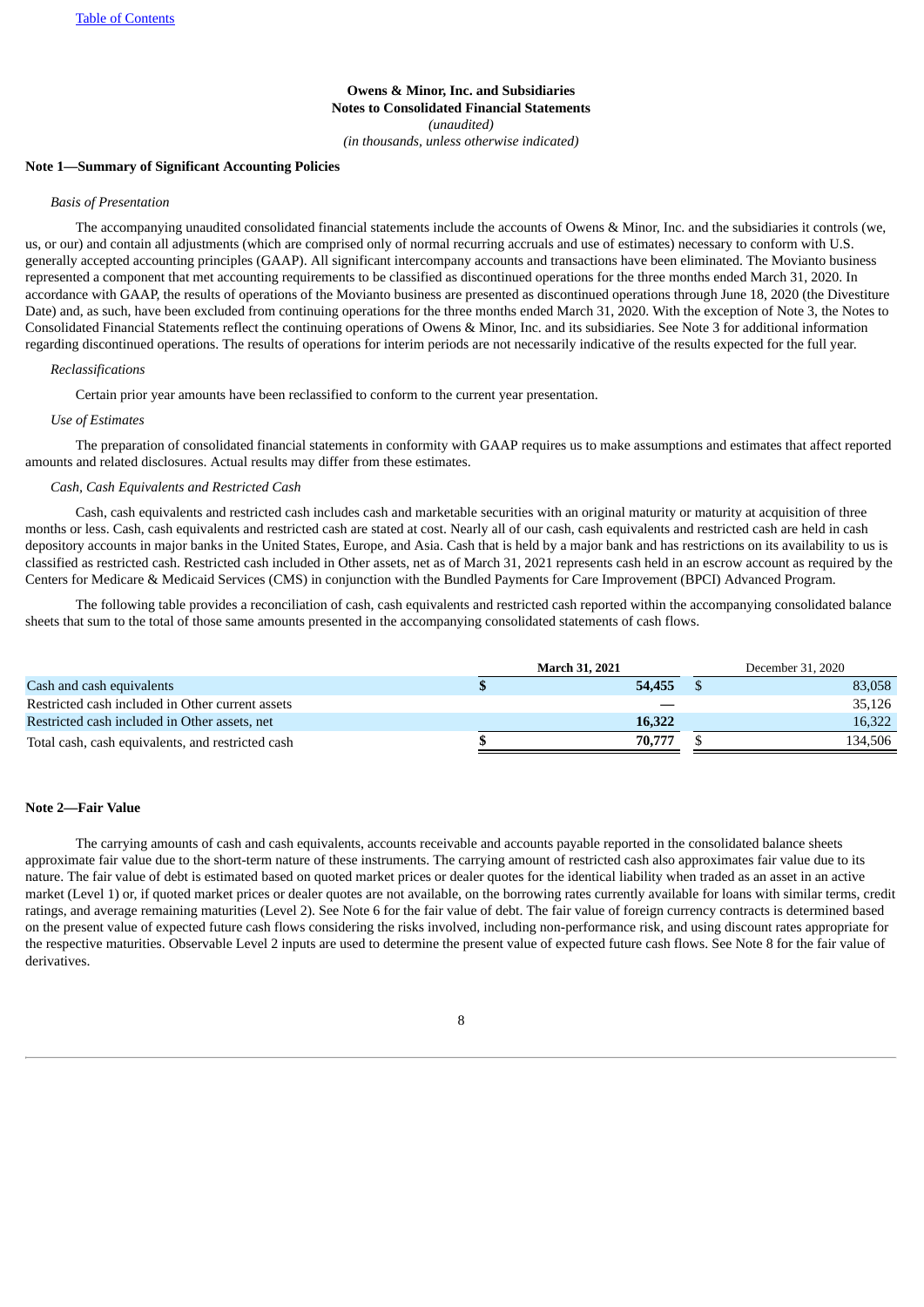## **Note 3—Discontinued Operations**

On June 18, 2020, we completed the divestiture of our European logistics business, Movianto (the Divestiture), as well as certain support functions in our Dublin office, to Walden Group SAS (the Buyer) and EHDH (as Buyer's guarantor) for cash consideration of \$133 million. We concluded that the Movianto business met the criteria for discontinued operations through the Divestiture Date, as the intention to sell represented a strategic shift and the criteria for held-for-sale were met. Movianto was previously reported in the Global Solutions segment.

Accordingly, the results of operations from the Movianto business are reported in the accompanying consolidated statements of operations as Loss from discontinued operations, net of tax for the three months ended March 31, 2020.

The following table summarizes the financial results of our discontinued operations for the three months ended March 31, 2020:

|                                                       | <b>Three Months Ended March</b><br>31, 2020 |
|-------------------------------------------------------|---------------------------------------------|
| Net revenue                                           | 122,342                                     |
| Cost of goods sold                                    | 32,106                                      |
| Gross margin                                          | 90,236                                      |
| Distribution, selling, and administrative expenses    | 80,953                                      |
| Asset impairment charges                              | 9,080                                       |
| Acquisition-related and exit and realignment charges  | 271                                         |
| Other operating income, net                           | (461)                                       |
| Operating income                                      | 393                                         |
| Interest expense, net                                 | 1,720                                       |
| Loss from discontinued operations before income taxes | (1,327)                                     |
| Income tax provision from discontinued operations     | 1,088                                       |
| Loss from discontinued operations, net of tax         | (2, 415)                                    |

We suspended depreciation and amortization on assets that are held-for-sale, including right-of-use assets recorded in accordance with ASU No. 2016-02, for three months ended March 31, 2020.

No revenue or expense have been recorded in discontinued operations related to the disposal group subsequent to the Divestiture Date.

We have entered into transition services agreements with a subsidiary of the Buyer, pursuant to which we and a subsidiary of the Buyer will provide to each other various transitional services. Certain transition service arrangement costs and reimbursements were recorded during the three months ended March 31, 2021 and were immaterial for the period presented.

We had no assets and liabilities of the discontinued Movianto business reflected on the consolidated balance sheets at March 31, 2021 and December 31, 2020.

The following table provides operating and investing cash flow information for our discontinued operations:

|                               | Three Months Ended March 31,<br>2020 |       |
|-------------------------------|--------------------------------------|-------|
| <b>Operating Activities:</b>  |                                      |       |
| Depreciation and amortization |                                      |       |
| Impairment charges            |                                      | 9,080 |
| <b>Investing Activities:</b>  |                                      |       |
| Capital expenditures          |                                      | 1,664 |
|                               |                                      |       |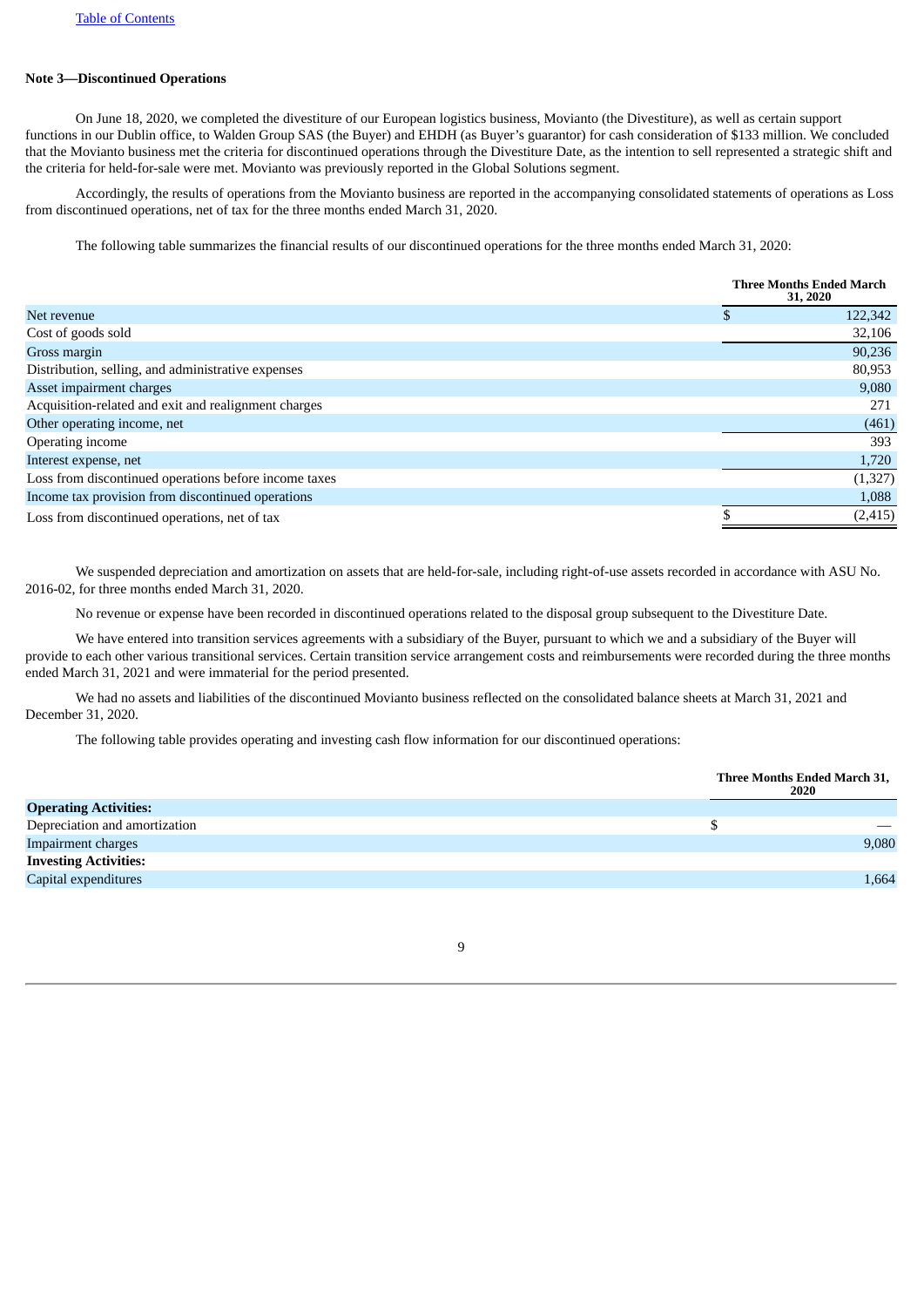# **Note 4—Goodwill and Intangible Assets**

The following table summarizes the goodwill balances by segment and the changes in the carrying amount of goodwill through March 31, 2021:

|                                                | <b>Global Solutions</b> |         |  | <b>Global Products</b> |  | consolidated |
|------------------------------------------------|-------------------------|---------|--|------------------------|--|--------------|
| Carrying amount of goodwill, December 31, 2020 |                         | 283.905 |  | $110.181$ \$           |  | 394.086      |
| Currency translation adjustments               |                         |         |  | (2.737)                |  | (2,737)      |
| Carrying amount of goodwill, March 31, 2021    |                         | 283,905 |  | 107,444                |  | 391,349      |

Intangible assets at March 31, 2021 and December 31, 2020 were as follows:

|                              |   | March 31, 2021                   |    |            |  |                             | December 31, 2020 |                           |  |            |  |                      |  |
|------------------------------|---|----------------------------------|----|------------|--|-----------------------------|-------------------|---------------------------|--|------------|--|----------------------|--|
|                              |   | Customer<br><b>Relationships</b> |    | Tradenames |  | Other<br><b>Intangibles</b> |                   | Customer<br>Relationships |  | Tradenames |  | Other<br>Intangibles |  |
|                              |   |                                  |    |            |  |                             |                   |                           |  |            |  |                      |  |
| Gross intangible assets      | Φ | 268,688                          | -S | 90,000     |  | 43,238                      | - \$              | 270,505                   |  | 90,000     |  | 43,245               |  |
| Accumulated amortization     |   | (127, 344)                       |    | (26,972)   |  | (15, 601)                   |                   | (121, 209)                |  | (24, 881)  |  | (14, 309)            |  |
| Net intangible assets        |   | 141,344                          |    | 63,028     |  | 27,637                      |                   | 149.296                   |  | 65,119     |  | 28,936               |  |
| Weighted average useful life |   | 10 years                         |    | 11 years   |  | 8 years                     |                   | 10 years                  |  | 11 years   |  | 8 years              |  |

At March 31, 2021, \$59.1 million in net intangible assets were held in the Global Solutions segment and \$173 million were held in the Global Products segment. Amortization expense for intangible assets was \$10.0 million and \$10.6 million for the three months ended March 31, 2021 and 2020.

Based on the current carrying value of intangible assets subject to amortization, estimated amortization expense is \$29.9 million for the remainder of 2021, \$38.9 million for 2022, \$38.7 million for 2023, \$33.9 million for 2024, \$28.2 million for 2025 and \$26.8 million for 2026.

## **Note 5—Exit and Realignment Costs**

We periodically incur exit and realignment and other charges associated with optimizing our operations which includes the consolidation of certain distribution and outsourced logistics centers, administrative offices and warehouses, our client engagement center and IT restructuring charges. These charges also include costs associated with our strategic organizational realignment which include management changes, certain professional fees, and costs to streamline administrative functions and processes and divestiture related costs.

Exit and realignment charges by segment for the three months ended March 31, 2021 and 2020 were as follows:

|                                    | <b>Three Months Ended</b> | March 31. |       |  |
|------------------------------------|---------------------------|-----------|-------|--|
|                                    | 2021                      |           | 2020  |  |
| <b>Global Solutions segment</b>    | 4,663                     |           | 1,829 |  |
| Global Products segment            | 1,300                     |           |       |  |
| Total exit and realignment charges | 5,963                     |           | 1,829 |  |

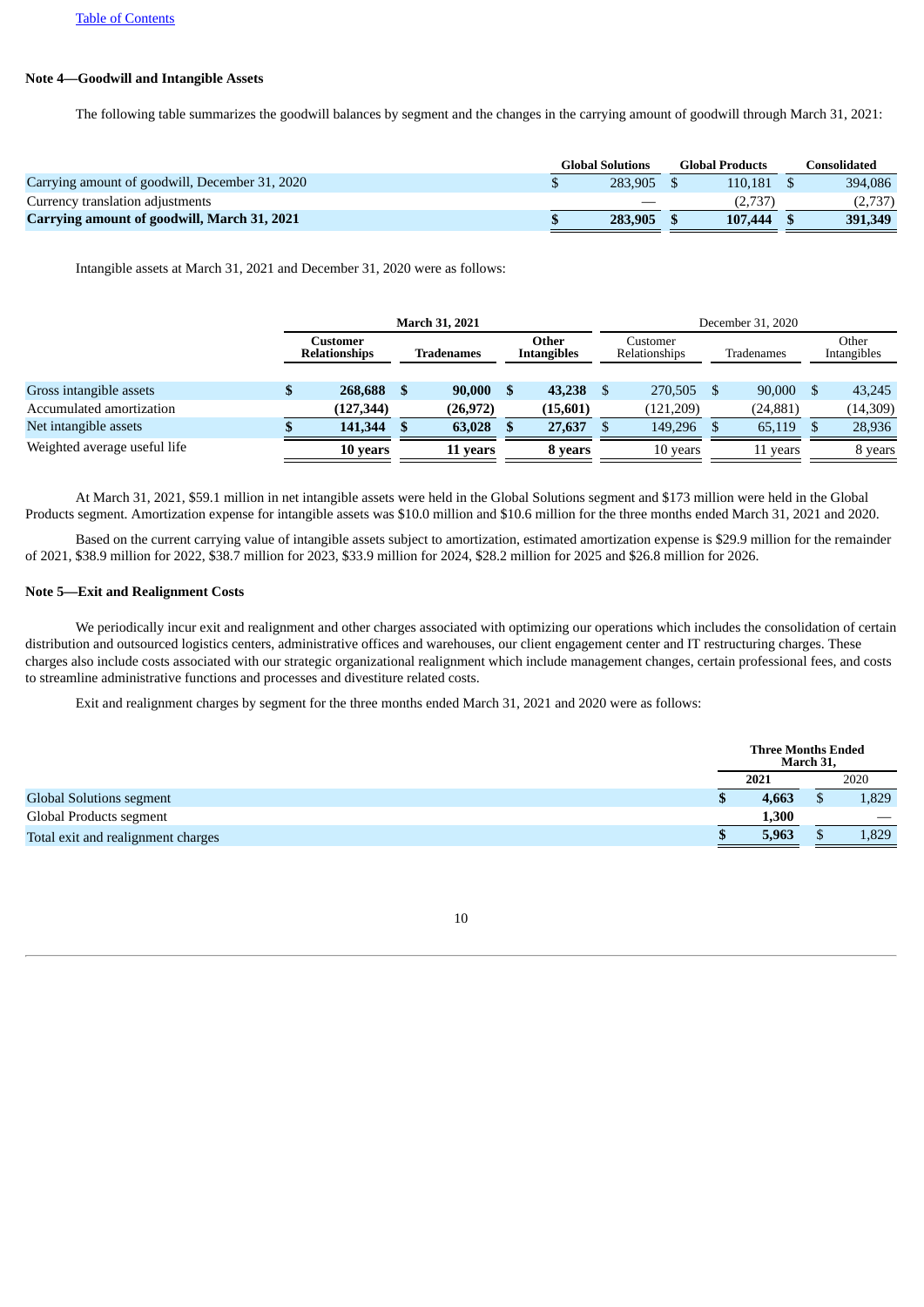`

The following table summarizes the activity related to exit and realignment cost accruals through March 31, 2021 and 2020:

|                                                       | <b>Total</b> |
|-------------------------------------------------------|--------------|
| Accrued exit and realignment costs, December 31, 2020 | \$<br>3,146  |
| Provision for exit and realignment activities:        |              |
| Information system restructuring costs                | 1,029        |
| Lease obligations                                     | 347          |
| Other                                                 | 781          |
| Cash payments                                         | (2, 915)     |
| Accrued exit and realignment costs, March 31, 2021    | 2,388        |
|                                                       |              |
| Accrued exit and realignment costs, December 31, 2019 | \$<br>8,162  |
| Provision for exit and realignment activities:        |              |
| Severance                                             | 1,391        |
| Information system restructuring costs                | 183          |
| Lease obligations                                     | 202          |
| Other                                                 | 53           |
| Cash payments                                         | (5,799)      |
| Accrued exit and realignment costs, March 31, 2020    | 4,192        |

In addition to the exit and realignment accruals in the preceding table, we also incurred \$3.8 million of costs that were expensed as incurred for the three months ended March 31, 2021, including \$3.2 million related to an increase in reserves associated with certain retained assets of Fusion5, \$0.5 million in impairment charges related to our client engagement center, and \$0.1 million in other asset charges.

There were no acquisition-related charges included within acquisition-related and exit and realignment charges presented in our consolidated statements of operations for the three months ended March 31, 2021. Acquisition-related charges included within acquisition-related and exit and realignment charges presented in our consolidated statements of operations were \$4.2 million for the three months ended March 31, 2020 and consisted primarily of transition costs for the Halyard acquisition.

We may incur additional costs in 2021 related to certain retained assets of Fusion5.

#### **Note 6—Debt**

Debt consists of the following:

|                                        | March 31, 2021 |                    |     |                                |      |                    | December 31, 2020 |                         |
|----------------------------------------|----------------|--------------------|-----|--------------------------------|------|--------------------|-------------------|-------------------------|
|                                        |                | Carrying<br>Amount |     | Estimated<br><b>Fair Value</b> |      | Carrying<br>Amount |                   | Estimated<br>Fair Value |
| 4.375% Senior Notes, due December 2024 |                | 244,862            | - S | 254,183                        | - \$ | 244,780            | - \$              | 253,241                 |
| 4.500% Senior Notes, due March 2029    |                | 491.299            |     | 503,475                        |      |                    |                   |                         |
| Term Loan A-2                          |                |                    |     |                                |      | 33,865             |                   | 34,390                  |
| Term Loan B                            |                |                    |     |                                |      | 477.525            |                   | 486.614                 |
| Revolver                               |                | 6.700              |     | 6,700                          |      | 103,200            |                   | 103,200                 |
| Receivables Securitization Program     |                | 226,004            |     | 230,000                        |      | 152,929            |                   | 155,100                 |
| Finance leases and other               |                | 13,543             |     | 13,543                         |      | 13,668             |                   | 13,668                  |
| Total debt                             |                | 982,408            |     | 1,007,901                      |      | 1,025,967          |                   | 1,046,213               |
| Less current maturities                |                | (1,066)            |     | (1,066)                        |      | (39, 949)          |                   | (40, 453)               |
| Long-term debt                         |                | 981,342            |     | 1,006,835                      |      | 986.018            |                   | 1,005,760               |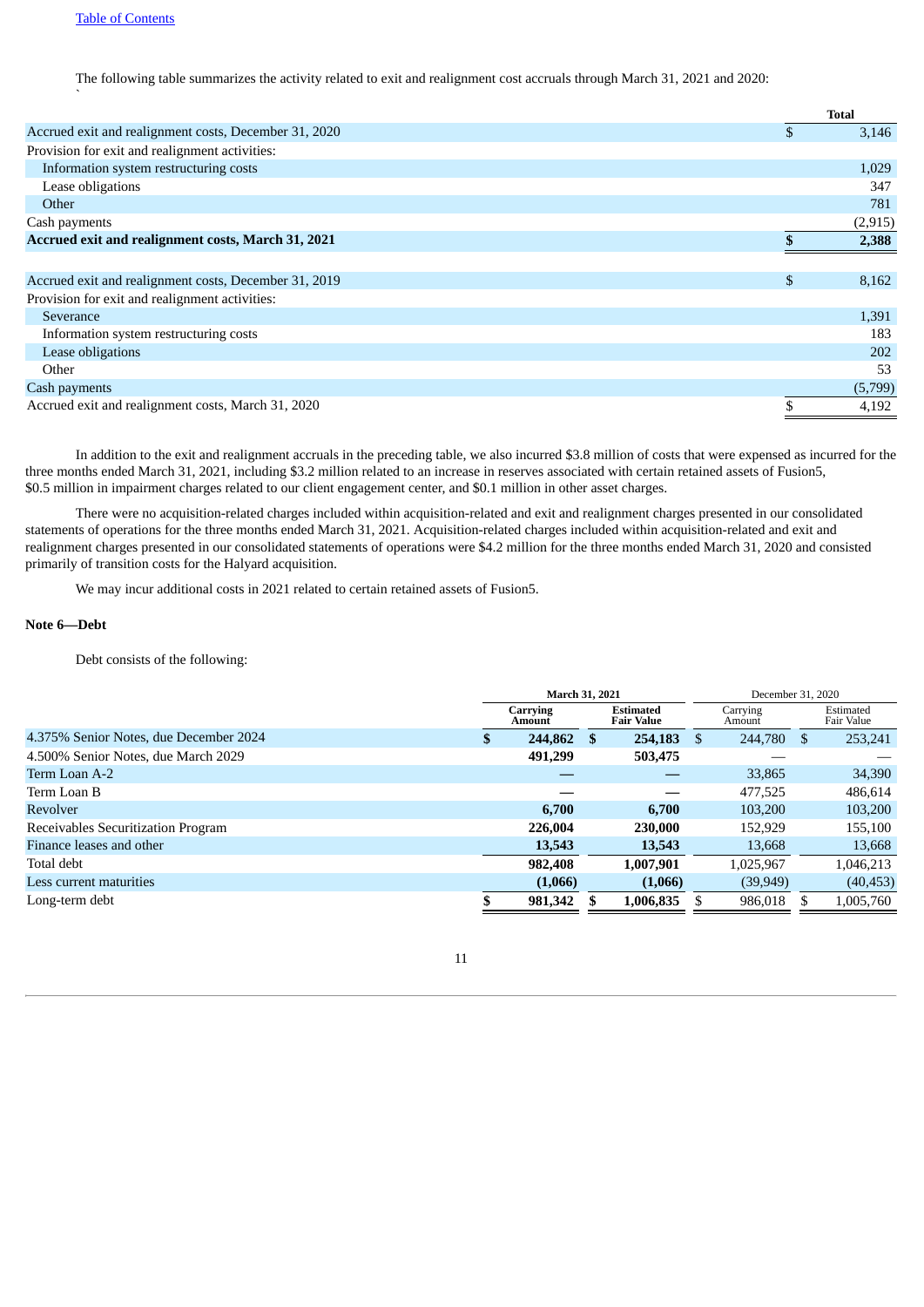We have \$246 million, excluding debt issuance costs and deferred fees, of 4.375% senior notes due in 2024 (the 2024 Notes), with interest payable semi-annually. The 2024 Notes were sold at 99.6% of the principal amount with an effective yield of 4.422%. We have the option to redeem the 2024 Notes in part or in whole prior to maturity at a redemption price equal to the greater of 100% of the principal amount or the present value of the remaining scheduled payments discounted at the applicable Benchmark Treasury Rate plus 30 basis points.

In March 2021, we issued \$500 million, excluding debt issuance costs and deferred fees, of 4.500% senior unsecured notes due in 2029 (the 2029 Unsecured Notes), with interest payable semi-annually (the Notes Offering). The 2029 Unsecured Notes were sold at 100% of the principal amount with an effective yield of 4.500%. We used a portion of the net proceeds from the Notes Offering to repay our Term B Loan and borrowings under our revolving credit facility. In connection with these repayments, we recorded \$15.3 million in write-offs of deferred financing costs and third party fees within loss on extinguishment of debt for the three months ended March 31, 2021. We may redeem all or part of the 2029 Unsecured Notes prior to March 31, 2024, at a price equal to 100% of the principal amount of the 2029 Unsecured Notes redeemed, plus accrued and unpaid interest, if any, to, but not including, the redemption date, plus a "make-whole" premium, as described in the Indenture dated March 10, 2021 (the Indenture). On or after March 31, 2024, we may redeem all or part of the 2029 Unsecured Notes at the applicable redemption prices described in the Indenture, plus accrued and unpaid interest, if any, to, but not including, the redemption date. We may also redeem up to 40% of the aggregate principal amount of the 2029 Unsecured Notes at any time prior to March 31, 2024, at a redemption price equal to 104.5% with an amount equal to or less than the net cash proceeds from certain equity offerings, plus accrued and unpaid interest, if any, to, but excluding, the redemption date.

On March 10, 2021, we terminated our then existing credit agreement and all obligations thereunder were repaid. On that same date, we entered into a new credit agreement with Bank of America, N.A. and a syndicate of lenders (the Credit Agreement) with a \$300 million revolving credit facility. The interest rate on our revolving credit facility is based on a spread over either the Eurocurrency Rate or the Base Rate (each as defined in the Credit Agreement). The Credit Agreement matures in March 2026.

At March 31, 2021 and December 31, 2020, we had borrowings of \$6.7 million and \$103 million and letters of credit of \$11.4 million and \$13.9 million outstanding under our revolving credit facilities. At March 31, 2021 and December 31, 2020, we had \$282 million and \$283 million available for borrowing. We also had letters of credit and bank guarantees outstanding for \$1.9 million and \$1.6 million as of March 31, 2021 and December 31, 2020, which supports certain leased facilities as well as other normal business activities in the United States and Europe. These letters of credit and guarantees were issued independent of the Credit Agreement.

We entered into a Security and Pledge Agreement (the Security Agreement), dated March 10, 2021, pursuant to which we granted collateral on behalf of the holders of the 2024 Notes, and the parties secured under the Credit Agreement (the Secured Parties) including first priority liens and security interests in (a) all present and future shares of capital stock owned by the Credit Parties (as defined) in the Credit Parties' present and future subsidiaries and (b) all present and future personal property and assets of the Credit Parties, subject to certain exceptions. The Credit Agreement included additional collateral requirements of the Credit Parties, including an obligation to pledge our owned U.S. real estate and the remaining equity interests in foreign subsidiaries.

On March 10, 2021, we entered into an amendment to our accounts receivable securitization program (the Receivables Securitization Program). Pursuant to the amended Receivables Securitization Program, the aggregate principal amount of the loans made by the Lenders (as defined) will not exceed \$450 million outstanding at any time. The interest rate under the Receivables Securitization Program is based on a spread over the London Interbank Offered Rate (LIBOR) or successor rate. Under the Receivables Securitization Program, certain of our subsidiaries sell substantially all of their accounts receivable balances to our wholly owned special purpose entity, O&M Funding LLC. The Receivables Securitization Program matures in March 2024.

The Credit Agreement, Receivables Securitization Program, 2024 Notes and 2029 Unsecured Notes contain cross-default provisions which could result in the acceleration of payments due in the event of default of either agreement. The terms of the Credit Agreement also require us to maintain ratios for leverage and interest coverage, including on a pro forma basis in the event of an acquisition or divestiture. We were in compliance with our debt covenants at March 31, 2021.

As of March 31, 2021, scheduled future principal payments of debt, excluding finance leases and other, were \$476 million in 2024, \$6.7 million in 2026, and \$500 million in 2029. Current maturities include \$1.1 million in current portion of finance leases.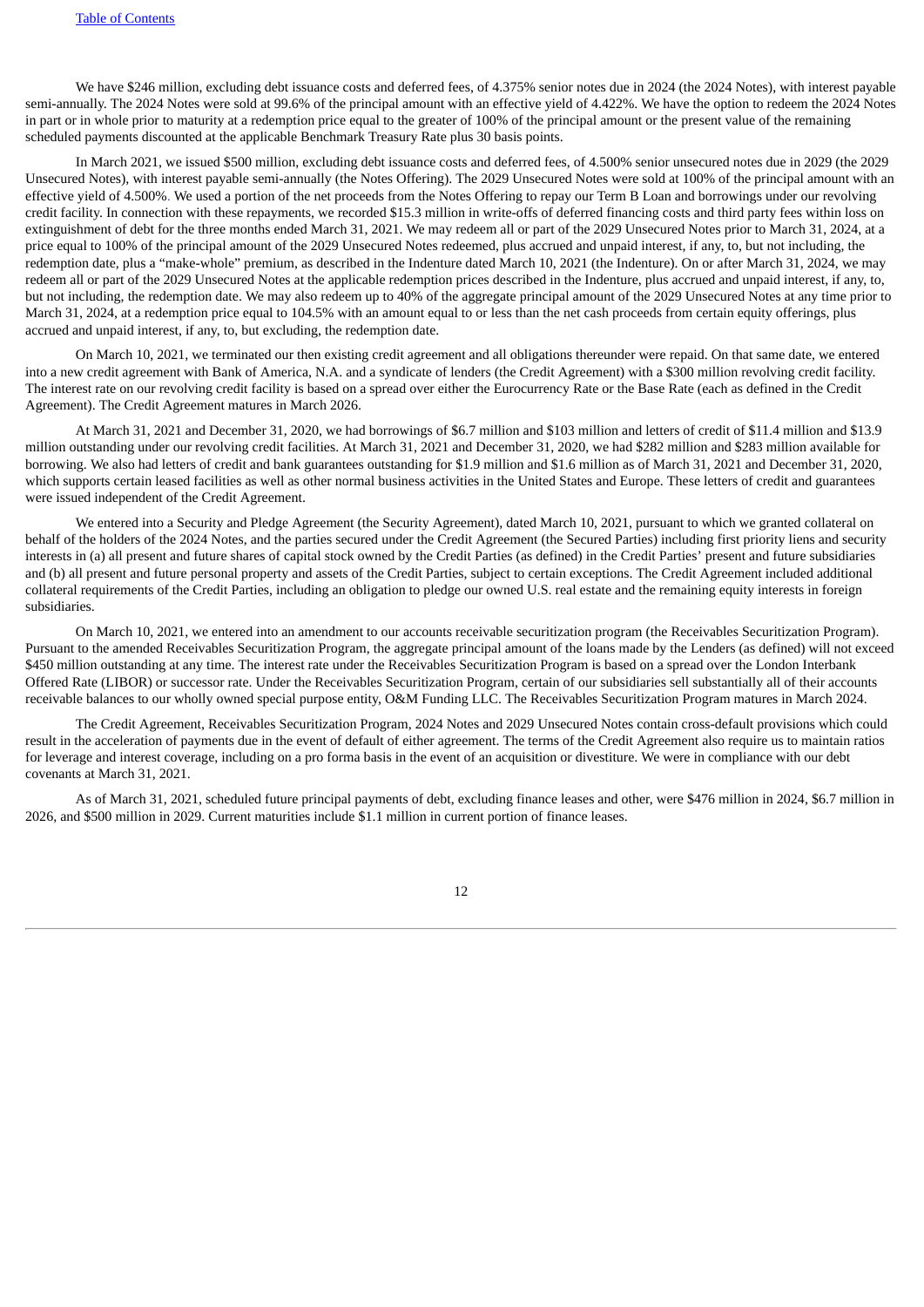## **Note 7—Retirement Plans**

We have a noncontributory, unfunded retirement plan for certain retirees in the United States. Certain of our foreign subsidiaries also have defined benefit pension plans covering substantially all of their respective teammates.

The components of net periodic benefit cost for the three months ended March 31, 2021 and 2020 were as follows:

|                               |      | March 31, | <b>Three Months Ended</b> |
|-------------------------------|------|-----------|---------------------------|
|                               | 2021 |           | 2020                      |
| Service cost                  |      | 704       | 351                       |
| Interest cost                 |      | 446       | 494                       |
| Recognized net actuarial loss |      | 353       | 214                       |
| Net periodic benefit cost     |      | 1,503     | 1,059                     |

#### **Note 8—Derivatives**

We are directly and indirectly affected by changes in foreign currency, which may adversely impact our financial performance and are referred to as "market risks." When deemed appropriate, we use derivatives as a risk management tool to mitigate the potential impact of certain market risks. We do not enter into derivative financial instruments for trading purposes.

We enter into foreign currency contracts to manage our foreign exchange exposure related to certain balance sheet items that do not meet the requirements for hedge accounting. These derivative instruments are adjusted to fair value at the end of each period through earnings. The gain or loss recorded on these instruments is substantially offset by the remeasurement adjustment on the foreign currency denominated asset or liability.

We determine the fair value of our foreign currency derivatives based on observable market-based inputs or unobservable inputs that are corroborated by market data. We do not view the fair value of our derivatives in isolation, but rather in relation to the fair values or cash flows of the underlying exposure. All derivatives are carried at fair value in our consolidated balance sheets in other current assets and other current liabilities. We consider the risk of counterparty default to be minimal. We report cash flows from our hedging instruments in the same cash flow statement category as the hedged items.

The following table summarizes the terms and fair value of our outstanding derivative financial instruments as of March 31, 2021:

|                                  |  |                           |                      | <b>Derivative Assets</b> |                   | <b>Derivative Liabilities</b> |  |                   |
|----------------------------------|--|---------------------------|----------------------|--------------------------|-------------------|-------------------------------|--|-------------------|
|                                  |  | <b>Notional</b><br>Amount | <b>Maturity Date</b> | Classification           | <b>Fair Value</b> | Classification                |  | <b>Fair Value</b> |
| Economic (non-designated) hedges |  |                           |                      |                          |                   |                               |  |                   |
| Foreign currency contracts       |  | 18.700                    | April 2021           | Other current<br>assets  |                   | Other current<br>liabilities  |  | 110               |

In March 2021, we terminated the remaining \$300 million in notional value of interest rate swaps. In September 2020, we had previously terminated \$150 million in notional value of interest rate swaps. The remaining balance of the fair value adjustments of \$25.1 million, which related to these terminated interest rate swaps, within Accumulated other comprehensive loss was reclassified to Loss on extinguishment of debt within our Consolidated Statements of Operations for the three months ended March 31, 2021.

The following table summarizes the terms and fair value of our outstanding derivative financial instruments as of December 31, 2020: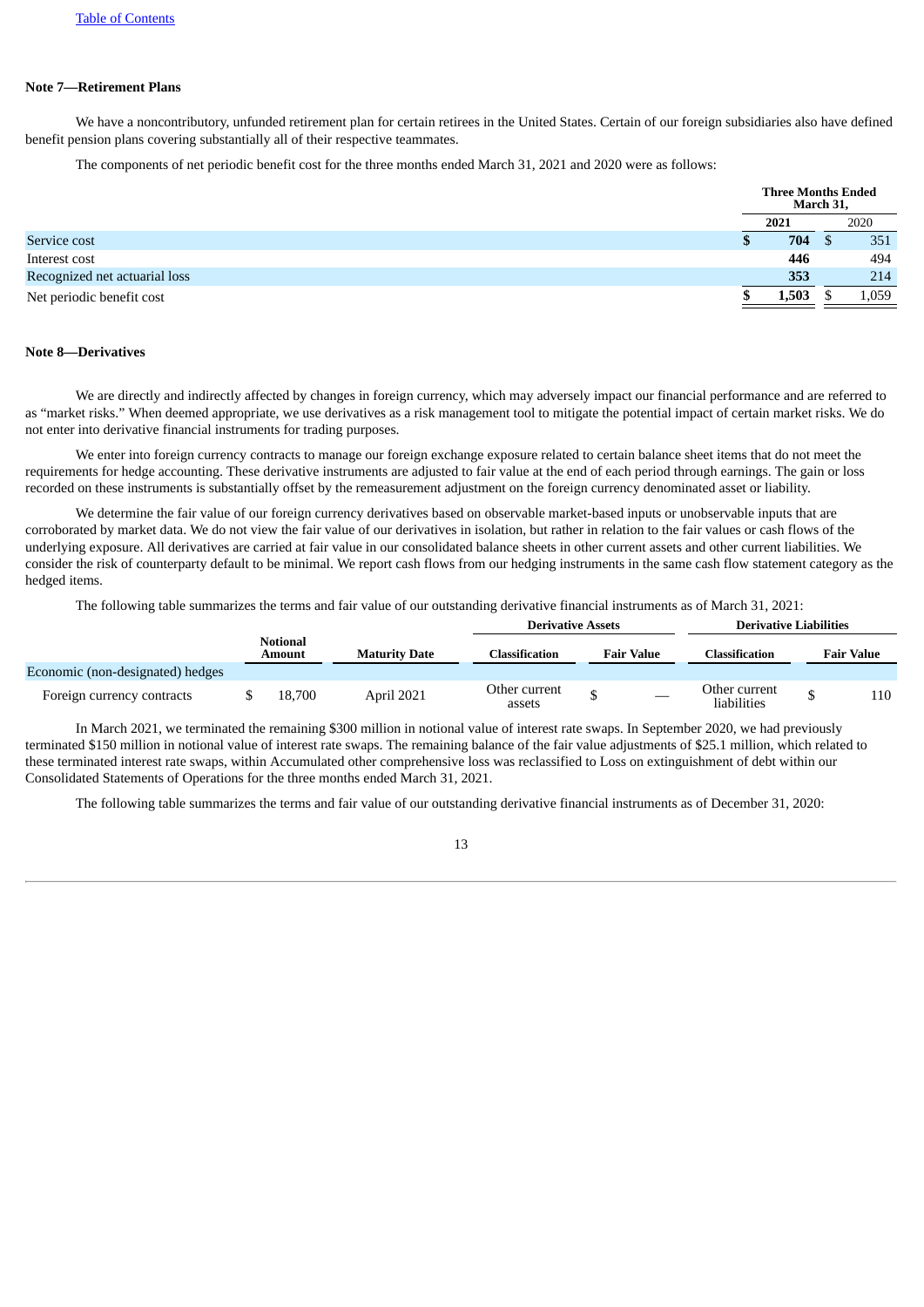|                                  |                    |                          | <b>Derivative Assets</b> |     |            | Derivative Liabilities       |            |
|----------------------------------|--------------------|--------------------------|--------------------------|-----|------------|------------------------------|------------|
|                                  | Notional<br>Amount | <b>Maturity Date</b>     | Classification           |     | Fair Value | Classification               | Fair Value |
| Cash flow hedges                 |                    |                          |                          |     |            |                              |            |
| Interest rate swaps              | 300,000            | May 2022 and May<br>2025 | Other assets, net        | - S | __         | Other liabilities            | 17,872     |
|                                  |                    |                          |                          |     |            |                              |            |
| Economic (non-designated) hedges |                    |                          |                          |     |            |                              |            |
| Foreign currency contracts       | 30,300             | January 2021             | Other current<br>assets  | \$  | 151        | Other current<br>liabilities | \$         |

The following table summarizes the effect of cash flow hedge accounting on our consolidated statements of operations for the three months ended March 31, 2021:

|                     |                            |                                           |                                  | <b>Total Amount of Expense Line</b> |                                    |           |
|---------------------|----------------------------|-------------------------------------------|----------------------------------|-------------------------------------|------------------------------------|-----------|
|                     | <b>Amount of Gain</b>      |                                           | Items Presented in the           |                                     | <b>Amount of Loss Reclassified</b> |           |
|                     | <b>Recognized in Other</b> | <b>Location of Loss Reclassified from</b> | <b>Consolidated Statement of</b> |                                     | from Accumulated Other             |           |
|                     | Comprehensive              | <b>Accumulated Other Comprehensive</b>    | <b>Operations in Which the</b>   |                                     | <b>Comprehensive Loss into</b>     |           |
|                     | Income                     | Loss into Income                          | Effects are Recorded             |                                     | Income                             |           |
| Interest rate swaps |                            | 2,426 Loss on extinguishment of debt      |                                  | $(40, 433)$ \$                      |                                    | (25, 518) |

The following table summarizes the effect of cash flow hedge accounting on our consolidated statements of operations for the three months ended March 31, 2020:

|                     |                |                                           |                                                                                           |              | Total Amount of Expense Line<br>Items Presented in the       |                        |                                                               |
|---------------------|----------------|-------------------------------------------|-------------------------------------------------------------------------------------------|--------------|--------------------------------------------------------------|------------------------|---------------------------------------------------------------|
|                     | Amount of Loss | Recognized in Other<br>Comprehensive Loss | Location of Loss Reclassified from<br>Accumulated Other Comprehensive Loss<br>into Income | are Recorded | Consolidated Statement of<br>Operations in Which the Effects | from Accumulated Other | Amount of Loss Reclassified<br>Comprehensive Loss into Income |
| Interest rate swaps |                | (16,958)                                  | Interest expense, net                                                                     |              | (23, 342)                                                    |                        | (1,259)                                                       |

*The amount of ineffectiveness associated with these contracts was immaterial for the periods presented.*

For the three months ended March 31, 2021 and 2020, we recognized losses of \$1.0 million and \$2.7 million associated with our economic (nondesignated) foreign currency contracts.

We recorded the change in fair value of derivative instruments and the remeasurement adjustment of the foreign currency denominated asset or liability in other operating income, net for our foreign exchange contracts.

## **Note 9—Income Taxes**

The effective tax rate was 24.4% for the three months ended March 31, 2021, compared to a tax benefit of 48.9% in the same quarter of 2020. The change in these rates resulted primarily from an income tax benefit recorded in the first quarter of 2020 associated with the Coronavirus Aid, Relief, and Economic Security (CARES) Act, the mixture of income and losses in jurisdictions in which we operate, and the incremental income tax benefit associated with the vesting of restricted stock recorded in the first quarter of 2021. The liability for unrecognized tax benefits was \$21.0 million at March 31, 2021 and \$20.8 million at December 31, 2020. Included in the liability at March 31, 2021 and December 31, 2020 were \$2.7 million of tax positions for which ultimate deductibility is highly certain but for which there is uncertainty about the timing of such deductibility.

On August 26, 2020, we received a Notice of Proposed Adjustment (NOPA) from the Internal Revenue Services (IRS) regarding our 2015 and 2016 consolidated income tax returns. Within the NOPA, the IRS has asserted that our taxable income for 2015 and 2016 should be higher based on their assessment of the appropriate amount of taxable income that we should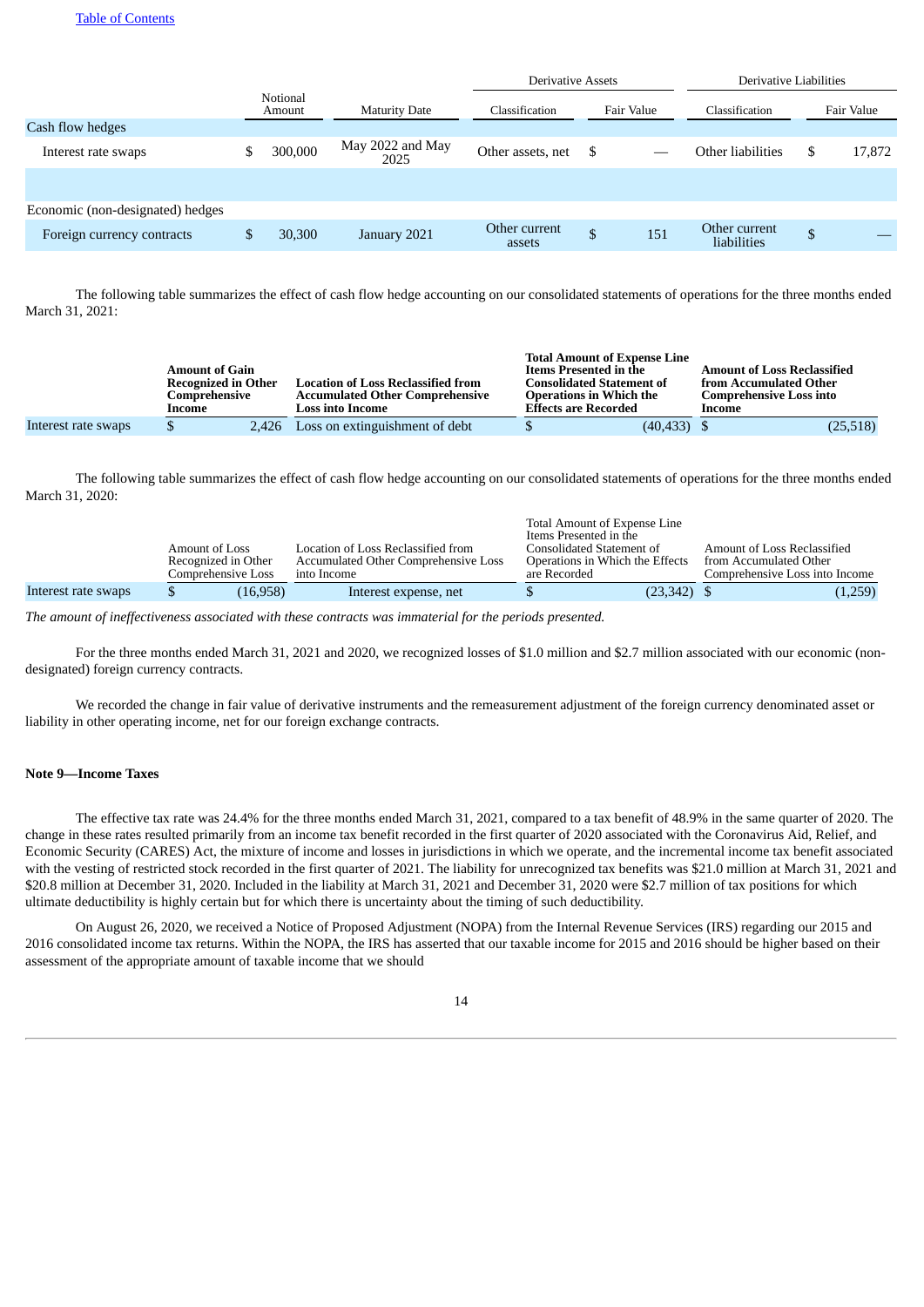report in the United States in connection with our sourcing of products by our foreign subsidiaries for sale in the United States by our domestic subsidiaries. Our amount of taxable income in the United States is based on our transfer pricing methodology, which has been consistently applied through the current date. We strongly disagree with the IRS position and will pursue all available administrative and judicial remedies, including those available under the U.S. - Ireland Income Tax Treaty to alleviate double taxation. We regularly assess the likelihood of adverse outcomes resulting from examinations such as this to determine the adequacy of our tax reserves. We believe that we have adequately reserved for this matter and that the final adjudication of this matter will not have a material impact on our consolidated financial position, results of operations or cash flows. However, the ultimate outcome of disputes of this nature is uncertain, and if the IRS were to prevail on its assertions, the additional tax, interest, and any potential penalties could have a material adverse impact on our financial position, results of operations or cash flows.

#### **Note 10—Net Income (Loss) per Common Share**

The following summarizes the calculation of net income (loss) per common share attributable to common shareholders for the three months ended March 31, 2021 and 2020:

| 2021<br>2020<br>(in thousands, except per share data)<br>Weighted average shares outstanding - basic<br>70,834<br>Dilutive shares<br>104<br>Weighted average shares outstanding - diluted<br>70,938 | <b>Three Months Ended</b><br>March 31, |  |           |
|-----------------------------------------------------------------------------------------------------------------------------------------------------------------------------------------------------|----------------------------------------|--|-----------|
|                                                                                                                                                                                                     |                                        |  |           |
|                                                                                                                                                                                                     |                                        |  |           |
|                                                                                                                                                                                                     |                                        |  | 60,571    |
|                                                                                                                                                                                                     |                                        |  |           |
|                                                                                                                                                                                                     |                                        |  | 60,571    |
|                                                                                                                                                                                                     |                                        |  |           |
| \$<br>69,589<br>\$.<br>Income (loss) from continuing operations                                                                                                                                     |                                        |  | (8,909)   |
| \$<br>Basic and diluted per share<br>0.98<br>\$.                                                                                                                                                    |                                        |  | (0.15)    |
|                                                                                                                                                                                                     |                                        |  |           |
| \$<br>Loss from discontinued operations<br>-\$                                                                                                                                                      |                                        |  | (2, 415)  |
| \$<br>Basic and diluted per share<br>\$                                                                                                                                                             |                                        |  | (0.04)    |
|                                                                                                                                                                                                     |                                        |  |           |
| \$<br>\$.<br>69,589<br>Net income (loss)                                                                                                                                                            |                                        |  | (11, 324) |
| \$<br>Basic and diluted per share<br>0.98<br>\$                                                                                                                                                     |                                        |  | (0.19)    |

#### **Note 11—Shareholders' Equity**

In May 2020, we entered into an equity distribution agreement, pursuant to which we may offer and sell, from time to time, shares of our common stock having an aggregate offering price of up to \$50.0 million. We intend to use the net proceeds from the sale of our securities offered by this program for the repayment of indebtedness and/or for general corporate and working capital purposes. As of March 31, 2021, no shares were issued and \$50.0 million of common stock remained available under the at-the-market equity financing program.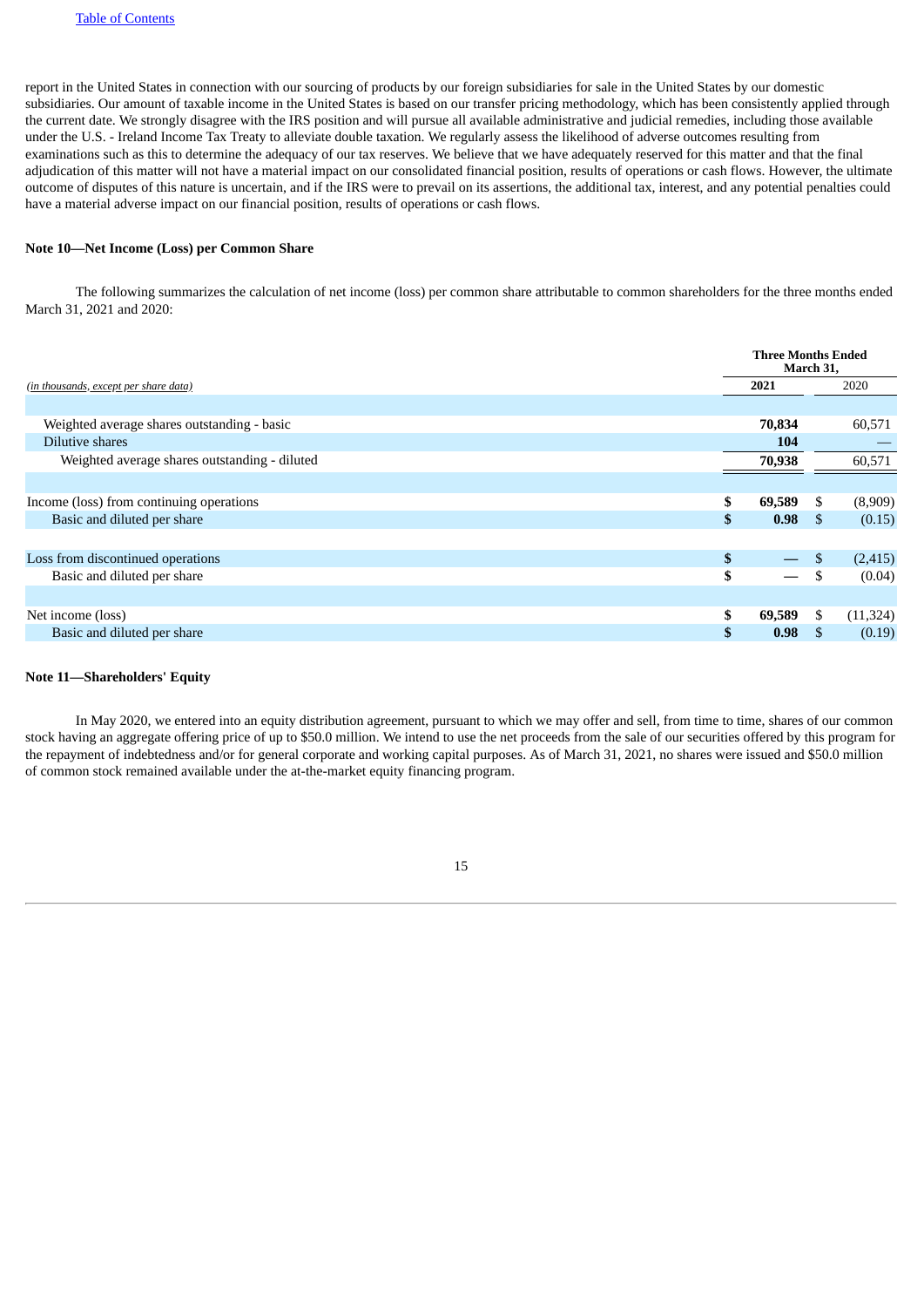# Table of [Contents](#page-0-0)

## **Note 12—Accumulated Other Comprehensive Loss**

The following table shows the changes in accumulated other comprehensive loss by component for the three months ended March 31, 2021 and 2020:

|                                                                               |                         | Currency<br><b>Translation</b> |                      |              |
|-------------------------------------------------------------------------------|-------------------------|--------------------------------|----------------------|--------------|
|                                                                               | <b>Retirement Plans</b> | <b>Adjustments</b>             | <b>Derivatives</b>   | <b>Total</b> |
| Accumulated other comprehensive loss, December 31, 2020                       | (18, 447)               | (18)                           | $(20,044)$ \$<br>- D | (38, 509)    |
| Other comprehensive income (loss) before reclassifications                    |                         | (12,262)                       | 2.426                | (9,836)      |
| Income tax                                                                    |                         |                                | (611)                | (611)        |
| Other comprehensive income (loss) before reclassifications, net of<br>tax     |                         | (12,262)                       | 1,815                | (10, 447)    |
| Amounts reclassified from accumulated other comprehensive loss                | 156                     |                                | 25.518               | 25.674       |
| Income tax                                                                    | (35)                    |                                | (7,289)              | (7, 324)     |
| Amounts reclassified from accumulated other comprehensive loss,<br>net of tax | 121                     |                                | 18,229               | 18,350       |
| Other comprehensive income (loss)                                             | 121                     | (12,262)                       | 20,044               | 7,903        |
| Accumulated other comprehensive loss, March 31, 2021                          | (18, 326)               | (12,280)                       |                      | (30,606)     |

| Total     |
|-----------|
|           |
| (52,707)  |
| (45, 136) |
| 4,646     |
| (40, 490) |
| 1,473     |
| (388)     |
| 1,085     |
| (39, 405) |
| (92, 112) |
|           |

We include amounts reclassified out of accumulated other comprehensive loss related to defined benefit pension plans as a component of net periodic pension cost recorded in Other expense, net.

#### **Note 13—Segment Information**

We periodically evaluate our application of accounting guidance for reportable segments and disclose information about reportable segments based on the way management organizes the enterprise for making operating decisions and assessing performance. We report our business under two segments: Global Solutions and Global Products. The Global Solutions segment includes our United States distribution, outsourced logistics and valueadded services business. Global Products manufactures and sources medical surgical products through our production and kitting operations.

We evaluate the performance of our segments based on their operating income excluding intangible amortization and acquisition-related and exit and realignment charges that, either as a result of their nature or size, would not be expected to occur as part of our normal business operations on a regular basis.

Segment assets exclude inter-segment account balances as we believe their inclusion would be misleading and not meaningful. We believe all inter-segment sales are at prices that approximate market.

The following tables present financial information by segment: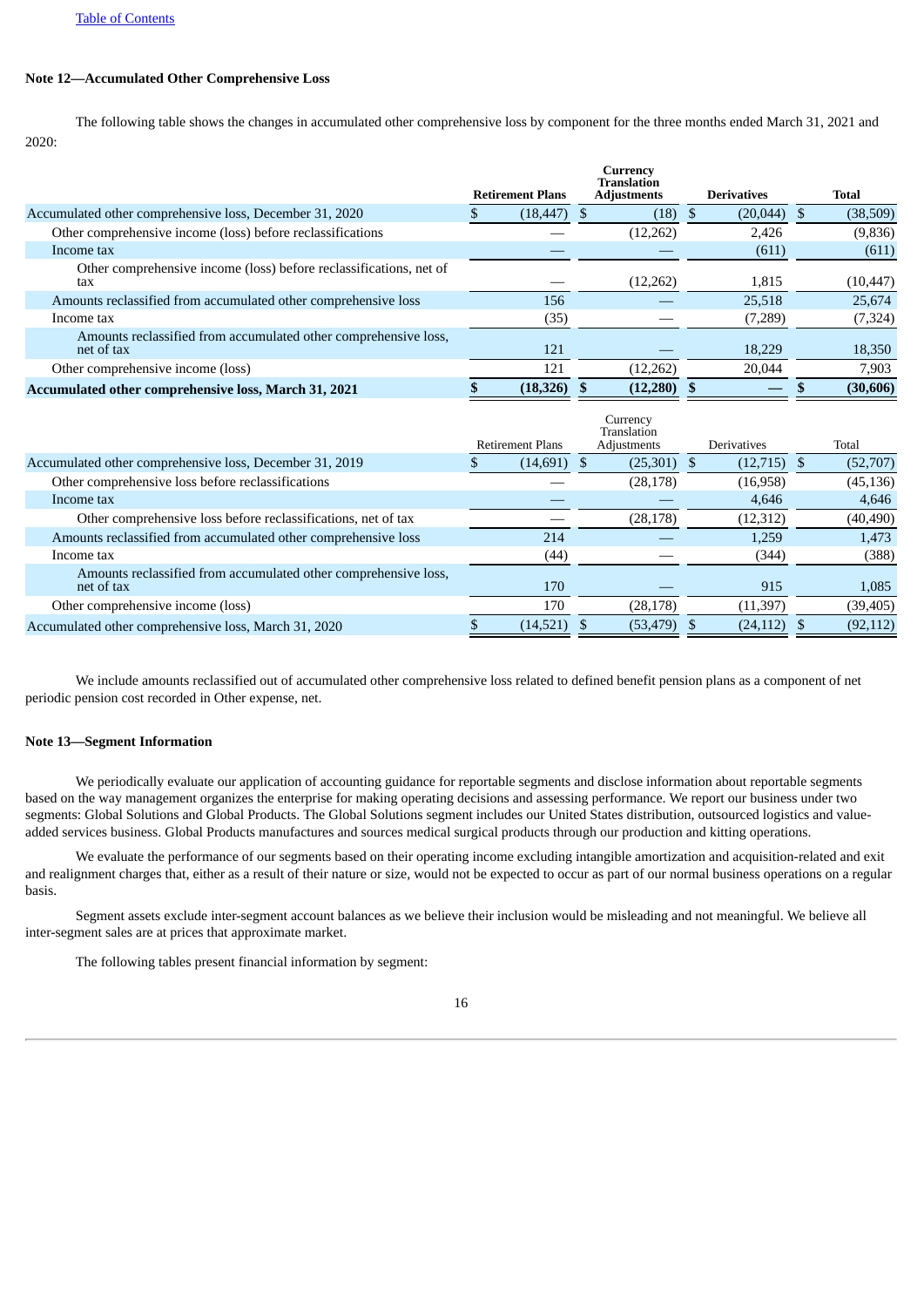|                                                      |              | <b>Three Months Ended</b><br>March 31, |                           |           |
|------------------------------------------------------|--------------|----------------------------------------|---------------------------|-----------|
|                                                      |              | 2021                                   |                           | 2020      |
| Net revenue:                                         |              |                                        |                           |           |
| <b>Global Solutions</b>                              | \$           | 1,849,509                              | $\mathfrak{F}$            | 1,847,593 |
| <b>Global Products</b>                               |              | 658,750                                |                           | 391,192   |
| Total segment net revenue                            |              | 2,508,259                              |                           | 2,238,785 |
| Inter-segment revenue                                |              |                                        |                           |           |
| <b>Global Products</b>                               |              | (181, 725)                             |                           | (116,092) |
| Total inter-segment revenue                          |              | (181, 725)                             |                           | (116,092) |
| Consolidated net revenue                             | \$           | 2,326,534                              | $\boldsymbol{\mathsf{S}}$ | 2,122,693 |
|                                                      |              |                                        |                           |           |
| Operating income:                                    |              |                                        |                           |           |
| <b>Global Solutions</b>                              | \$           | 8,892 \$                               |                           | 7,691     |
| <b>Global Products</b>                               |              | 163,587                                |                           | 18,571    |
| Inter-segment eliminations                           |              | (9,798)                                |                           | 1,169     |
| Intangible amortization                              |              | (10, 026)                              |                           | (10,611)  |
| Acquisition-related and exit and realignment charges |              | (5,963)                                |                           | (6,064)   |
| Consolidated operating income                        | \$           | 146,692                                | $\mathfrak{S}$            | 10,756    |
|                                                      |              |                                        |                           |           |
| Depreciation and amortization:                       |              |                                        |                           |           |
| <b>Global Solutions</b>                              | \$           | 9,839                                  | \$                        | 10,636    |
| <b>Global Products</b>                               |              | 13,061                                 |                           | 13,277    |
| Consolidated depreciation and amortization           | \$           | 22,900                                 | \$                        | 23,913    |
|                                                      |              |                                        |                           |           |
| Capital expenditures:                                |              |                                        |                           |           |
| <b>Global Solutions</b>                              | $\mathbf{s}$ | 3,000                                  | $\sqrt{5}$                | 1,032     |
| <b>Global Products</b>                               |              | 3,623                                  |                           | 3,017     |
| Discontinued operations                              |              |                                        |                           | 1,664     |
| Consolidated capital expenditures                    | \$           | 6,623                                  | \$                        | 5,713     |
|                                                      |              |                                        |                           |           |

|                           | <b>March 31, 2021</b> | December 31, 2020 |
|---------------------------|-----------------------|-------------------|
| Total assets:             |                       |                   |
| Global Solutions          | 2,072,642             | 2,117,372         |
| Global Products           | 1,263,724             | 1,135,209         |
| Segment assets            | 3,336,366             | 3,252,581         |
| Cash and cash equivalents | 54,455                | 83,058            |
| Consolidated total assets | 3,390,821             | 3,335,639         |
|                           |                       |                   |

The following table presents net revenue by geographic area, which were attributed based on the location from which we ship products or provide services.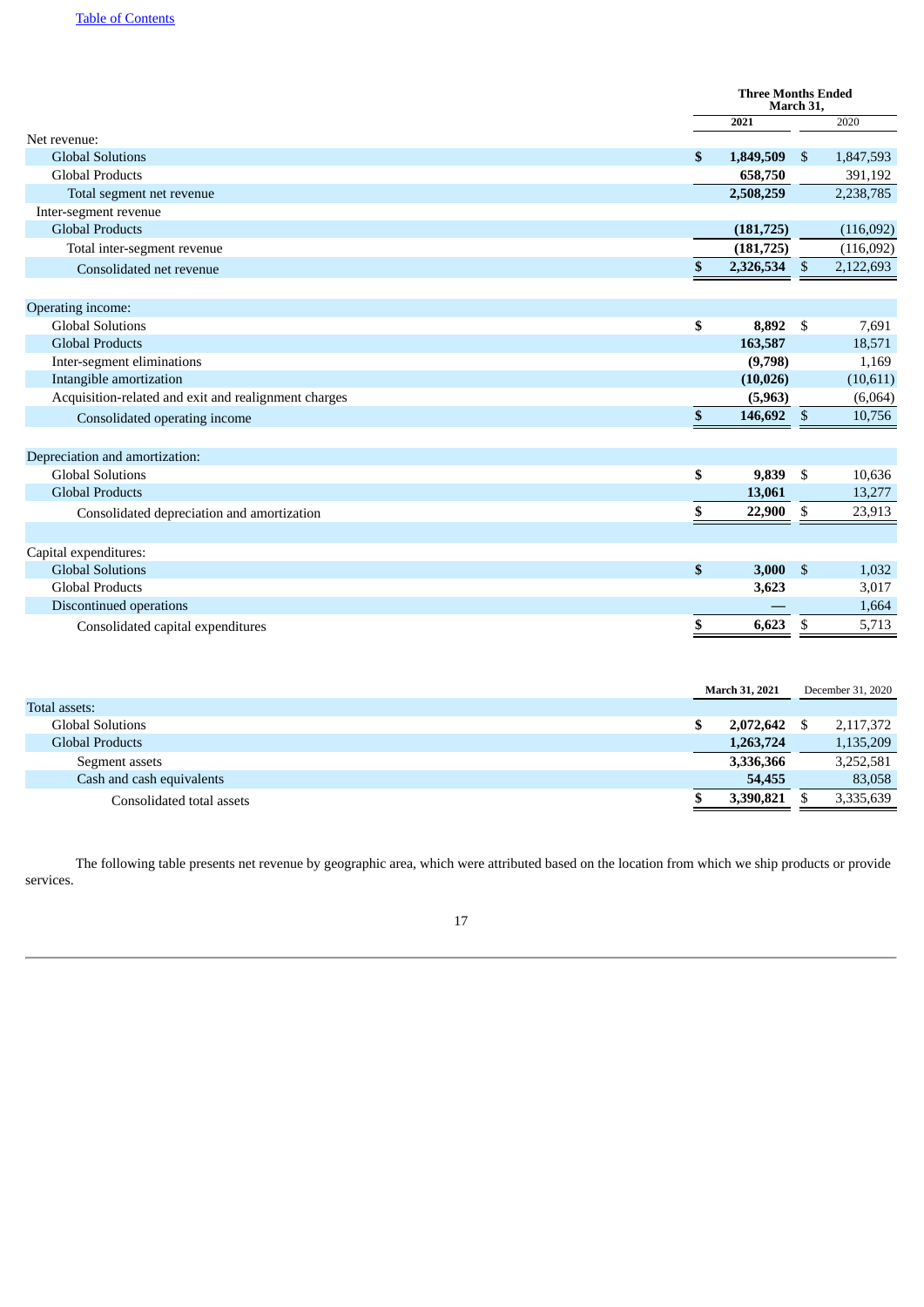|                          |           | Three Months Ended March 31, |           |  |  |  |  |
|--------------------------|-----------|------------------------------|-----------|--|--|--|--|
|                          | 2021      |                              | 2020      |  |  |  |  |
| Net revenue:             |           |                              |           |  |  |  |  |
| <b>United States</b>     | 2,182,755 |                              | 2,033,454 |  |  |  |  |
| International            | 143,779   |                              | 89,239    |  |  |  |  |
| Consolidated net revenue | 2,326,534 |                              | 2,122,693 |  |  |  |  |

#### **Note 14—Recent Accounting Pronouncements**

In December 2019, the FASB issued ASU No. 2019-12, Simplifying the Accounting for Income Taxes, which simplifies the accounting for income taxes, eliminates certain exceptions within ASC 740, Income Taxes, and clarifies certain aspects of the current guidance to promote consistency among reporting entities. Most amendments within the standard are required to be applied on a prospective basis, while certain amendments must be applied on a retrospective or modified retrospective basis. We adopted ASU No. 2019-12 effective beginning January 1, 2021. Its adoption did not have a material impact on our consolidated financial statements.

In March 2020, the FASB issued ASU No. 2020-04, Reference Rate Reform (Topic 848): Facilitation of the Effects of Reference Rate Reform on Financial Reporting, which provides optional expedients and exceptions for applying GAAP to contracts, hedging relationships, and other transactions affected by reference rate reform if certain criteria are met. The amendments apply only to contracts, hedging relationships, and other transactions that reference LIBOR or another reference rate expected to be discontinued because of reference rate reform. The amendments are effective for all entities as of March 12, 2020 through December 31, 2022. At the present time, none of our lenders have requested that we transition away from LIBOR for our borrowings that bear interest based on LIBOR and we will continue to evaluate the impact through transition.

In October 2020, the FASB issued ASU No. 2020-10, Codification Improvements, to improve consistency by amending the FASB Accounting Standards Codification (the Codification) to include all disclosure guidance in the appropriate disclosure sections. This ASU also clarifies application of various provisions in the Codification by amending and adding new headings, cross referencing to other guidance, and refining or correcting terminology. The amendments in this ASU do not change GAAP and, therefore, are not expected to result in a significant change in practice. We adopted ASU No. 2020-10 effective beginning January 1, 2021. Its adoption did not have a material impact on our consolidated financial statements.

There have been no further changes in our significant accounting policies from those contained in our Annual Report on Form 10-K for the year ended December 31, 2020.

#### <span id="page-17-0"></span>**Item 2. Management's Discussion and Analysis of Financial Condition and Results of Operations**

The following discussion and analysis describes results of operations and material changes in the financial condition of Owens & Minor, Inc. and its subsidiaries since December 31, 2020. Trends of a material nature are discussed to the extent known and considered relevant. This discussion should be read in conjunction with the consolidated financial statements, related notes thereto, and management's discussion and analysis of financial condition and results of operations included in our Annual Report on Form 10-K for the year ended December 31, 2020.

#### **Overview**

Owens & Minor, Inc., along with its subsidiaries, (we, us, or our) is a leading global healthcare solutions company. On June 18, 2020 (the Divestiture Date), we completed the divestiture of our European logistics business, Movianto (the Divestiture), as well as certain support functions in our Dublin, Ireland office, to Walden Group SAS (the Buyer) and EHDH (as Buyer's guarantor) for cash consideration of \$133 million. The Divestiture provides us with a greater ability to focus on and invest in our differentiated products, services and U.S. distribution businesses.

As a result of the Divestiture, the results of operations from our Movianto business are reported as "Loss from discontinued operations, net of tax" for the three months ended March 31, 2020. See Note 3, "Discontinued Operations," of the Notes to Consolidated Financial Statements for further information. Unless otherwise indicated, the following information relates to continuing operations.

Income (loss) from continuing operations per diluted share was \$0.98 for the three months ended March 31, 2021 as compared to \$(0.15) for the three months ended March 31, 2020. Global Solutions segment operating income was \$8.9 million for the three months ended March 31, 2021, compared to \$7.7 million for the three months ended March 31, 2020. Global Products segment operating income was \$164 million for the three months ended March 31, 2021, compared to \$18.6 million

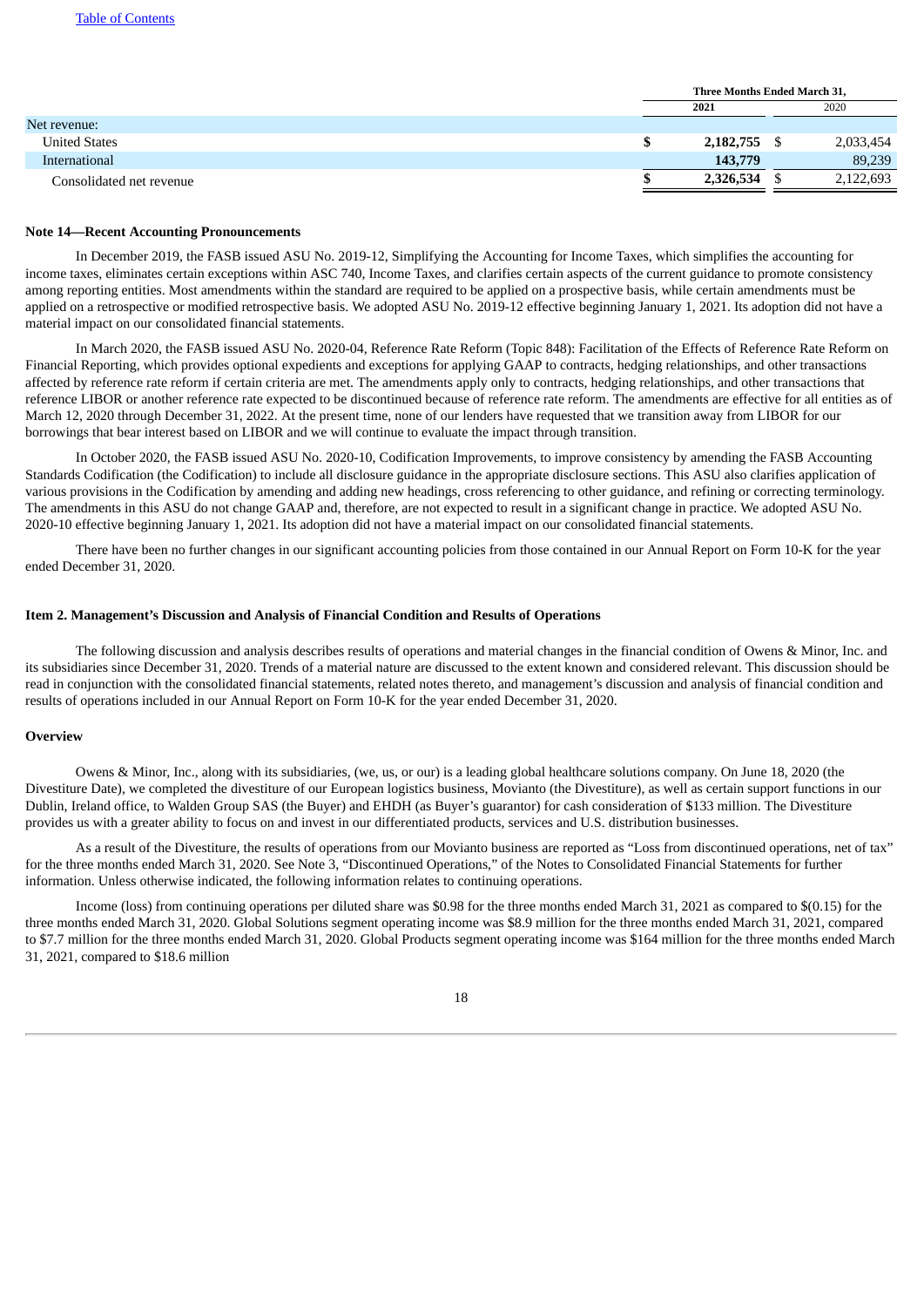for the three months ended March 31, 2020. The increase was a result of higher revenues and favorable product mix combined with continued operating efficiencies compared to the prior year.

# **COVID-19 Update**

We are closely monitoring the impact of the 2019 novel coronavirus (COVID-19) on all aspects of our business, including how it impacts our customers, teammates, suppliers, vendors and distribution channels. We have taken actions to protect our teammates while maintaining business continuity as we respond to the needs from this global pandemic. We will continue to actively monitor the situation and may take further actions that alter our business operations as may be required by federal, state or local authorities or that we determine are in the best interests of our teammates, customers, suppliers and shareholders.

Revenue for the three months ended March 31, 2021 of \$2.3 billion includes an increase in demand for personal protective equipment (PPE), which was partially offset by a reduction in elective surgical procedures primarily due to the impact of COVID-19. Operating income also benefited from improved productivity and increased manufacturing output related to PPE, favorable product mix and operating efficiencies. We have expanded our PPE production operations and have taken measures to increase and improve our production such as retooling existing equipment, installing and optimizing new production lines and ramping up our new non-woven fabric machinery. We expect that we will continue servicing our customers' needs related to the heightened demand for our PPE as a result of various factors, including the implementation of new regulations and healthcare protocols calling for increased use of PPE, healthcare professional preference for medical grade PPE, stockpile PPE demand and the creation of new channels for PPE demand in healthcare, non-healthcare and international markets.

In March 2020, under the Defense Production Act (DPA), we were awarded a contract with the U.S. Department of Health and Human Services to produce N-95 respirator masks in an effort to replenish the Strategic National Stockpile. In April 2020, also under the DPA, the U.S. Department of Defense initiated a technology investment agreement with us involving up to \$30.0 million of anticipated funding of assets to expand capacity to supply N-95 respirator masks. Through March 31, 2021, approximately \$27.8 million had been expended, substantially all of which had been reimbursed in accordance with this arrangement.

We are unable to predict the timing of the pandemic and the full impact that COVID-19 will have on our future financial position and operating results due to numerous variables and continued uncertainties. Although we have experienced growth in sales volumes for certain of our products (such as PPE) during the COVID-19 pandemic, as well as improved productivity and manufacturing output, there can be no assurance that such growth rates, increased sales volumes or other improvements will be maintained during or following the COVID-19 pandemic.

#### **Results of Operations**

#### *Net revenue.*

|                         |  | <b>Three Months Ended</b> | March 31. |           |   | Change    |            |  |  |
|-------------------------|--|---------------------------|-----------|-----------|---|-----------|------------|--|--|
| (Dollars in thousands)  |  | 2021                      | 2020      |           |   |           | $\%$       |  |  |
| <b>Global Solutions</b> |  | 1,849,509                 |           | 1,847,593 | ۰ | 1,916     | $0.1 \%$   |  |  |
| Global Products         |  | 658,750                   |           | 391,192   |   | 267,558   | 68.4 %     |  |  |
| Inter-segment           |  | (181, 725)                |           | (116,092) |   | (65, 633) | $(56.5)\%$ |  |  |
| Net revenue             |  | 2,326,534                 |           | 2,122,693 |   | 203,841   | $9.6\%$    |  |  |

The change in net revenue for the three months ended March 31, 2021 reflected the impact of revenue growth in Global Products from increased demand for PPE, higher cost pass-through in gloves, along with strong performance in our Byram Patient Direct business. These were partially offset by a reduction in elective surgical procedures, primarily due to the impact of COVID-19, and one less selling day. Foreign currency translation had a favorable impact on net revenue of \$9.3 million for the three months ended March 31, 2021 as compared to the prior year.

#### *Cost of goods sold.*

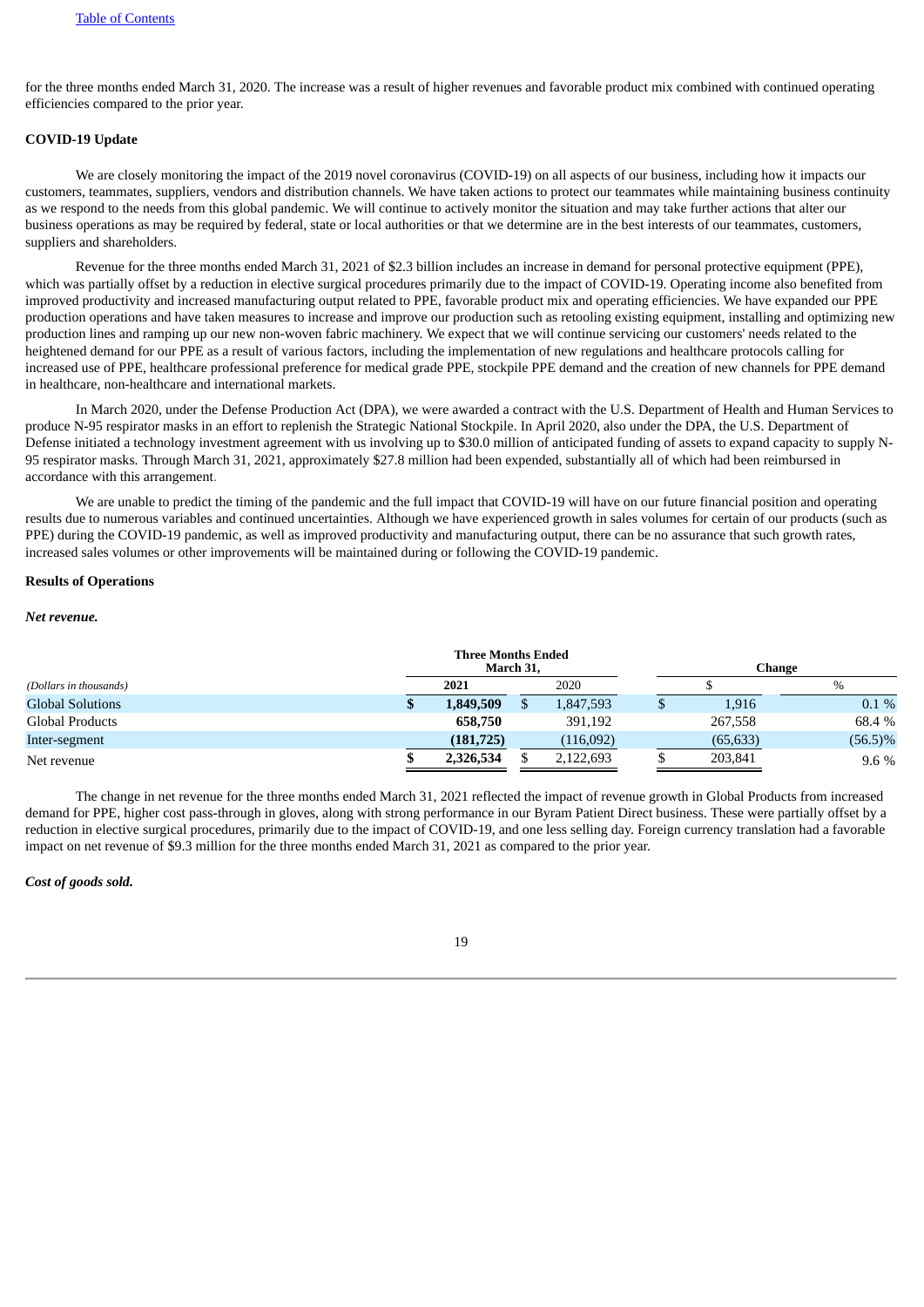|                        |  | <b>Three Months Ended</b><br>March 31. |      |           | Change |        |         |  |
|------------------------|--|----------------------------------------|------|-----------|--------|--------|---------|--|
| (Dollars in thousands) |  | 2021                                   | 2020 |           |        |        | $\%$    |  |
| Cost of goods sold     |  | 1,883,783                              |      | 1,854,134 |        | 29,649 | $1.6\%$ |  |

Cost of goods sold includes the cost of the product (net of supplier incentives and cash discounts) and all costs incurred for shipments of products from manufacturers to our distribution centers for all customer arrangements where we are the primary obligor and bear risk of general and physical inventory loss. These are sometimes referred to as distribution contracts. Cost of goods sold also includes direct and certain indirect labor, material and overhead costs associated with our Global Products business. There is no cost of goods sold associated with our fee-for-service arrangements. Cost of goods sold compared to prior year reflects changes in sales activity, including sales mix.

## *Gross margin.*

|                        |  |      | <b>Three Months Ended</b><br>March 31. |   |         | Change |         |        |  |
|------------------------|--|------|----------------------------------------|---|---------|--------|---------|--------|--|
| (Dollars in thousands) |  | 2021 |                                        |   | 2020    |        |         | $\%$   |  |
| Gross margin           |  | w    | 442,751                                | ω | 268,559 |        | 174.192 | 64.9 % |  |
| As a % of net revenue  |  |      | 19.03 %                                |   | 12.65 % |        |         |        |  |

Gross margin increase in the three months ended March 31, 2021 was driven by sales growth, market dynamics including timing of cost changes, an overall improved sales mix, operating efficiencies primarily in Global Products and a favorable impact from foreign currency translation of \$6.2 million.

#### *Operating expenses.*

|                                                      | <b>Three Months Ended</b> | March 31. |         | Change |        |        |  |
|------------------------------------------------------|---------------------------|-----------|---------|--------|--------|--------|--|
| (Dollars in thousands)                               | 2020<br>2021              |           |         |        |        | $\%$   |  |
| Distribution, selling and administrative expenses    | 292,701                   |           | 254,048 |        | 38.653 | 15.2 % |  |
| As a % of net revenue                                | 12.58%                    |           | 11.97 % |        |        |        |  |
| Acquisition-related and exit and realignment charges | 5.963                     |           | 6.064   |        | (101)  | (1.7)% |  |
| Other operating income, net                          | (2,605)                   |           | (2,309) |        | (296)  | 12.8 % |  |

Distribution, selling and administrative (DS&A) expenses include labor and warehousing costs associated with our distribution and outsourced logistics services and all costs associated with our fee-for-service arrangements. Shipping and handling costs are primarily included in DS&A expenses and include costs to store, move, and prepare products for shipment, as well as costs to deliver products to customers. Overall DS&A expenses were affected by revenue growth, higher accrued incentive compensation, teammate benefits and charitable contributions, partially offset by operational efficiencies. DS&A expenses also included an unfavorable impact for foreign currency translation of \$1.0 million for the three months ended March 31, 2021.

There were no acquisition-related charges for the three months ended March 31, 2021 compared to \$4.2 million for the same period of 2020, which consisted primarily of transition costs for the Halyard acquisition. Exit and realignment charges were \$6.0 million for the three months ended March 31, 2021 and consisted primarily of an increase in reserves associated with certain retained assets of Fusion5, IT restructuring charges and other costs related to the reorganization of the U.S. commercial, operations and executive teams. Exit and realignment charges were \$1.8 million for the three months ended March 31, 2020 and consisted primarily of IT restructuring charges and other costs related to the reorganization of the U.S. commercial, operations and executive teams.

The change in other operating income, net was attributed primarily to lower foreign currency transaction gains offset by lower losses from the adjustments to fair value on our foreign currency contracts compared to prior year.

*Interest expense, net***.**

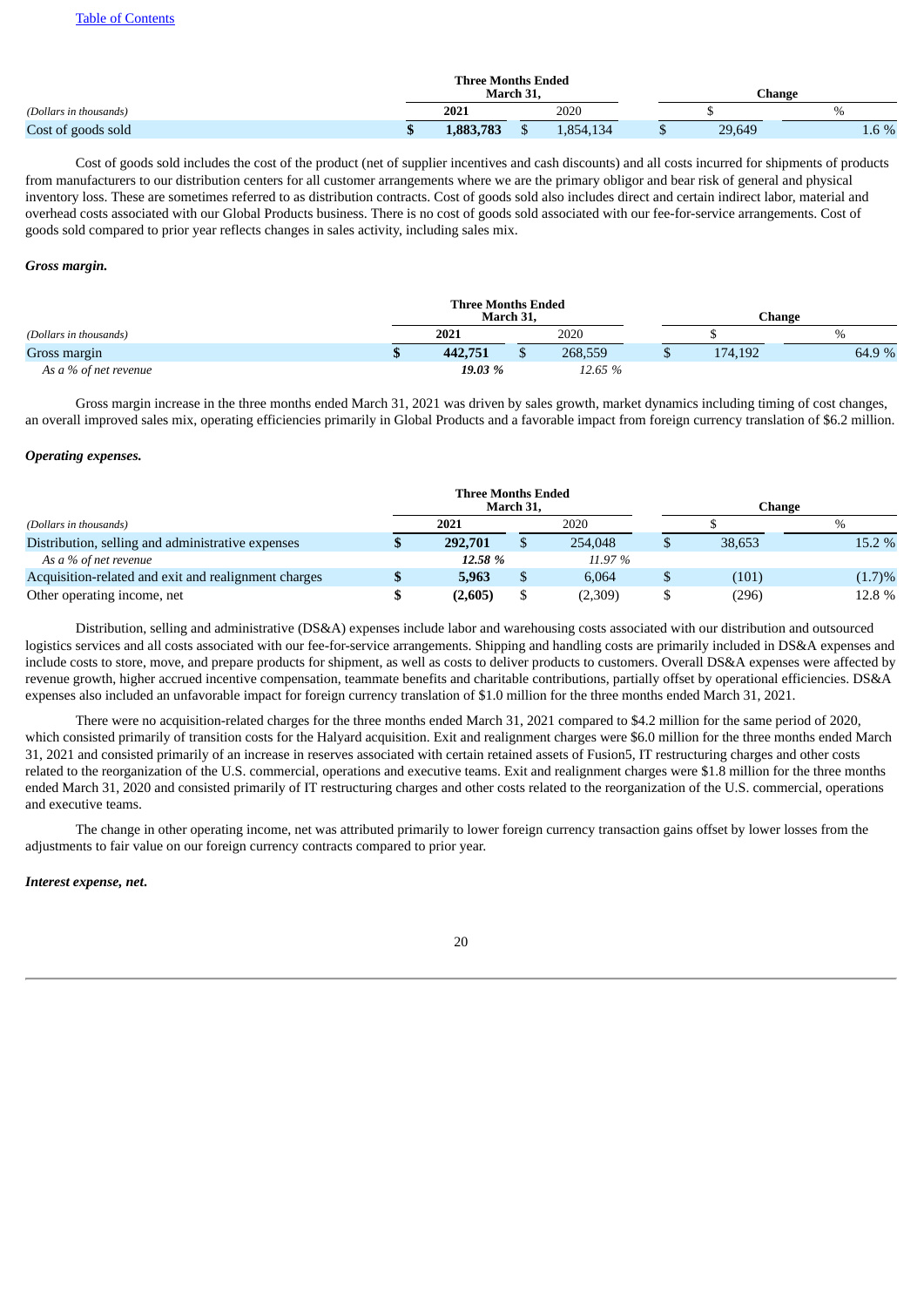## Table of [Contents](#page-0-0)

| (Dollars in thousands)  |  |      | <b>Three Months Ended</b><br>March 31. |  |        | Change |         |            |  |
|-------------------------|--|------|----------------------------------------|--|--------|--------|---------|------------|--|
|                         |  | 2021 |                                        |  | 2020   |        |         | $\%$       |  |
| Interest expense, net   |  |      | 13,672                                 |  | 23,342 |        | (9,670) | $(41.4)\%$ |  |
| Effective interest rate |  |      | 5.45 %                                 |  | 7.17 % |        |         |            |  |

Interest expense, net and the effective interest rate for the three months ended March 31, 2021 decreased primarily due to a reduction of debt and lower interest rates. See Note 6 in Notes to Consolidated Financial Statements.

#### *Loss on extinguishment of debt.*

|                                       |  |      | <b>Three Months Ended</b><br>March 31. |  |                 | Change |         |  |  |
|---------------------------------------|--|------|----------------------------------------|--|-----------------|--------|---------|--|--|
| (Dollars in thousands)                |  | 2021 |                                        |  | 2020            |        |         |  |  |
| <b>Loss on extinguishment of debt</b> |  |      | 40,433                                 |  | 4127<br>$+1.12$ | 36,306 | 879.7 % |  |  |

Loss on extinguishment of debt for the three months ended March 31, 2021 includes the write-off of deferred financing costs and third party fees associated with the debt financing in March 2021 of \$15.3 million and amounts reclassified from accumulated other comprehensive loss as a result of the termination of our interest rate swaps of \$25.1 million. Loss on extinguishment of debt for the three months ended March 31, 2020 primarily includes the write-off of deferred financing costs and third party fees.

#### *Other expense, net***.**

|                        | <b>Three Months Ended</b><br>March 31. |      | Change |         |  |  |
|------------------------|----------------------------------------|------|--------|---------|--|--|
| (Dollars in thousands) | 2021                                   | 2020 |        |         |  |  |
| Other expense, net     | 569                                    | 719  | (150)  | (20.9)% |  |  |

Other expense, net for the three months ended March 31, 2021 and 2020 represents interest cost and net actuarial losses related to our retirement plans.

#### *Income taxes.*

|                                |  | <b>Three Months Ended</b> | March 31. |         | Change |        |         |  |
|--------------------------------|--|---------------------------|-----------|---------|--------|--------|---------|--|
| (Dollars in thousands)         |  | 2021                      |           | 2020    |        |        | $\%$    |  |
| Income tax provision (benefit) |  | 22,429                    |           | (8,523) |        | 30,952 | 363.2 % |  |
| Effective tax rate             |  | 24.4 %                    |           | 48.9%   |        |        |         |  |

The change in the effective tax rate for the three months ended March 31, 2021 compared to the same period in 2020 resulted primarily from an income tax benefit recorded in the first quarter of 2020 associated with the Coronavirus Aid, Relief, and Economic Security (CARES) Act, the mixture of income and losses in jurisdictions in which we operate, and the incremental income tax benefit associated with the vesting of restricted stock recorded in the first quarter of 2021.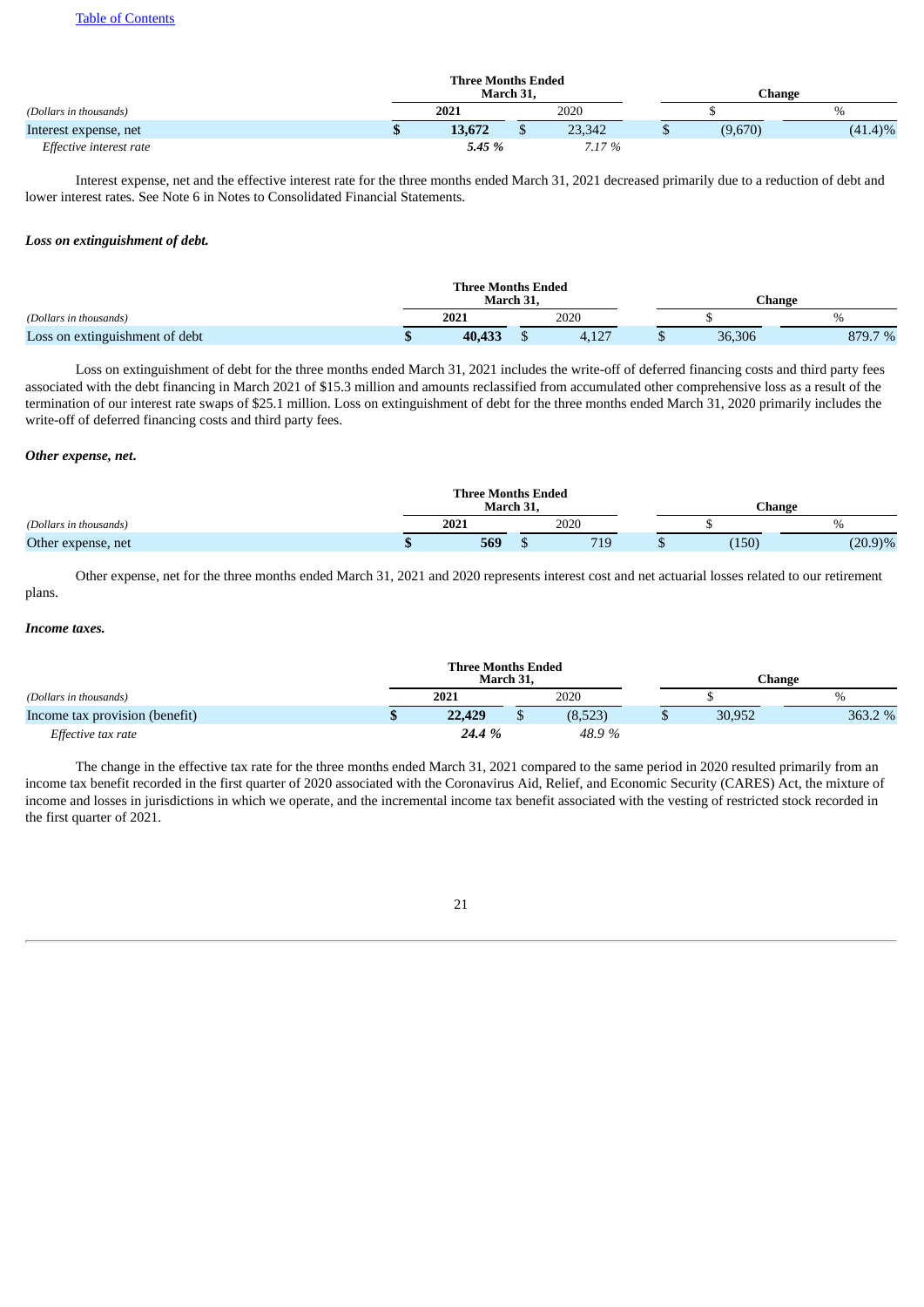# **Financial Condition, Liquidity and Capital Resources**

*Financial condition***.** We monitor operating working capital through days sales outstanding (DSO) and merchandise inventory days. We estimate a hypothetical increase (decrease) in DSO of one day would result in a decrease (increase) in our cash balances, an increase (decrease) in borrowings against our revolving credit facility or Receivables Securitization Program, or a combination thereof of approximately \$25.9 million.

The majority of our cash and cash equivalents are held in cash depository accounts with major banks in the United States, Europe, and Asia. Changes in our working capital can vary in the normal course of business based upon the timing of inventory purchases, collections of accounts receivable, and payments to suppliers.

|                                        |                       |                   | Change   |               |  |
|----------------------------------------|-----------------------|-------------------|----------|---------------|--|
| (Dollars in thousands)                 | <b>March 31, 2021</b> | December 31, 2020 |          | $\frac{9}{6}$ |  |
| Cash and cash equivalents              | 54,455                | 83,058            | (28,603) | $(34.4)\%$    |  |
| Accounts receivable, net of allowances | 736,176               | 700.792           | 35,384   | $5.0\%$       |  |
| Consolidated DSO $(1)$                 | 27.7                  | 26.0              |          |               |  |
| Merchandise inventories                | 1,322,897             | 1.233.751         | 89.146   | $7.2\%$       |  |
| Inventory days $(2)$                   | 63.2                  | 57.8              |          |               |  |
| Accounts payable                       | 1,021,761             | 1,000,186         | 21,575   | $2.2\%$       |  |

(1) Based on period end accounts receivable and net revenue for the quarters ended March 31, 2021 and December 31, 2020

(2) Based on period end merchandise inventories and cost of goods sold for the quarters ended March 31, 2021 and December 31, 2020

*Liquidity and capital expenditures.* The following table summarizes our consolidated statements of cash flows for the three months ended March 31, 2021 and 2020, which relates to continuing operations and discontinued operations:

| (Dollars in thousands)                                                | 2021          | 2020      |
|-----------------------------------------------------------------------|---------------|-----------|
| Net cash provided by (used for):                                      |               |           |
| <b>Operating activities</b>                                           | $25,423$ \$   | 93,454    |
| Investing activities                                                  | (6,619)       | (5,680)   |
| Financing activities                                                  | (80, 394)     | (31, 406) |
| Effect of exchange rate changes                                       | (2,139)       | (62)      |
| Net (decrease) increase in cash, cash equivalents and restricted cash | $(63,729)$ \$ | 56,306    |
|                                                                       |               |           |

Cash provided by operating activities in the first three months of 2021 and 2020 reflected fluctuations in net income along with changes in working capital.

Cash used for investing activities in the first three months of 2021 and 2020 included capital expenditures of \$6.6 million and \$5.7 million for our strategic and operational efficiency initiatives associated with property and equipment, investments for increased manufacturing capacity in the Americas, and capitalized software.

Cash used for financing activities in the first three months of 2021 included dividend payments of \$0.2 million and repayments of \$96.5 million under our revolving credit facility, compared to \$0.2 million and \$6.2 million for the same period of 2020. We also had proceeds from borrowings of \$575 million related to the 2029 Unsecured Notes and Accounts Receivable Securitization Program for the first three months of 2021, compared to \$150 million related to the Accounts Receivable Securitization Program for the first three months of 2020. Financing activities also included repayments of \$523 million for the first three months of 2021 compared to \$167 million in the same period of 2020 on our term loans and 2021 and 2024 Notes. We used \$4.4 million of cash to repurchase \$4.6 million aggregate principal amount of the 2021 and 2024 Notes during the first three months of 2020. We also paid \$11.7 million in financing costs, as compared to \$5.8 million in financing costs for the same period of 2020. In addition, we paid \$15.4 million to terminate the remaining \$300 million in notional value of interest rate swaps during the first three months of 2021.

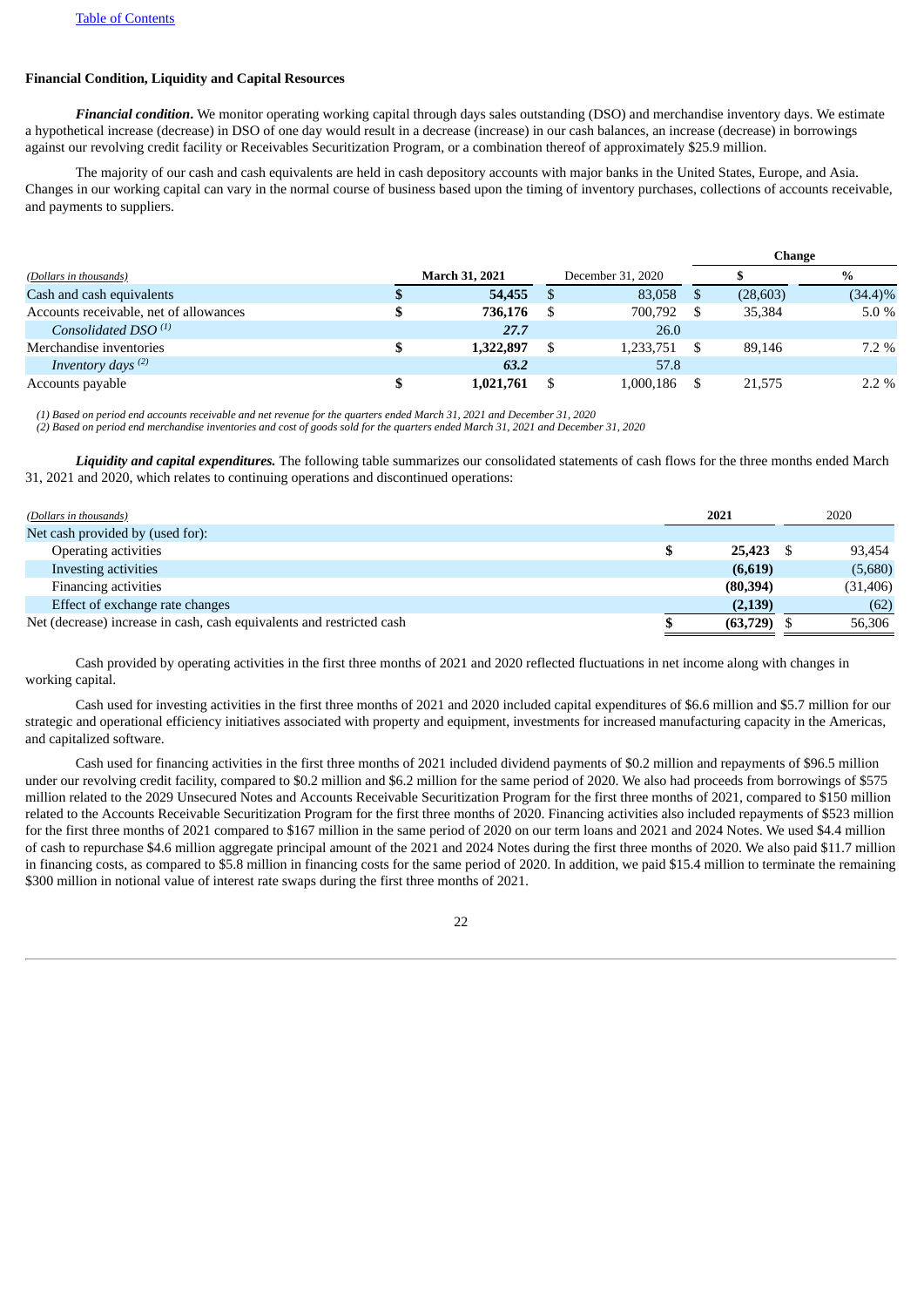*Capital resources***.** Our sources of liquidity include cash and cash equivalents, a revolving credit facility under our Credit Agreement with Bank of America, N.A, as an administrative agent and collateral agent, and a syndicate of financial institutions, as lenders (the Credit Agreement), and the Receivables Securitization Program. The Credit Agreement provides a revolving borrowing capacity of \$300 million. The interest rate on our revolving credit facility is based on a spread over either the Eurocurrency Rate or the Base Rate (each as defined in the Credit Agreement). The Credit Agreement matures in March 2026.

At March 31, 2021 and December 31, 2020, we had borrowings of \$6.7 million and \$103 million, and letters of credit of \$11.4 million and \$13.9 million outstanding under our credit agreements. At March 31, 2021 and December 31, 2020, we had \$282 million and \$283 million, available for borrowing. We also had letters of credit and bank guarantees outstanding for \$1.9 million and \$1.6 million as of March 31, 2021 and December 31, 2020, which supports certain leased facilities as well as other normal business activities in the United States and Europe. These letters of credit and guarantees were issued independent of the Credit Agreement.

We entered into a Security and Pledge Agreement (the Security Agreement), dated March 10, 2021, pursuant to which we granted collateral on behalf of the holders of the 2024 Notes, and the parties secured under the Credit Agreement (the Secured Parties) including first priority liens and security interests in (a) all present and future shares of capital stock owned by the Credit Parties (as defined) in the Credit Parties' present and future subsidiaries and (b) all present and future personal property and assets of the Credit Parties, subject to certain exceptions. The Credit Agreement included additional collateral requirements of the Credit Parties, including an obligation to pledge our owned U.S. real estate and the remaining equity interests in foreign subsidiaries.

On March 10, 2021, we entered into an amendment to our accounts receivable securitization program (the Receivables Securitization Program). Pursuant to the amended Receivables Securitization Program, the aggregate principal amount of the loans made by the Lenders (as defined) will not exceed \$450 million outstanding at any time. The interest rate under the Receivables Securitization Program is based on a spread over the London Interbank Offered Rate (LIBOR) or successor rate. Under the Receivables Securitization Program, certain of our subsidiaries sell substantially all of their accounts receivable balances to our wholly owned special purpose entity, O&M Funding LLC. The Receivables Securitization Program matures in March 2024.

The Credit Agreement, Receivables Securitization Program, 2024 Notes and 2029 Unsecured Notes contain cross-default provisions which could result in the acceleration of payments due in the event of default of either agreement. The terms of the Credit Agreement also require us to maintain ratios for leverage and interest coverage, including on a pro forma basis in the event of an acquisition or divestiture. We were in compliance with our debt covenants at March 31, 2021.

In May 2020, we entered into an equity distribution agreement, pursuant to which we may offer and sell, from time to time, shares of our common stock having an aggregate offering price of up to \$50.0 million. We intend to use the net proceeds from the sale of our securities offered by this program for the repayment of indebtedness and/or for general corporate and working capital purposes. As of March 31, 2021 no shares were issued and \$50.0 million of common stock remained available under the at-the-market equity financing program.

We regularly evaluate market conditions, our liquidity profile and various financing alternatives to enhance our capital structure. From time to time, we may enter into transactions to repay, repurchase or redeem our outstanding indebtedness (including by means of open market purchases, privately negotiated repurchases, tender or exchange offers and/or repayments or redemptions pursuant to the debt's terms). Our ability to consummate any such transaction will depend on prevailing market conditions, our liquidity requirements, contractual restrictions and other factors. We cannot provide any assurance as to if or when we will consummate any such transactions or the terms of any such transaction.

The first quarter dividend of \$0.0025 per share was paid in March 2021. The payment of future dividends remains within the discretion of the Board of Directors and will depend upon our results of operations, financial condition, capital requirements, current and future limitations under our Credit Agreement and other factors.

We believe available financing sources, including cash generated by operating activities and borrowings under the Credit Agreement and Receivables Securitization Program, will be sufficient to fund our working capital needs, capital expenditures, long-term strategic growth, payments under long-term debt and lease arrangements, payments of quarterly cash dividends, debt repurchases and other cash requirements. While we believe that we will have the ability to meet our financing needs in the foreseeable future, changes in economic conditions may impact (i) the ability of financial institutions to meet their contractual commitments to us, (ii) the ability of our customers and suppliers to meet their obligations to us or (iii) our cost of borrowing.

We earn a portion of our operating income in foreign jurisdictions outside the United States. Our cash and cash equivalents held by our foreign subsidiaries totaled \$37.7 million and \$72.0 million at March 31, 2021 and December 31, 2020. We continue to remain permanently reinvested in our foreign subsidiaries, with the exception of a subsidiary in Thailand. We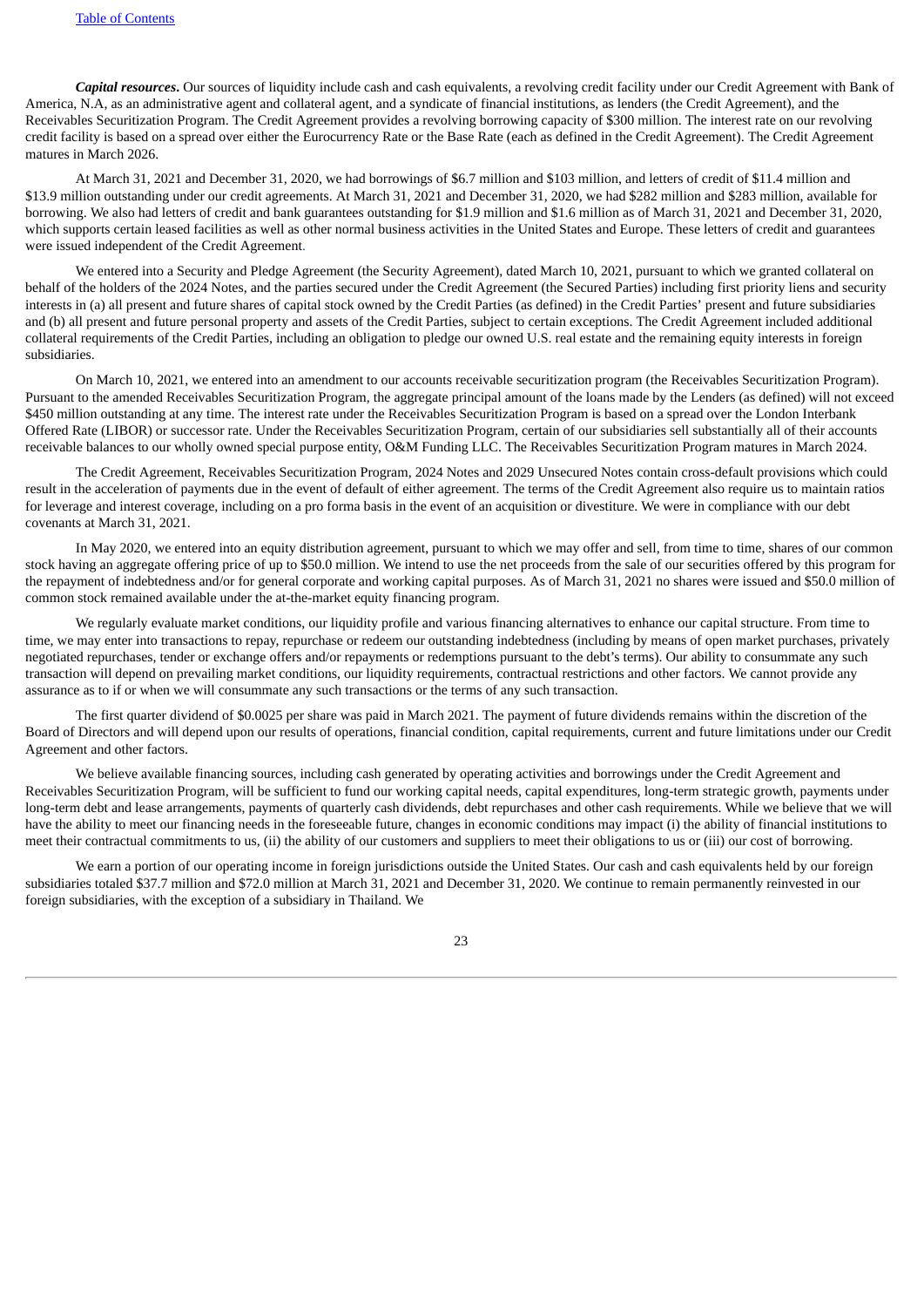have no specific plans to indefinitely reinvest the unremitted earnings of our foreign subsidiary located in Thailand as of March 31, 2021. As such, we have recorded withholding tax liabilities that would be incurred upon future distribution to the U.S. There are no unrecognized deferred taxes as there is no outside basis difference unrelated to unremitted earnings for Thailand. We will continue to evaluate our foreign earnings repatriation policy in 2021 for all our foreign subsidiaries.

### **Guarantor and Collateral Group Summarized Financial Information**

We are providing the following information in compliance with Rule 13-01, "Financial Disclosures about Guarantors and Issuers of Guaranteed Securities" and Rule 13-02 of Regulation S-X, of with respect to our 2024 Notes. See Note 6 of the accompanying consolidated financial statements for additional information regarding the terms of the 2024 Notes.

The following tables present summarized financial information for Owens & Minor, Inc. and the guarantors of Owens & Minor, Inc.'s 2024 Notes (together, "the Guarantor Group"), on a combined basis with intercompany balances and transactions between entities in the Guarantor Group eliminated. The guarantor subsidiaries are 100% owned by Owens & Minor, Inc. Separate financial statements of the guarantor subsidiaries are not presented because the guarantees by our guarantor subsidiaries are full and unconditional, as well as joint and several.

Summarized financial information of the Guarantor Group is as follows:

| <b>Summarized Consolidated Statement of Operations - Guarantor Group</b><br>(Dollars in thousands) | Three months ended<br><b>March 31, 2021</b> |
|----------------------------------------------------------------------------------------------------|---------------------------------------------|
| Net revenue $^{(1)}$                                                                               | 2,260,930                                   |
| Gross margin                                                                                       | 386,153                                     |
| <b>Operating income</b>                                                                            | 105,032                                     |
| Income from continuing operations, net of tax                                                      | 42,145                                      |
| Net income                                                                                         | 42,145                                      |
|                                                                                                    |                                             |

<sup>(1)</sup>Includes \$78.2 million in sales to non-guarantor subsidiaries for the three months ended March 31, 2021.

# **Summarized Consolidated Balance Sheet - Guarantor Group**

| (Dollars in thousands)  | <b>March 31, 2021</b> | December 31, 2020 |
|-------------------------|-----------------------|-------------------|
| Total current assets    | 1,286,114             | 1,559,248         |
| Intercompany receivable | 370,103               | 399,484           |
| <b>Total assets</b>     | 2,664,388             | 2,943,125         |
| Current liabilities     | 1,379,941             | 1,374,800         |
| Intercompany payable    | 106,238               | 89,040            |
| Total liabilities       | 2,388,724             | 2,465,894         |

The following tables present summarized financial information for Owens & Minor, Inc. and the subsidiaries of Owens & Minor, Inc.'s 2024 Notes pledged that constitute a substantial portion of collateral (together, "the Collateral Group"), on a combined basis with intercompany balances and transactions between entities in the Collateral Group eliminated. The pledged subsidiaries are 100% owned by Owens & Minor, Inc. No trading market for the subsidiaries included in the Collateral Group exists.

Summarized financial information of the Collateral Group is as follows:

#### **Summarized Consolidated Balance Sheet - Collateral Group**

| (Dollars in thousands)  |   | <b>March 31, 2021</b> | December 31, 2020 |
|-------------------------|---|-----------------------|-------------------|
| Total current assets    | Φ | 1,377,069             | 1,651,460         |
| Intercompany receivable |   | 248,974               | 158,651           |
| Total assets            |   | 2,561,146             | 2,851,226         |
| Current liabilities     |   | 1,335,156             | 1,356,024         |
| Intercompany payable    |   | 504,299               | 486,491           |
| Total liabilities       |   | 2,376,416             | 2,480,953         |

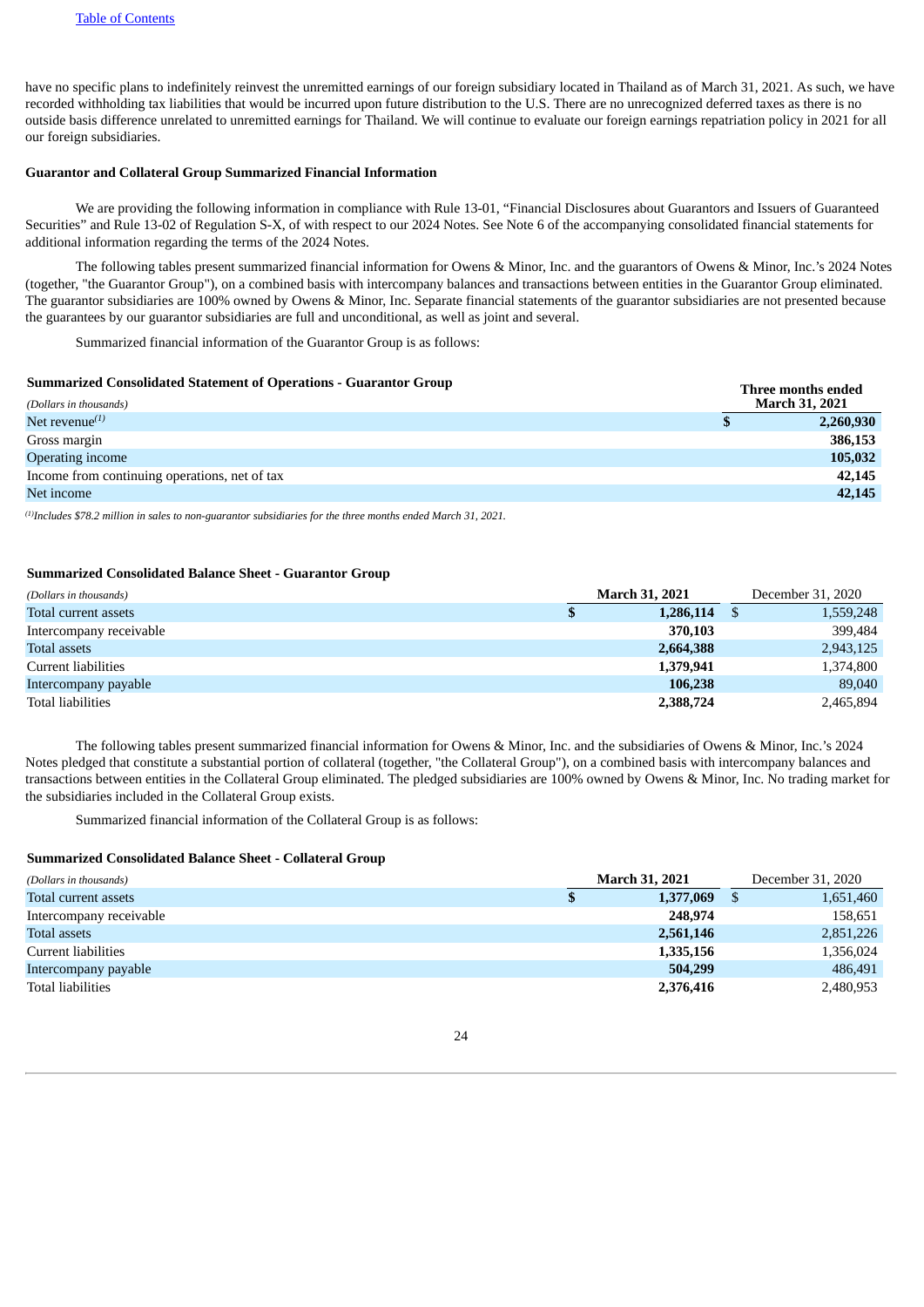The results of operations of the Collateral Group are not materially different from the corresponding amounts presented in our Consolidated Statements of Operations.

#### **Recent Accounting Pronouncements**

For a discussion of recent accounting pronouncements, see our Annual Report on Form 10-K for the year ended December 31, 2020 and Note 14 in the Notes to Consolidated Financial Statements, included in this Quarterly Report on Form 10-Q for the quarterly period ended on March 31, 2021.

#### **Forward-looking Statements**

Certain statements in this discussion constitute "forward-looking statements" within the meaning of the Private Securities Litigation Reform Act of 1995. Although we believe our expectations with respect to the forward-looking statements are based upon reasonable assumptions within the bounds of our knowledge of our business and operations, all forward-looking statements involve risks and uncertainties and, as a result, actual results could differ materially from those projected, anticipated or implied by these statements. Such forward-looking statements involve known and unknown risks, including, but not limited to:

- our ability to achieve revenue and operating income goals may be affected by: COVID-19 related factors, risks and challenges, including among others, the length of time that the pandemic continues, and any worsening of the pandemic or future pandemics, related governmental responses, a decrease in revenue ultimately resulting in less cash flow, longer duration in receivables collection, the need to expedite payments to important suppliers may grow, shifts in demand away from certain products we manufacture and distribute, reduced workforces which may be caused by, but not limited to, the temporary inability of the workforce to work due to illness, quarantine, or government mandates, temporary production and distribution center and office closures due to reduced workforces or government mandates, availability of raw materials, potential resulting labor negotiations or disputes, changes in the types and numbers of businesses that compete with us, including non-traditional competitors, and the aggressiveness of that competition, impacts of the pandemic or future pandemics on other third parties with whom we conduct business, the healthcare industry, and the broader business environment, and trends in elective surgeries and other healthcare spending not directly associated with COVID-19;
- competitive pressures in the marketplace, including intense pricing pressure;
- our ability to retain existing and attract new customers in a market characterized by significant customer consolidation and intense costcontainment initiatives;
- our dependence on sales to certain customers or the loss or material reduction in purchases by key customers;
- our dependence on distribution of product of certain suppliers;
- our ability to successfully identify, manage or integrate acquisitions;
- our ability to successfully manage our international operations, including risks associated with changes in international trade regulations, foreign currency volatility, changes in regulatory conditions, deteriorating economic conditions, adverse tax consequences, and other risks of operating in international markets;
- uncertainties related to and our ability to adapt to changes in government regulations, including healthcare laws and regulations;
- risks arising from possible violations of legal, regulatory or licensing requirements of the markets in which we operate;
- uncertainties related to general economic, regulatory and business conditions;
- our ability to successfully implement our strategic initiatives;
- the availability of and modifications to existing supplier funding programs and our ability to meet the terms to qualify for certain of these programs;
- the effect of price volatility in the commodities markets, including fuel price fluctuations, on our operating costs and supplier product prices;
- our ability to adapt to changes in product pricing and other terms of purchase by suppliers of product;
- the ability of customers and suppliers to meet financial commitments due to us;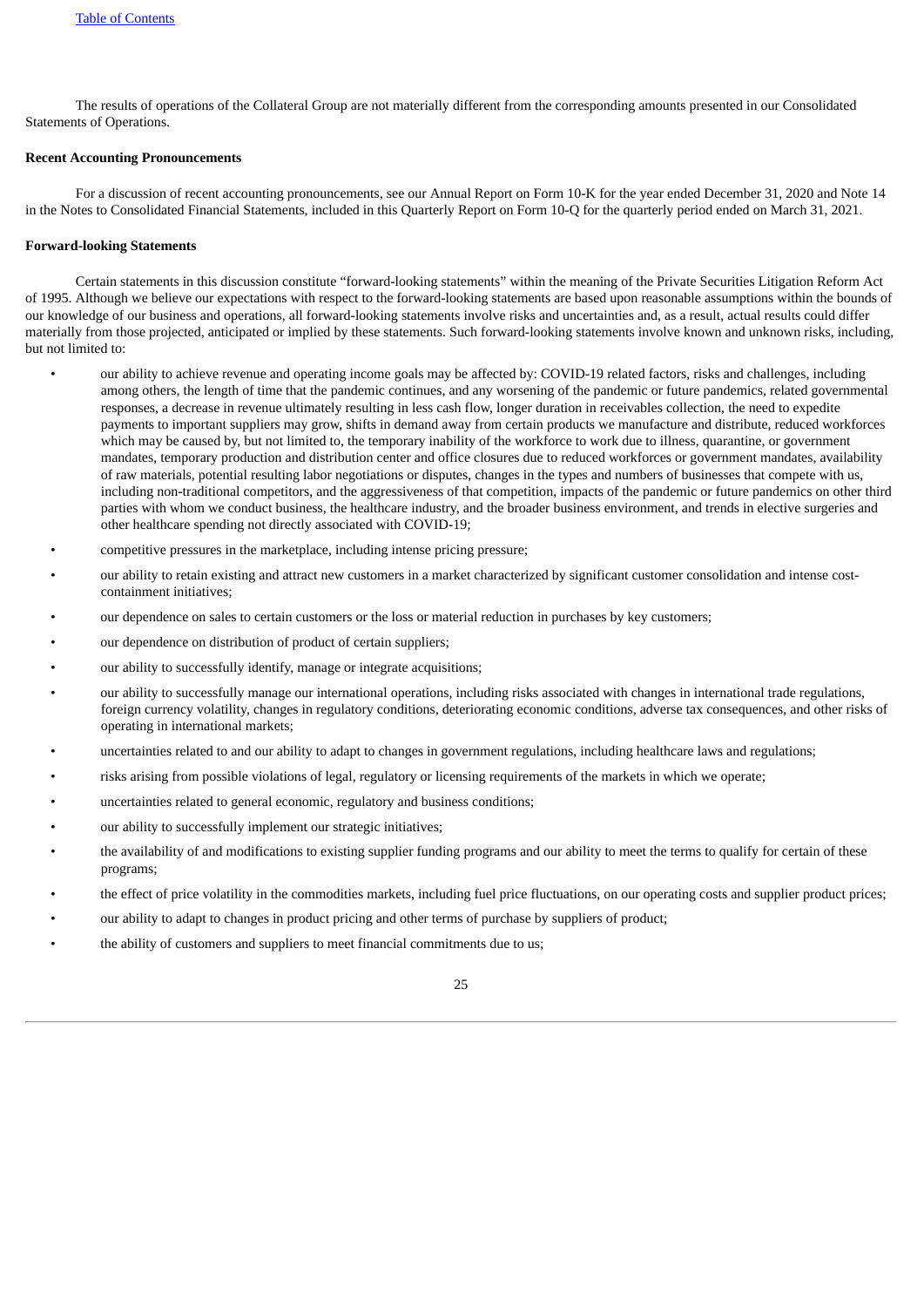- changes in manufacturer preferences between direct sales and wholesale distribution;
- changing trends in customer profiles and ordering patterns and our ability to meet customer demand for additional value-added services;
- our ability to manage operating expenses and improve operational efficiencies in response to changing customer profiles;
- our ability to meet performance targets specified by customer contracts under contractual commitments;
- availability of and our ability to access special inventory buying opportunities;
- the ability of business partners and financial institutions to perform their contractual responsibilities;
- our ability to continue to obtain financing, obtain financing at reasonable rates and to manage financing costs and interest rate risk, and our ability to refinance, extend or repay our substantial indebtedness;
- the risk that information systems are interrupted or damaged or fail for any extended period of time, that new information systems are not successfully implemented or integrated, or that there is a data security breach in our information systems;
- the risk that a decline in business volume or profitability could result in an impairment of goodwill or other long-lived assets;
- our ability to timely or adequately respond to technological advances in the medical supply industry;
- the costs associated with and outcome of outstanding and any future litigation, including product and professional liability claims;
- adverse changes in U.S. and foreign tax laws and the outcome of outstanding tax contingencies and legislative and tax proposals;
- our ability to successfully implement the expense reduction and productivity and efficiency initiatives;
- our ability to continue to comply with the terms and conditions of Byram Healthcare's Corporate Integrity Agreement; and
- other factors detailed from time to time in the reports we file with the SEC, including those described in "Item 1A. Risk Factors" of our Annual Report on Form 10-K for the year ended December 31, 2020.

We undertake no obligation to update or revise any forward-looking statements, except as required by applicable law.

#### <span id="page-25-0"></span>**Item 3. Quantitative and Qualitative Disclosures About Market Risk**

We are subject to price risk for our raw materials, the most significant of which relates to the cost of polypropylene and nitrile used in the manufacturing processes of our Global Products segment. Prices of the commodities underlying these raw materials are volatile and have fluctuated significantly in recent years and in the future may contribute to fluctuations in our results of operations. The ability to hedge these commodity prices is limited.

In the normal course of business, we are exposed to foreign currency translation and transaction risks. Our business transactions outside of the United States are denominated in the euro, Malaysian ringgit, Mexican peso, Thai baht and other currencies. We may use foreign currency forwards, swaps and options, where possible, to manage our risk related to certain foreign currency fluctuations.

We are exposed to market risk from changes in interest rates related to our borrowing under our Credit Agreement and Receivables Securitization Program. We had \$6.7 million in borrowings under our revolving credit facility, \$226 million in borrowings under our Receivables Securitization Program and \$11.4 million in letters of credit under the Credit Agreement at March 31, 2021. We estimate an increase in interest rates of 100 basis points would result in a potential reduction in future pre-tax earnings of approximately \$2.5 million per year based on our borrowings outstanding at March 31, 2021.

Due to the nature and pricing of our Global Solutions segment distribution services, we are exposed to potential volatility in fuel prices. Our strategies for helping to mitigate our exposure to changing domestic fuel prices have included using trucks with improved fuel efficiency. We benchmark our domestic diesel fuel purchase prices against the U.S. Weekly Retail On-Highway Diesel Prices (benchmark) as quoted by the U.S. Energy Information Administration. The benchmark averaged \$2.91 and \$2.88 per gallon in the first three months of 2021 and 2020. Based on our fuel consumption in the first three months of 2021, we estimate that every 10 cents per gallon increase in the benchmark would reduce our Global Solutions segment operating income by approximately \$0.2 million on an annualized basis.

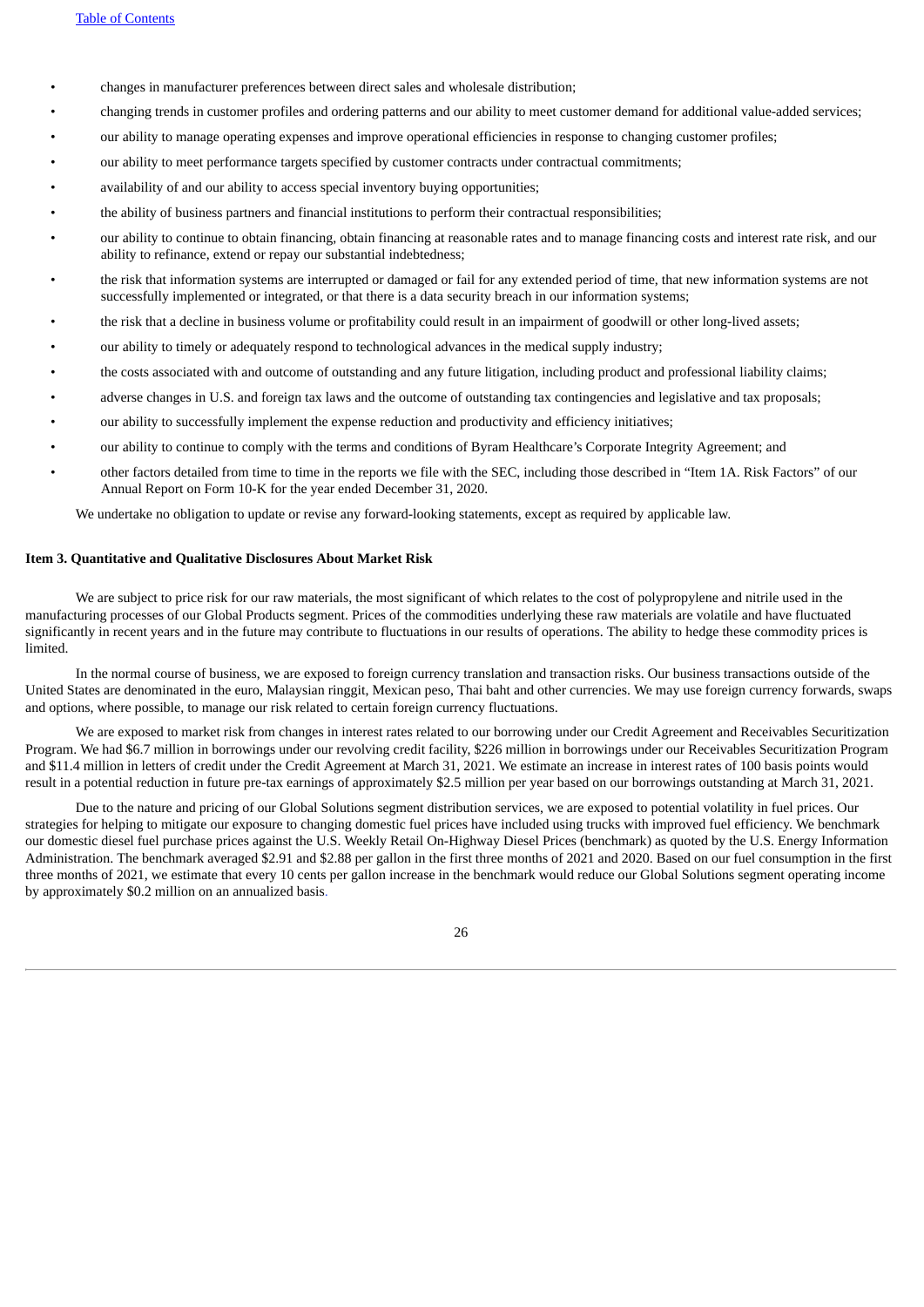#### <span id="page-26-0"></span>**Item 4. Controls and Procedures**

We carried out an evaluation, with the participation of management, including our principal executive officer and principal financial officer, of the effectiveness of our disclosure controls and procedures (pursuant to Rule 13a-15(e) under the Securities Exchange Act of 1934, as amended) as of the end of the period covered by this report. Based upon that evaluation, the principal executive officer and principal financial officer concluded that our disclosure controls and procedures were effective as of March 31, 2021. There was no change in our internal control over financial reporting that occurred during the period of this report that has materially affected, or is reasonably likely to materially affect, our internal control over financial reporting.

#### <span id="page-26-1"></span>**Part II. Other Information**

#### <span id="page-26-2"></span>**Item 1. Legal Proceedings**

Certain legal proceedings pending against us are described in our Annual Report on Form 10-K for the year ended December 31, 2020. Through March 31, 2021, there have been no material developments in any legal proceedings reported in such Annual Report.

# <span id="page-26-3"></span>**Item 1A. Risk Factors**

Certain risk factors that we believe could affect our business and prospects are described in our Annual Report on Form 10-K for the year ended December 31, 2020. Through March 31, 2021, there have been no material changes in the risk factors described in such Annual Report.

# <span id="page-26-4"></span>**Item 2. Unregistered Sales of Equity Securities, Use of Proceeds and Issuer Purchases of Equity Securities**

In May 2020, we entered into an equity distribution agreement, pursuant to which we may offer and sell, from time to time, shares of our common stock having an aggregate offering price of up to \$50.0 million. We intend to use the net proceeds from the sale of our securities offered by this program for the repayment of indebtedness and/or for general corporate and working capital purposes. As of March 31, 2021, no shares were issued and \$50.0 million of common stock remained available under the at-the-market equity financing program.

# <span id="page-26-5"></span>**Item 6. Exhibits**

| 3.1  | Amended and Restated Bylaws of the Company effective April 29, 2021 (incorporated herein by reference to the Company's Current<br>Report on Form 8-K, Exhibit 3.1, dated May 3, 2021)                                                                                                                |
|------|------------------------------------------------------------------------------------------------------------------------------------------------------------------------------------------------------------------------------------------------------------------------------------------------------|
| 4.1  | Indenture, dated March 10, 2021, among Owens & Minor, Inc., the guarantors named therein and Regions Bank, as Trustee<br><u>(incorporated herein by reference to the Company's Current Report on Form 8-K, Exhibit 4.1, dated March 11, 2021)</u>                                                    |
| 4.2  | Form of Global Note for the 4.500% Senior Notes due 2029 (included as Exhibit A to Exhibit 4.1 hereto) (incorporated herein by<br>reference to the Company's Current Report on Form 8-K, Exhibit 4.2, dated March 11, 2021)                                                                          |
| 4.3  | Sixth Supplemental Indenture, dated as of March 10, 2021, by and among Owens & Minor, Inc., the guarantors signatory thereto and<br>U.S. Bank National Association, as trustee (incorporated herein by reference to the Company's Current Report on Form 8-K, Exhibit<br>4.3, dated March 11, 2021). |
| 10.1 | Form of Restricted Stock Agreement (incorporated herein by reference to the Company's Current Report on Form 8-K, Exhibit 10.1,<br>dated February 26, 2021)**                                                                                                                                        |

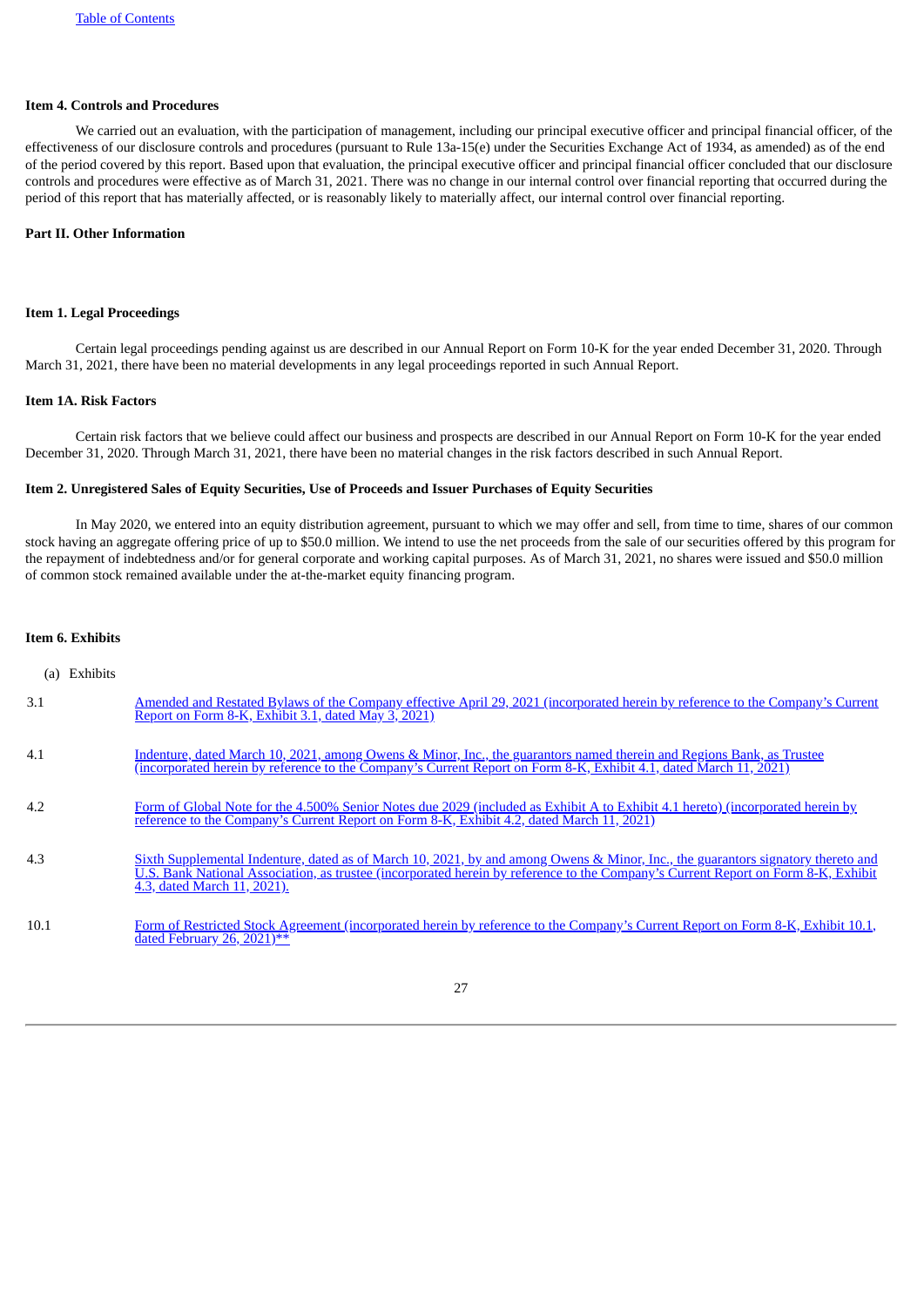| 10.2    | Form of Restricted Stock Unit Award Agreement (incorporated herein by reference to the Company's Current Report on Form 8-K,<br>Exhibit 10.2, dated February 26, 2021)**                                                                                                                                                                                                                                                                                               |
|---------|------------------------------------------------------------------------------------------------------------------------------------------------------------------------------------------------------------------------------------------------------------------------------------------------------------------------------------------------------------------------------------------------------------------------------------------------------------------------|
| 10.3    | Form of 2021 Performance Stock Unit Award Agreement (incorporated herein by reference to the Company's Current Report on Form<br>8-K, Exhibit 10.3, dated February 26, 2021)**                                                                                                                                                                                                                                                                                         |
| 10.4    | Credit Agreement, dated as of March 10, 2021, by and among Owens & Minor, Inc, and certain subsidiaries of Owens & Minor, Inc, as<br>borrowers, Bank of America, N.A., as an administrative agent and collateral agent, and a syndicate of financial institutions, as lenders<br>(incorporated herein by reference to the Company's Current Report on Form 8-K, Exhibit 10.1, dated March 11, 2021).*                                                                  |
| 10.5    | Third Amendment to Receivables Financing Agreement, dated as of March 10, 2021, by and among Owens & Minor Medical, Inc., as<br>the initial servicer, O&M Funding LLC, as borrower, the lenders from time to time party thereto, PNC Bank, National Association, as<br>administrative agent, and PNC Capital Markets LLC, as structuring agent (incorporated herein by reference to the Company's Current<br>Report on Form 8-K, Exhibit 10.2, dated March 11, 2021).* |
| 10.6    | Amendment to Purchase and Sale Agreement, dated as of March 10, 2021, by and among Owens & Minor Distribution, Inc., as the<br>originator, Owens & Minor Medical, Inc., as servicer, and O&M Funding LLC, as buyer (incorporated herein by reference to the<br>Company's Current Report on Form 8-K, Exhibit 10.3, dated March 11, 2021).                                                                                                                              |
| 22.1    | List of Guarantor Subsidiaries (incorporated herein by reference to our Annual Report on Form 10-K, Exhibit 22.1, for the year ended<br>December 31, 2020)*                                                                                                                                                                                                                                                                                                            |
| 22.2    | List of Subsidiaries Pledged as Collateral (incorporated herein by reference to our Annual Report on Form 10-K, Exhibit 22.2, for the<br>year ended December 31, 2020)*                                                                                                                                                                                                                                                                                                |
| 31.1    | Certification of Chief Executive Officer pursuant to Rule 13a-14(a) under the Securities Exchange Act of 1934, as adopted pursuant to<br>Section 302 of the Sarbanes-Oxley Act of 2002.                                                                                                                                                                                                                                                                                |
| 31.2    | Certification of Chief Financial Officer pursuant to Rule 13a-14(a) under the Securities Exchange Act of 1934, as adopted pursuant to<br>Section 302 of the Sarbanes-Oxley Act of 2002.                                                                                                                                                                                                                                                                                |
| 32.1    | Certification of Chief Executive Officer pursuant to 18 U.S.C. Section 1350, as adopted pursuant to Section 906 of the Sarbanes-Oxley<br>Act of 2002.                                                                                                                                                                                                                                                                                                                  |
| 32.2    | Certification of Chief Financial Officer pursuant to 18 U.S.C. Section 1350, as adopted pursuant to Section 906 of the Sarbanes-Oxley<br>Act of 2002.                                                                                                                                                                                                                                                                                                                  |
| 101.INS | Inline XBRL Instance Document - the instance document does not appear in the Interactive Data File because its XBRL tags are<br>embedded within the Inline XBRL document.                                                                                                                                                                                                                                                                                              |
| 101.SCH | Inline XBRL Taxonomy Extension Schema Document                                                                                                                                                                                                                                                                                                                                                                                                                         |
| 101.CAL | Inline XBRL Taxonomy Extension Calculation Linkbase Document                                                                                                                                                                                                                                                                                                                                                                                                           |
| 101.DEF | Inline XBRL Taxonomy Definition Linkbase Document                                                                                                                                                                                                                                                                                                                                                                                                                      |
| 101.LAB | Inline XBRL Taxonomy Extension Label Linkbase Document                                                                                                                                                                                                                                                                                                                                                                                                                 |
| 101.PRE | Inline XBRL Taxonomy Extension Presentation Linkbase Document                                                                                                                                                                                                                                                                                                                                                                                                          |
|         |                                                                                                                                                                                                                                                                                                                                                                                                                                                                        |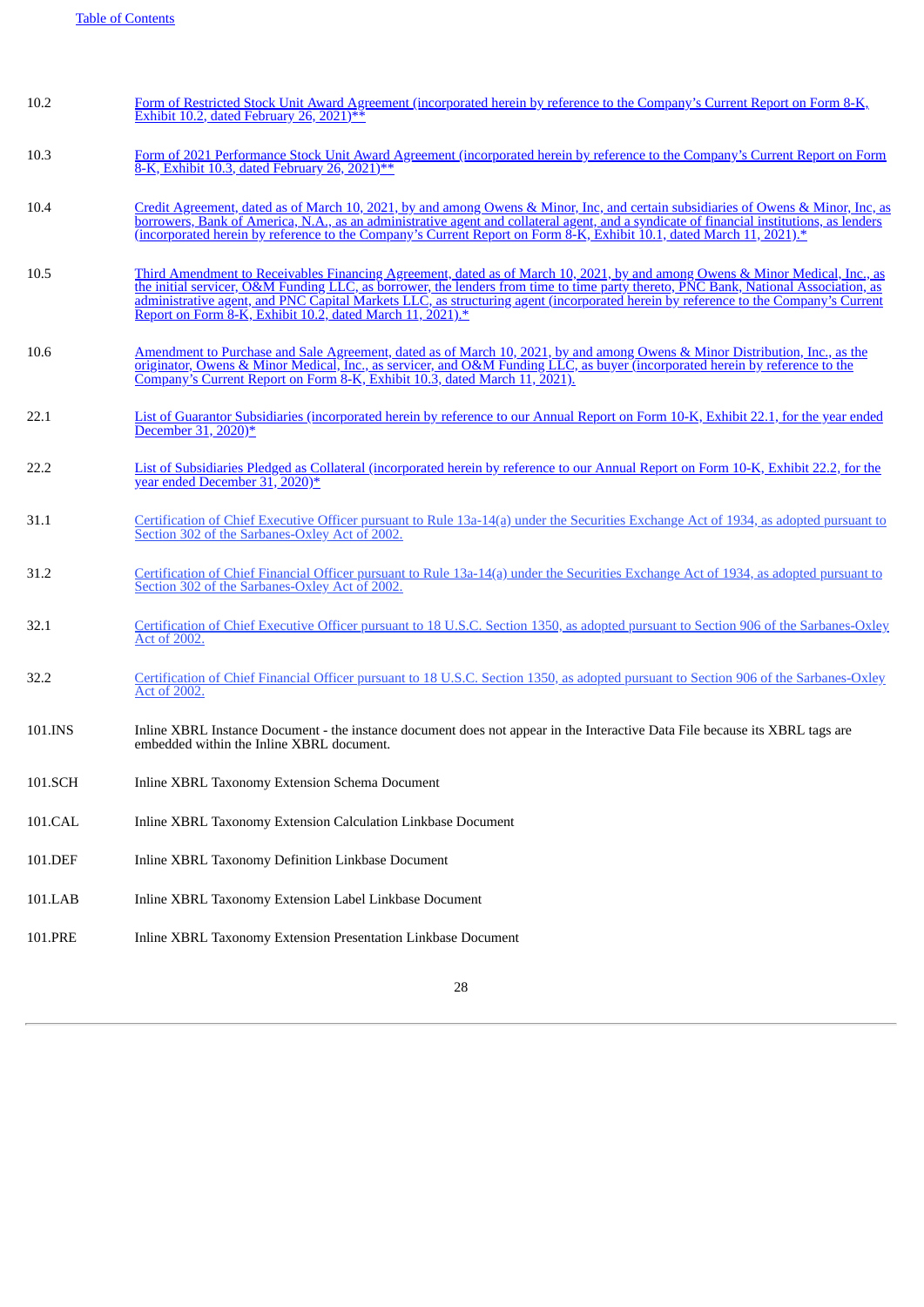104 Cover Page Interactive Data File (formatted as inline XBRL and contained in Exhibit 101)

\* Certain exhibits and schedules have been omitted pursuant to Item 601(b)(2) of Regulation S-K. We hereby undertake to furnish copies of such omitted materials supplementally upon request by the SEC. \*\* Management contract or compensatory plan or arrangement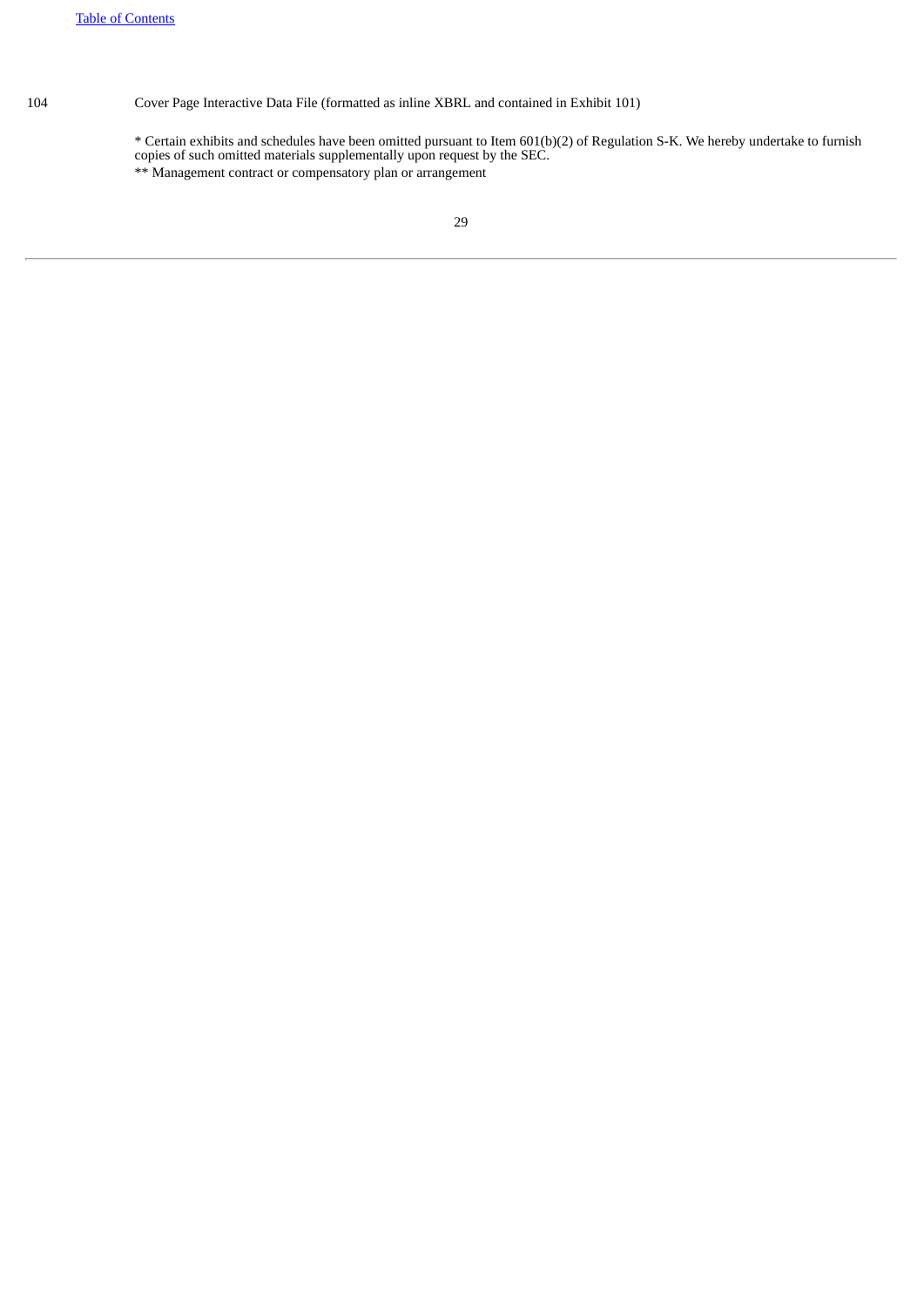# **SIGNATURES**

Pursuant to the requirements of the Securities Exchange Act of 1934, the Registrant has duly caused this report to be signed on its behalf by the undersigned thereunto duly authorized.

Date: May 5, 2021 /s/ Edward A. Pesicka

Date: May 5, 2021 /s/ Andrew G. Long

Owens & Minor, Inc. (Registrant)

Edward A. Pesicka President, Chief Executive Officer & Director

Andrew G. Long Executive Vice President & Chief Financial Officer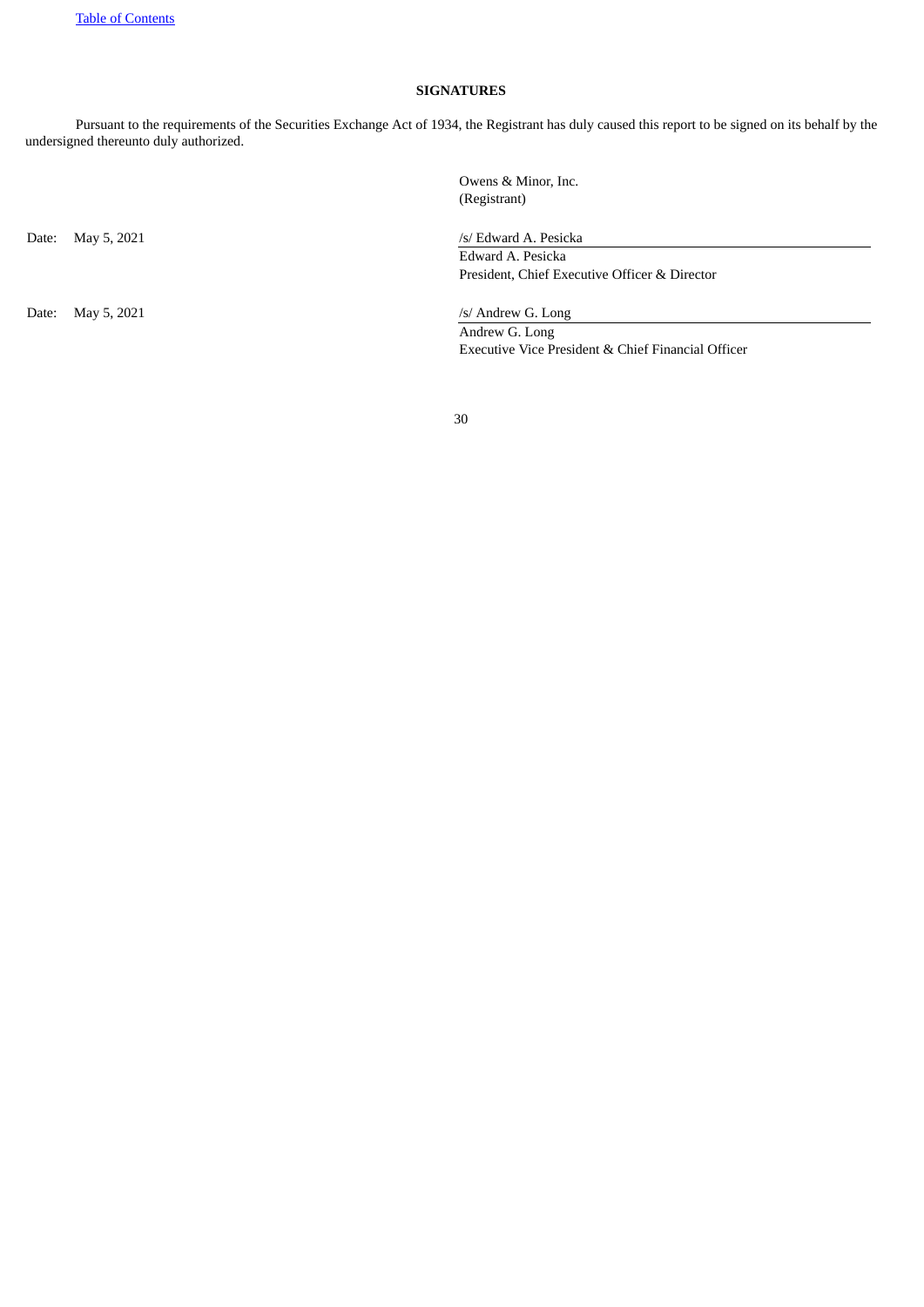# **CERTIFICATION PURSUANT TO RULE 13a-14(a) UNDER THE SECURITIES EXCHANGE ACT OF 1934, AS ADOPTED PURSUANT TO SECTION 302 OF THE SARBANES-OXLEY ACT OF 2002**

<span id="page-30-0"></span>I, Edward A. Pesicka, certify that:

- 1. I have reviewed this Quarterly Report on Form 10-Q for the quarter ended March 31, 2021 of Owens & Minor, Inc.;
- 2. Based on my knowledge, this report does not contain any untrue statement of a material fact or omit to state a material fact necessary to make the statements made, in light of the circumstances under which such statements were made, not misleading with respect to the period covered by this report;
- 3. Based on my knowledge, the financial statements, and other financial information included in this report, fairly present in all material respects the financial condition, results of operations and cash flows of the registrant as of, and for, the periods presented in this report;
- 4. The registrant's other certifying officer and I are responsible for establishing and maintaining disclosure controls and procedures (as defined in Exchange Act Rules 13a-15(e) and 15d-15(e)) and internal control over financial reporting (as defined in Exchange Act Rules 13a-15(f) and 15d-15(f)) for the registrant and have:
	- a. Designed such disclosure controls and procedures, or caused such disclosure controls and procedures to be designed under our supervision, to ensure that material information relating to the registrant, including its consolidated subsidiaries, is made known to us by others within those entities, particularly during the period in which this report is being prepared;
	- b. Designed such internal control over financial reporting, or caused such internal control over financial reporting to be designed under our supervision, to provide reasonable assurance regarding the reliability of financial reporting and the preparation of financial statements for external purposes in accordance with generally accepted accounting principles;
	- c. Evaluated the effectiveness of the registrant's disclosure controls and procedures and presented in this report our conclusions about the effectiveness of the disclosure controls and procedures, as of the end of the period covered by this report based on such evaluation; and
	- d. Disclosed in this report any change in the registrant's internal control over financial reporting that occurred during the registrant's most recent fiscal quarter (the registrant's fourth fiscal quarter in the case of an annual report) that has materially affected, or is reasonably likely to materially affect, the registrant's internal control over financial reporting; and
- 5. The registrant's other certifying officer and I have disclosed, based on our most recent evaluation of internal control over financial reporting, to the registrant's auditors and the audit committee of the registrant's board of directors (or persons performing the equivalent functions):
	- a. All significant deficiencies and material weaknesses in the design or operation of internal control over financial reporting which are reasonably likely to adversely affect the registrant's ability to record, process, summarize and report financial information; and
	- b. Any fraud, whether or not material, that involves management or other employees who have a significant role in the registrant's internal control over financial reporting.

Date: May 5, 2021 /s/ Edward A. Pesicka Edward A. Pesicka President, Chief Executive Officer & Director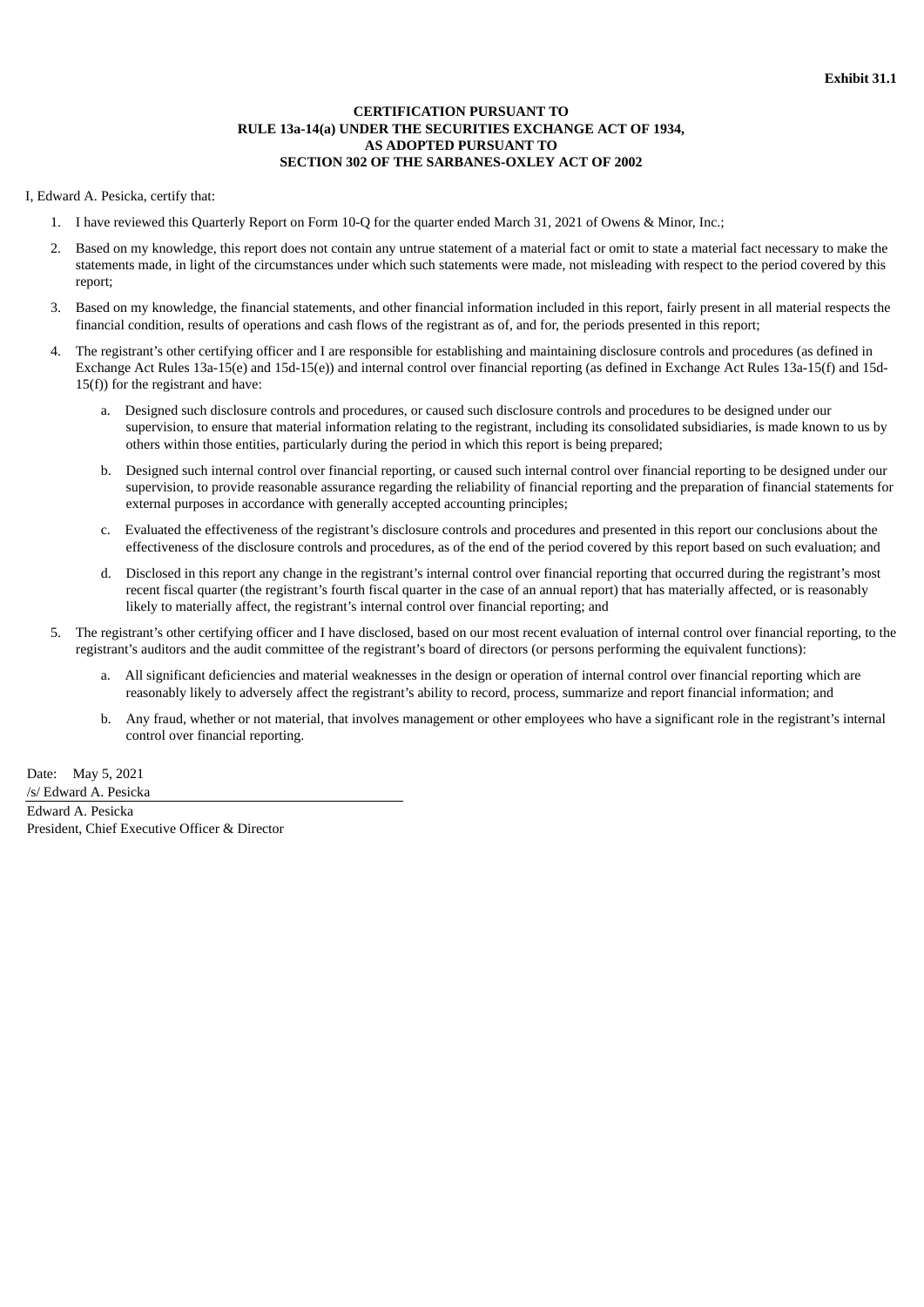# **CERTIFICATION PURSUANT TO RULE 13a-14(a) UNDER THE SECURITIES EXCHANGE ACT OF 1934, AS ADOPTED PURSUANT TO SECTION 302 OF THE SARBANES-OXLEY ACT OF 2002**

# <span id="page-31-0"></span>I, Andrew G. Long, certify that:

- 1. I have reviewed this Quarterly Report on Form 10-Q for the quarter ended March 31, 2021, of Owens & Minor, Inc.;
- 2. Based on my knowledge, this report does not contain any untrue statement of a material fact or omit to state a material fact necessary to make the statements made, in light of the circumstances under which such statements were made, not misleading with respect to the period covered by this report;
- 3. Based on my knowledge, the financial statements, and other financial information included in this report, fairly present in all material respects the financial condition, results of operations and cash flows of the registrant as of, and for, the periods presented in this report;
- 4. The registrant's other certifying officer and I are responsible for establishing and maintaining disclosure controls and procedures (as defined in Exchange Act Rules 13a-15(e) and 15d-15(e)) and internal control over financial reporting (as defined in Exchange Act Rules 13a-15(f) and 15d-15(f)) for the registrant and have:
	- a. Designed such disclosure controls and procedures, or caused such disclosure controls and procedures to be designed under our supervision, to ensure that material information relating to the registrant, including its consolidated subsidiaries, is made known to us by others within those entities, particularly during the period in which this report is being prepared;
	- b. Designed such internal control over financial reporting, or caused such internal control over financial reporting to be designed under our supervision, to provide reasonable assurance regarding the reliability of financial reporting and the preparation of financial statements for external purposes in accordance with generally accepted accounting principles;
	- c. Evaluated the effectiveness of the registrant's disclosure controls and procedures and presented in this report our conclusions about the effectiveness of the disclosure controls and procedures, as of the end of the period covered by this report based on such evaluation; and
	- d. Disclosed in this report any change in the registrant's internal control over financial reporting that occurred during the registrant's most recent fiscal quarter (the registrant's fourth fiscal quarter in the case of an annual report) that has materially affected, or is reasonably likely to materially affect, the registrant's internal control over financial reporting; and
- 5. The registrant's other certifying officer and I have disclosed, based on our most recent evaluation of internal control over financial reporting, to the registrant's auditors and the audit committee of the registrant's board of directors (or persons performing the equivalent functions):
	- a. All significant deficiencies and material weaknesses in the design or operation of internal control over financial reporting which are reasonably likely to adversely affect the registrant's ability to record, process, summarize and report financial information; and
	- b. Any fraud, whether or not material, that involves management or other employees who have a significant role in the registrant's internal control over financial reporting.

Date: May 5, 2021 /s/ Andrew G. Long Andrew G. Long Executive Vice President & Chief Financial Officer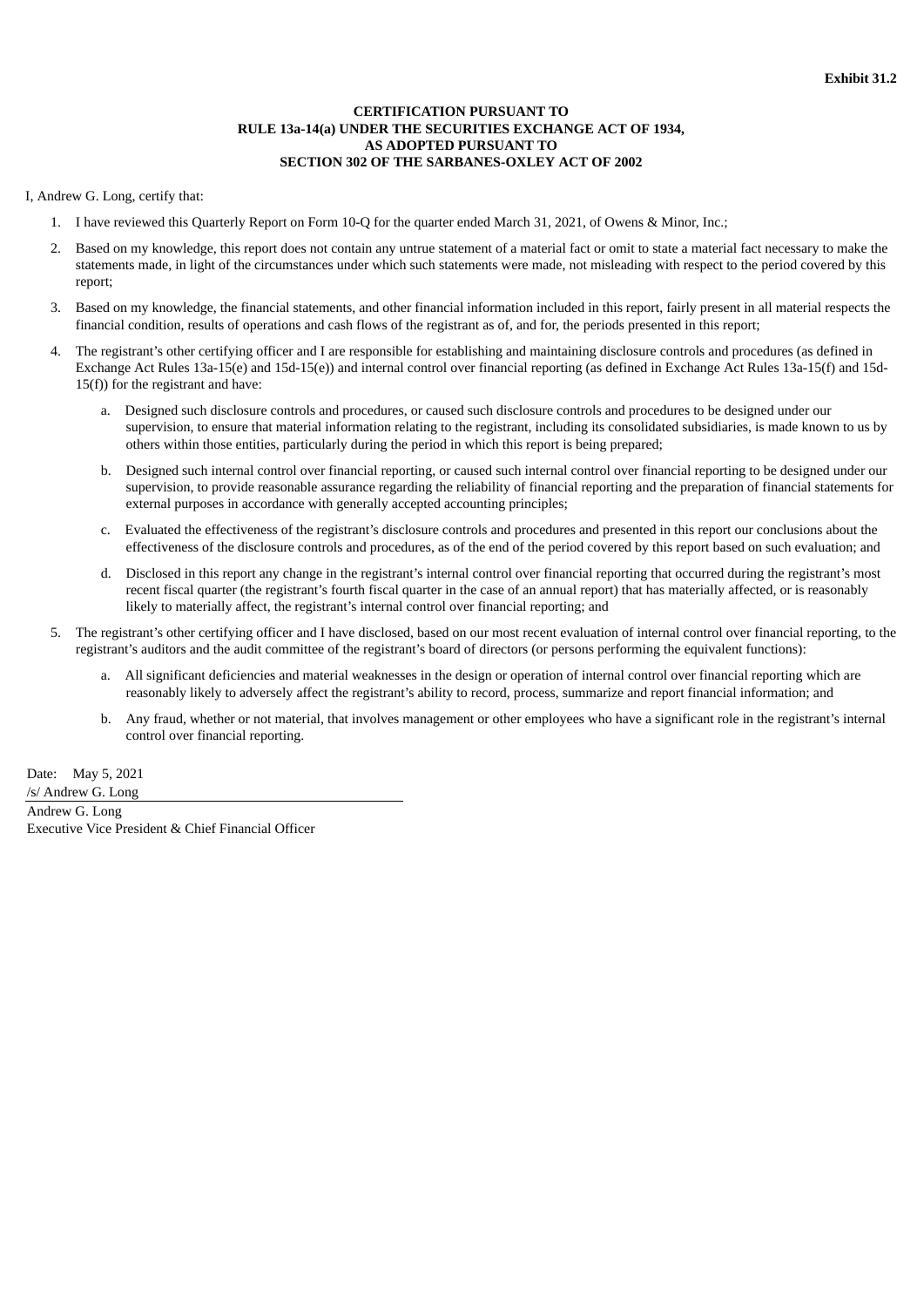# **CERTIFICATION PURSUANT TO 18 U.S.C. SECTION 1350, AS ADOPTED PURSUANT TO SECTION 906 OF THE SARBANES-OXLEY ACT OF 2002**

<span id="page-32-0"></span>In connection with the Quarterly Report of Owens & Minor, Inc. (the "Company") on Form 10-Q for the period ended March 31, 2021, as filed with the Securities and Exchange Commission on the date hereof (the "Report"), I, Edward A. Pesicka, President, Chief Executive Officer & Director of the Company, certify, pursuant to 18 U.S.C. Section 1350, as adopted pursuant to Section 906 of the Sarbanes-Oxley Act of 2002, that to the best of my knowledge:

- (1) The Report fully complies with the requirements of Section 13(a) or 15(d) of the Securities Exchange Act of 1934, as amended; and
- (2) The information contained in the Report fairly presents, in all material respects, the financial condition and results of operations of the Company.

/s/ Edward A. Pesicka

Edward A. Pesicka President, Chief Executive Officer & Director Owens & Minor, Inc. May 5, 2021